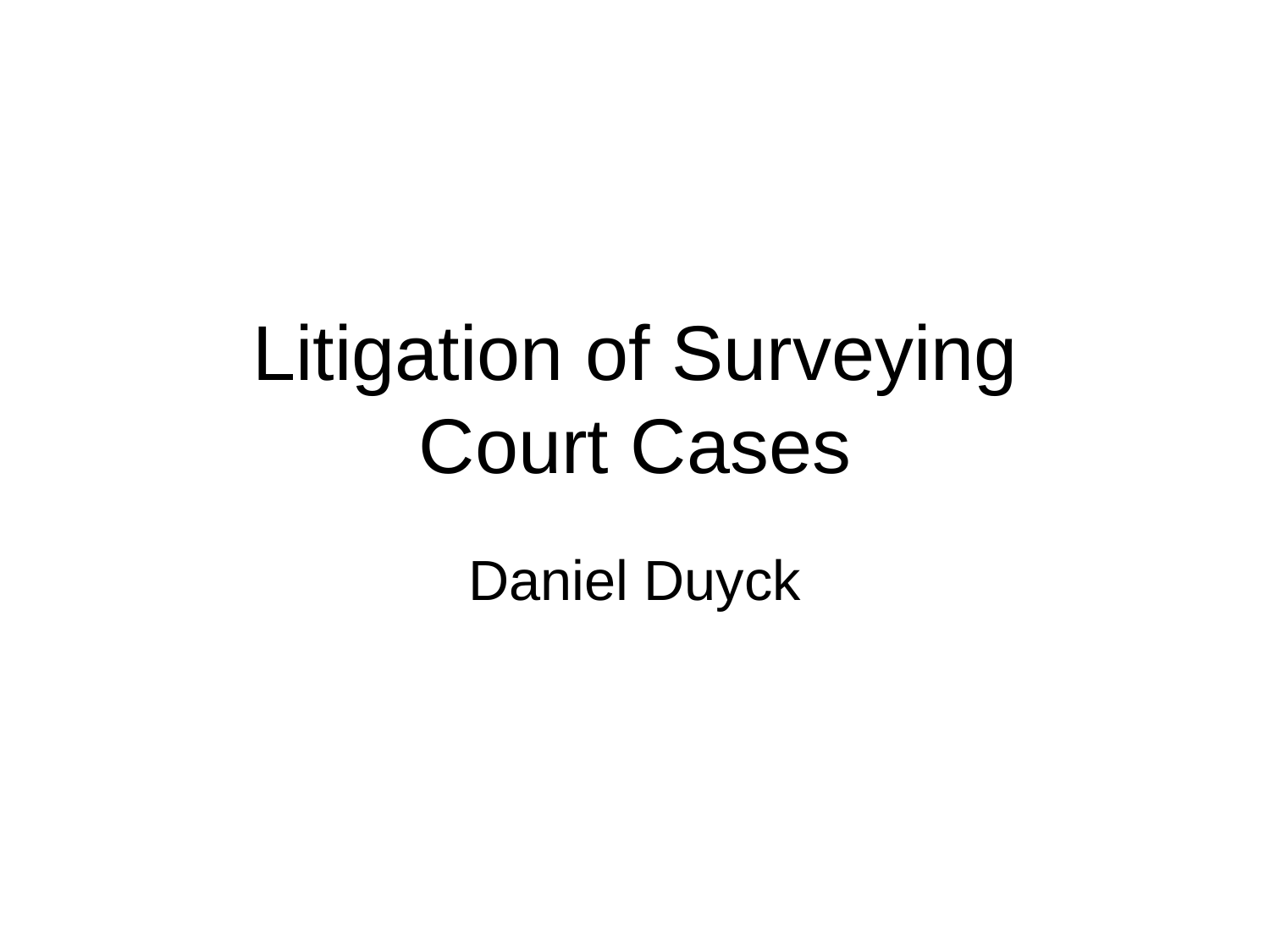## Daniel Duyck

 Whipple & Duyck, PC Attorneys at Law 503-222-6191

[dduyck@whippleduyck.com](mailto:dduyck@whippleduyck.com)

www.whippleduyck.com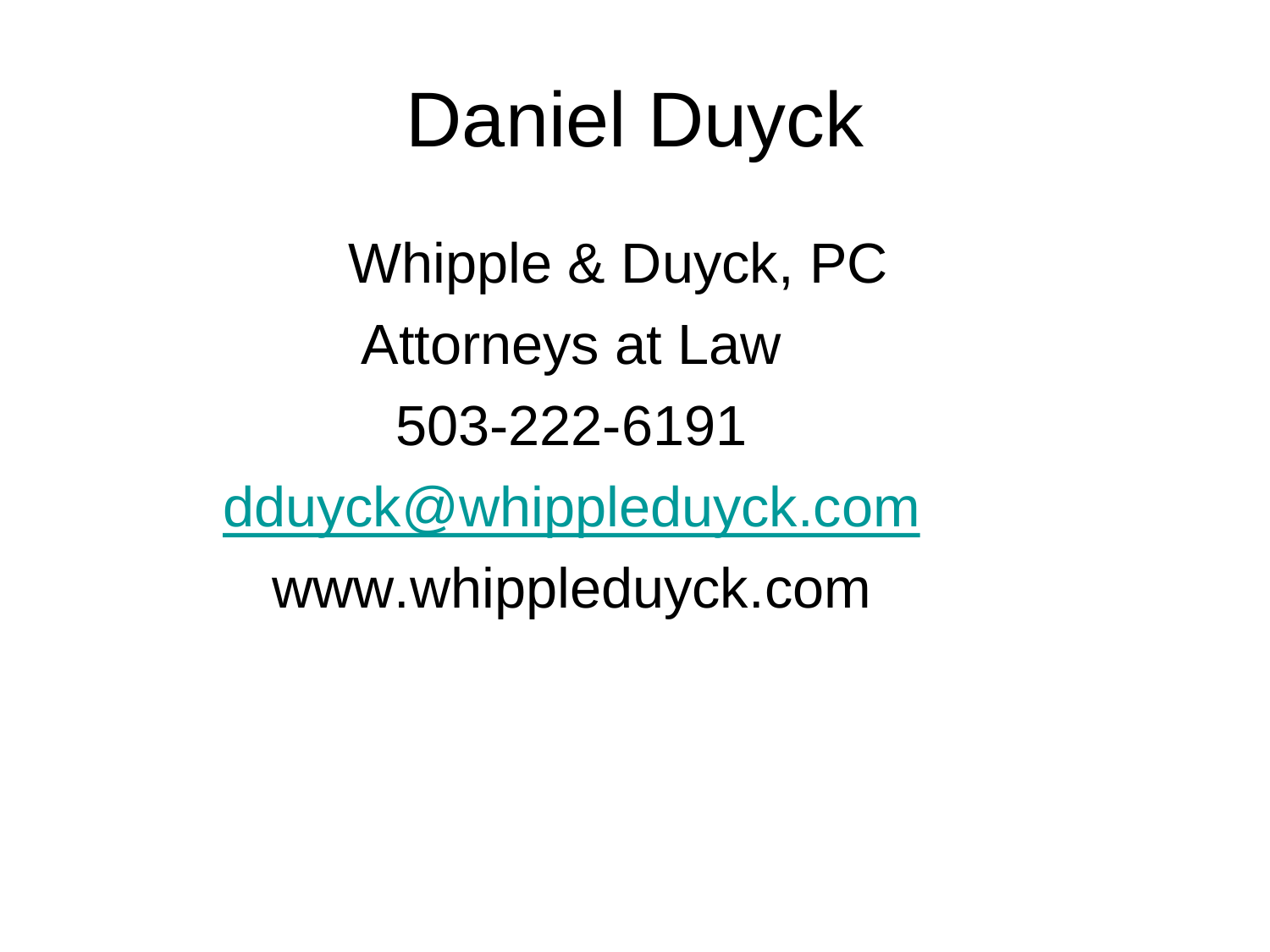## How Property is Held in Oregon

- Fee Simple
- Life Estate
- Easement
- License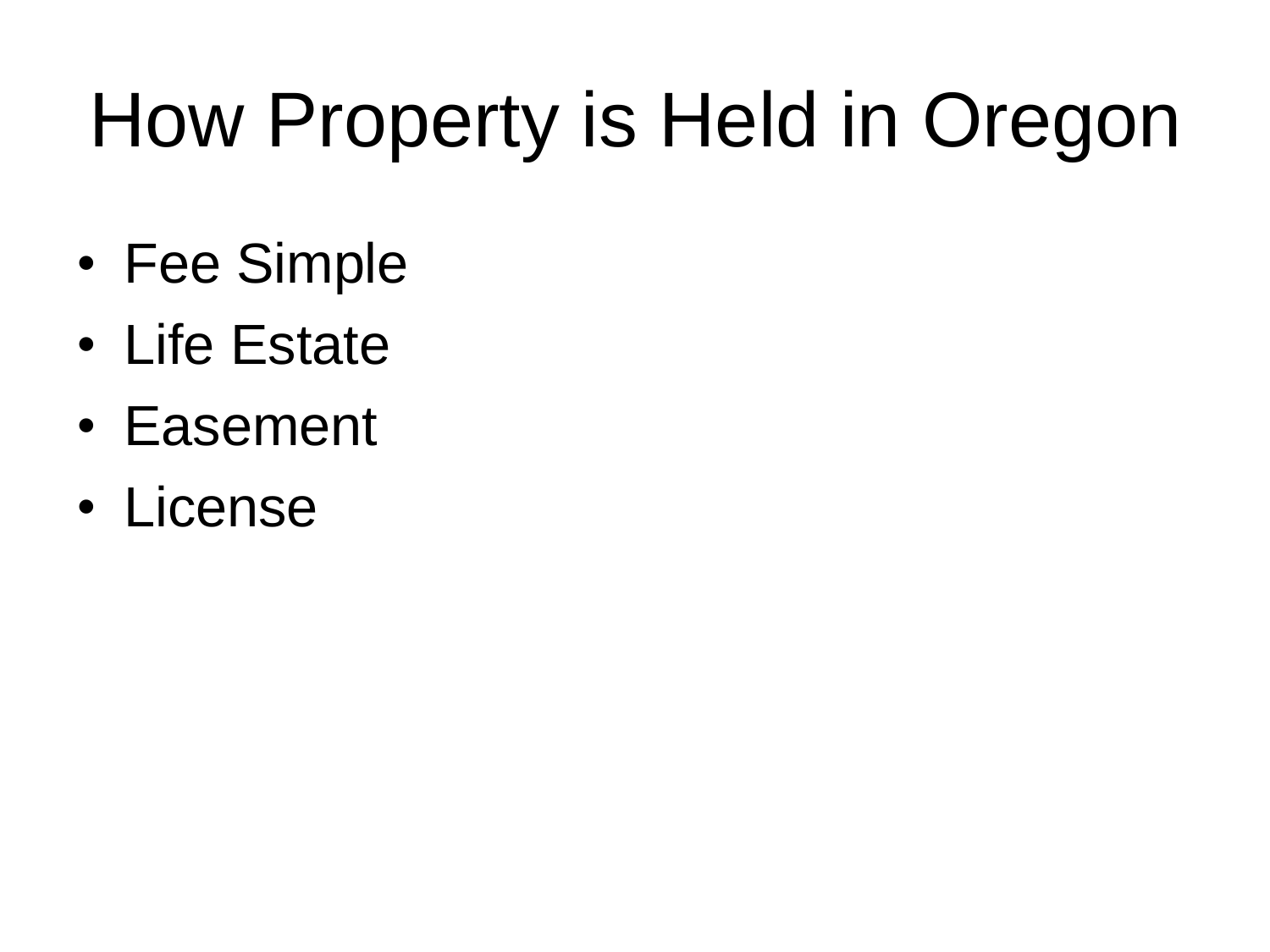## Fee Simple

• The fee simple estate is full ownership of the property.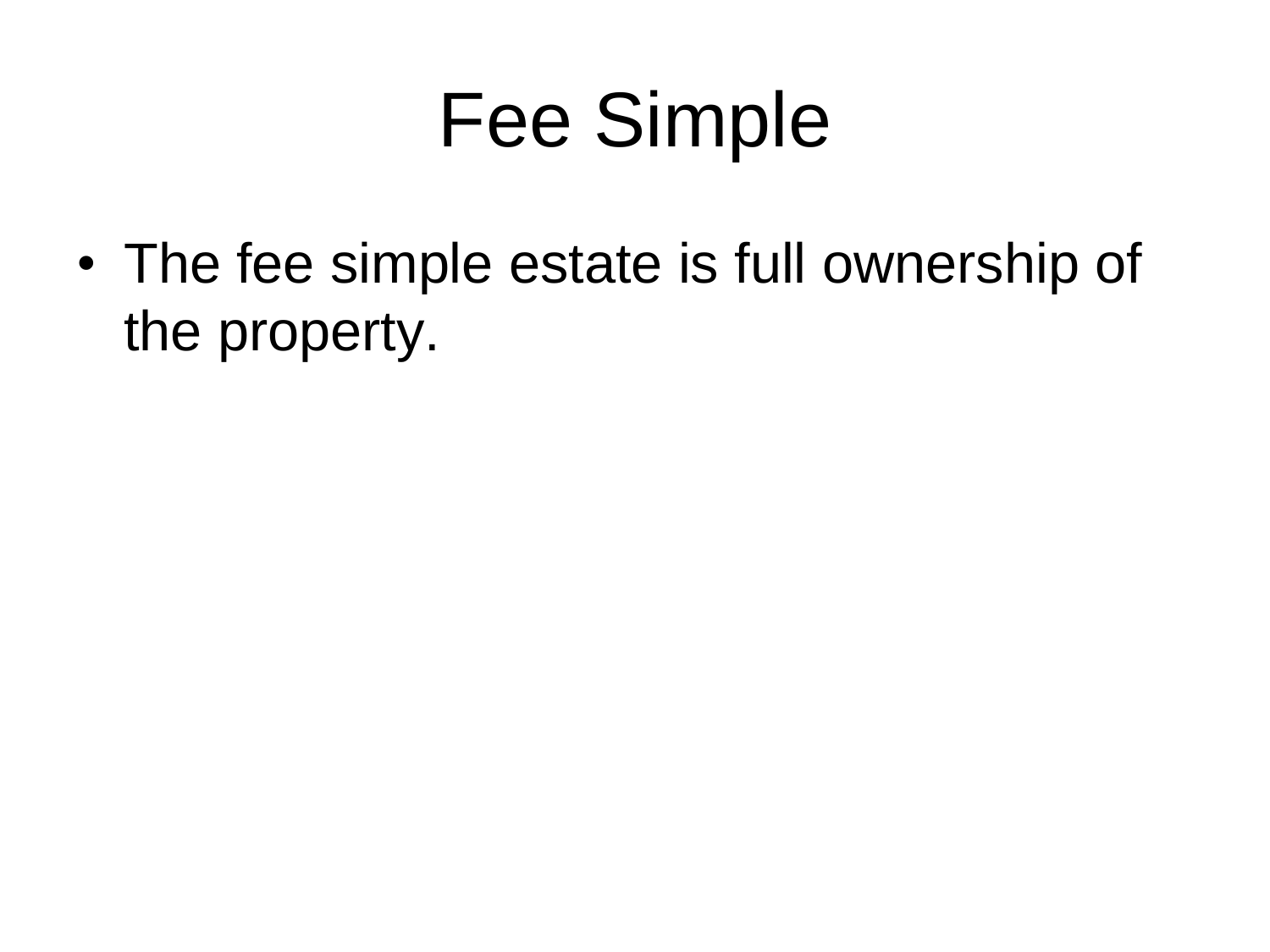### Life Estate

• A life estate grants property to a person or persons to use throughout their natural life.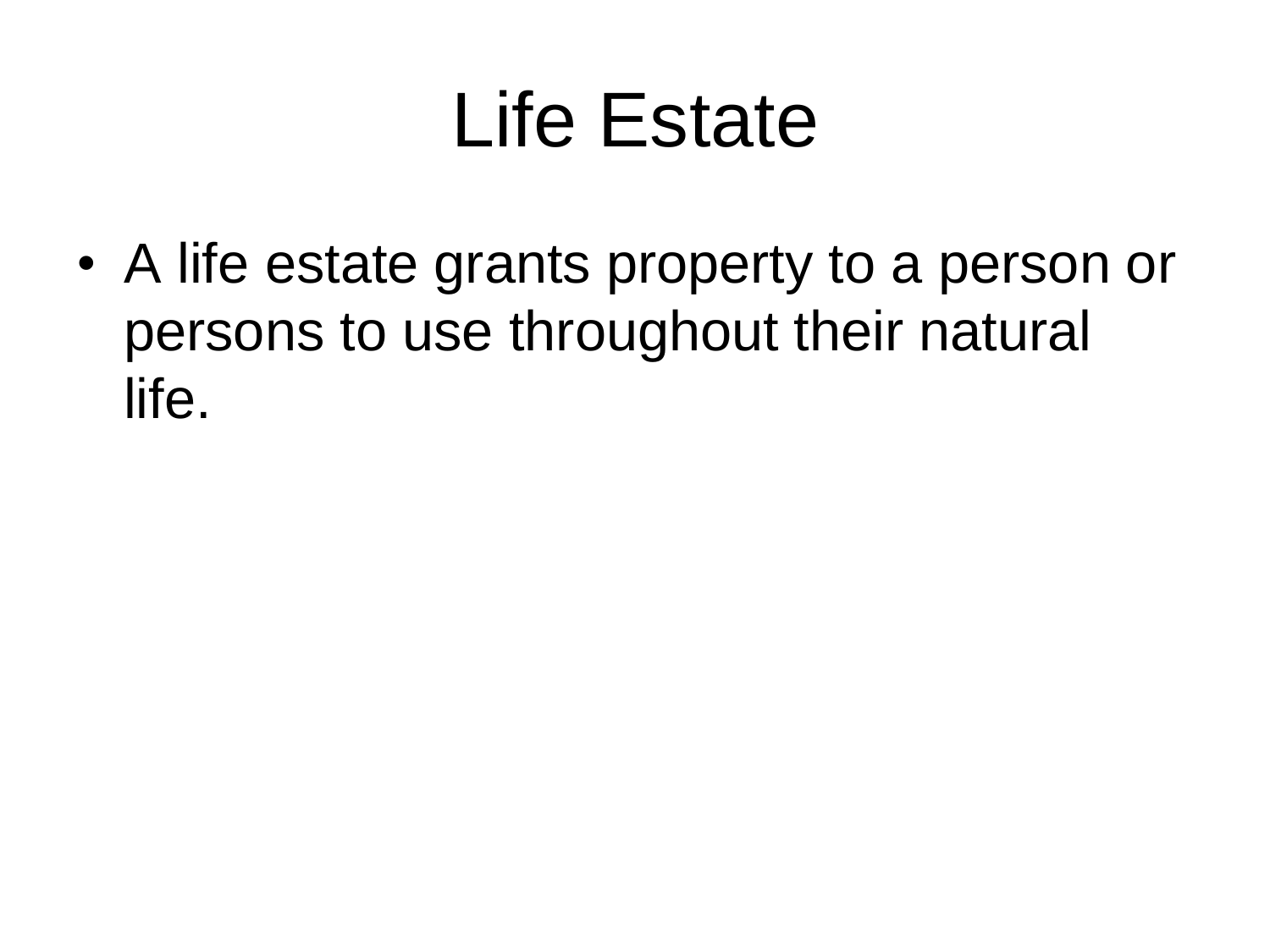#### Easement

- An easement is an interest in the land of another.
- The holder of the easement is entitled to a limited use or enjoyment of the land.
- The easement holder is protected from interference with the use and enjoyment.
- A right of way is an easement that allows one to pass over, through, or across land.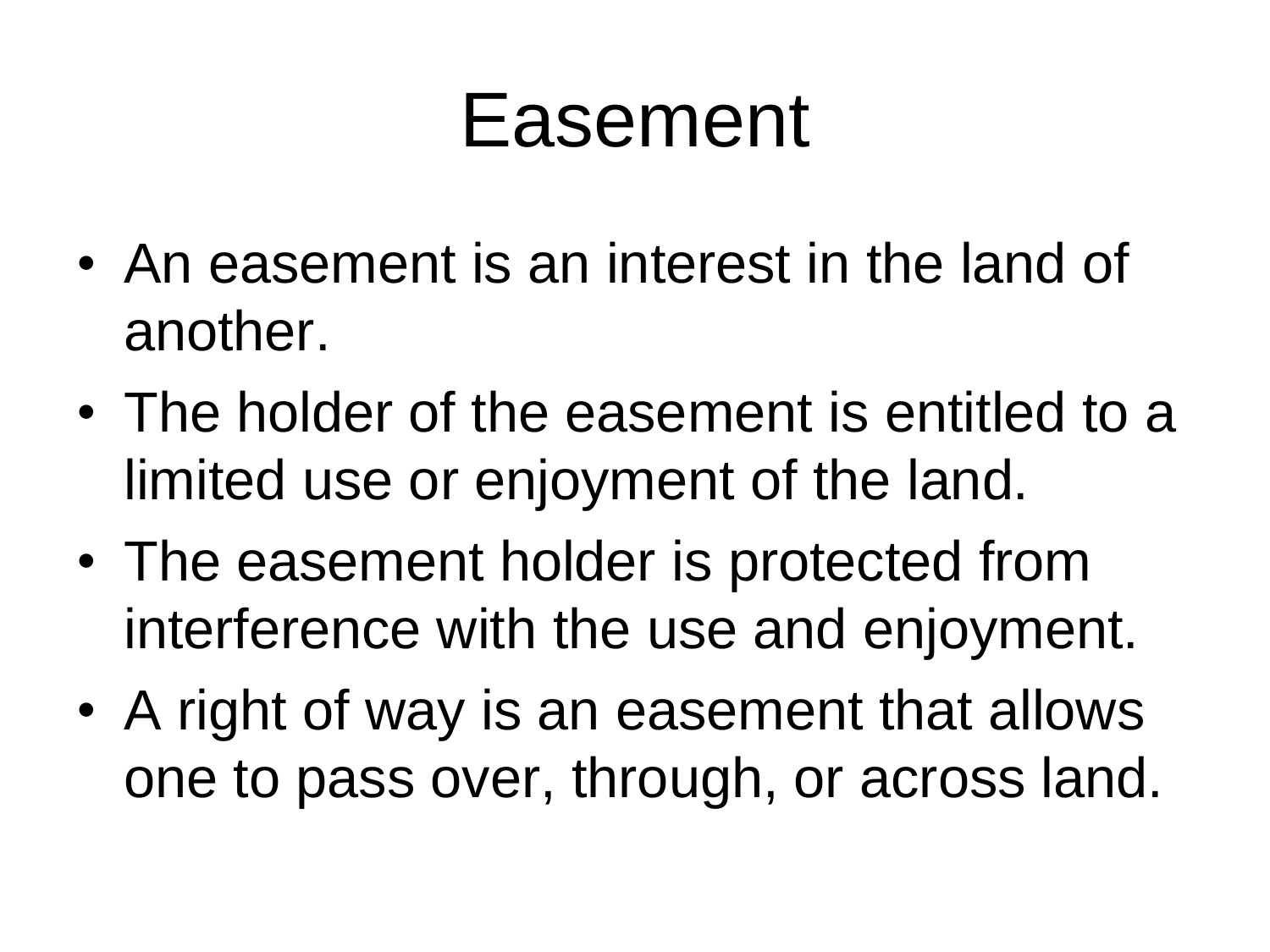## **Licenses**

- A license allows the use of another's land for a stated reason.
- A land owner may revoke it at any time for any reason.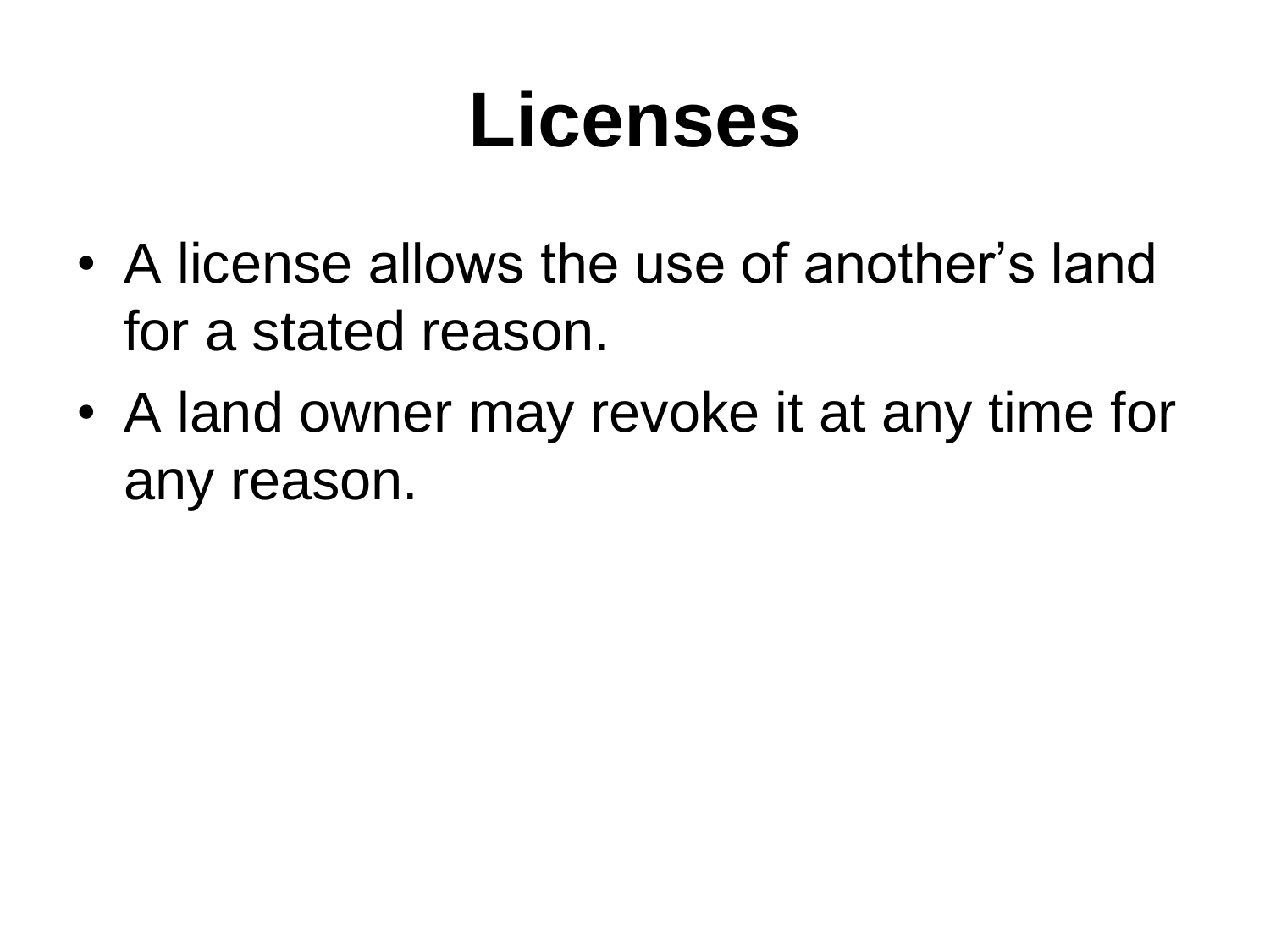## Land Must be Held in Deed Form

- ORS 93.850-93.870
- This 1973 statute defines terms, language, and forms.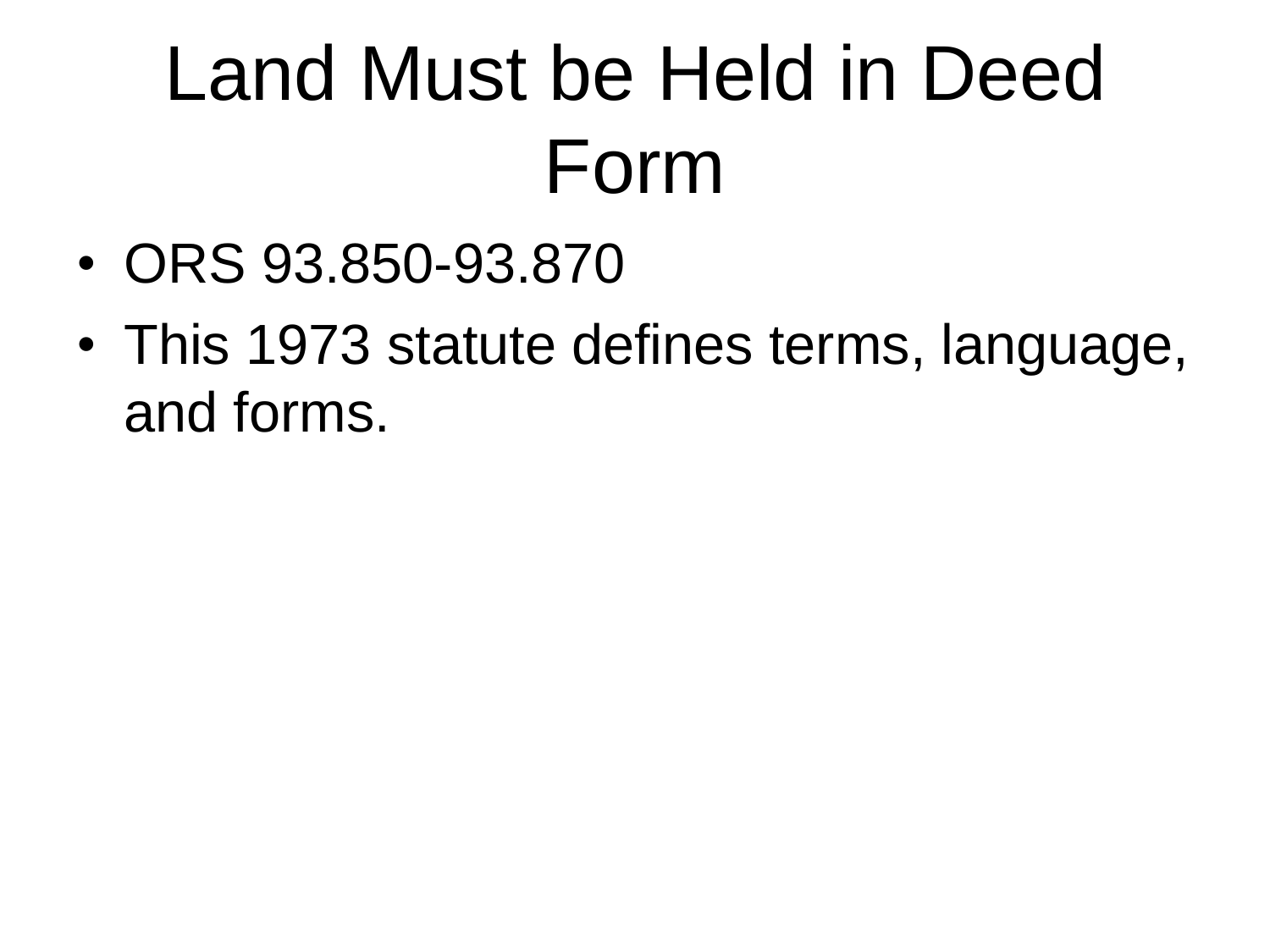## Warranty Deed

#### • **§ 93.850¹ Warranty deed form**

- **• effect**
- **(1)**Warranty deeds may be in the following form:
- Grantor, conveys and warrants to , Grantee, the following described real property free of encumbrances except as specifically set forth herein: (Describe the property conveyed.)
- (If there are to be exceptions to the covenants described in ORS**[93.850](http://www.oregonlaws.org/ors/93.850) [\(Warranty deed form\)](http://www.oregonlaws.org/ors/93.850)** (2)(c), here insert such exceptions.)
- (Following statement of exceptions, here insert statement required under ORS **[93.040](http://www.oregonlaws.org/ors/93.040) [\(Mandatory statements for sales agreements, earnest money](http://www.oregonlaws.org/ors/93.040)  [receipts or other instruments for conveyance of fee title to real property\)](http://www.oregonlaws.org/ors/93.040)** (1).)
- The true consideration for this conveyance is \$\_\_\_\_\_. (Here comply with the requirements of ORS **[93.030](http://www.oregonlaws.org/ors/93.030) [\(Contracts to convey, instruments of](http://www.oregonlaws.org/ors/93.030)  [conveyance and related memoranda to state consideration\)](http://www.oregonlaws.org/ors/93.030)**.)
- Dated this day of 3.
- $\bullet$  , and the contribution of the contribution of the contribution of the contribution of the contribution of  $\bullet$ • **(2)**A deed in the form of subsection (1) of this section shall have the following effect:

•  $\bullet$  ,  $\bullet$  ,  $\bullet$  ,  $\bullet$  ,  $\bullet$  ,  $\bullet$  ,  $\bullet$  ,  $\bullet$  ,  $\bullet$  ,  $\bullet$  ,  $\bullet$  ,  $\bullet$  ,  $\bullet$  ,  $\bullet$  ,  $\bullet$  ,  $\bullet$  ,  $\bullet$  ,  $\bullet$  ,  $\bullet$  ,  $\bullet$  ,  $\bullet$  ,  $\bullet$  ,  $\bullet$  ,  $\bullet$  ,  $\bullet$  ,  $\bullet$  ,  $\bullet$  ,  $\bullet$  ,  $\bullet$  ,  $\bullet$  ,  $\bullet$  ,  $\$ 

- **(a)**It shall convey the entire interest in the described property at the date of the deed which the deed purports to convey.
- **(b)**The grantor, the heirs, successors and assigns of the grantor, shall be forever estopped from asserting that the grantor had, at the date of the deed, an estate or interest in the land less than that estate or interest which the deed purported to convey and the deed shall pass any and all after acquired title.
- **(c)**It shall include the following covenants, each of which shall run in favor of the grantee and the successors in title of the grantee as if written in the deed:
- **(A)**That at the time of the delivery of the deed the grantor is seized of the estate in the property which the grantor purports to convey and that the grantor has good right to convey the same.
- **(B)**That at the time of the delivery of the deed the property is free from encumbrances except as specifically set forth on the deed.
- **(C)**That the grantor warrants and will defend the title to the property against all persons who may lawfully claim the same.
- **(3)**If the grantor desires to exclude any encumbrances or other interests from the scope of the covenants of the grantor, such exclusions must be expressly set forth on the deed. [1973 c.194 §1; 1999 c.214 §1]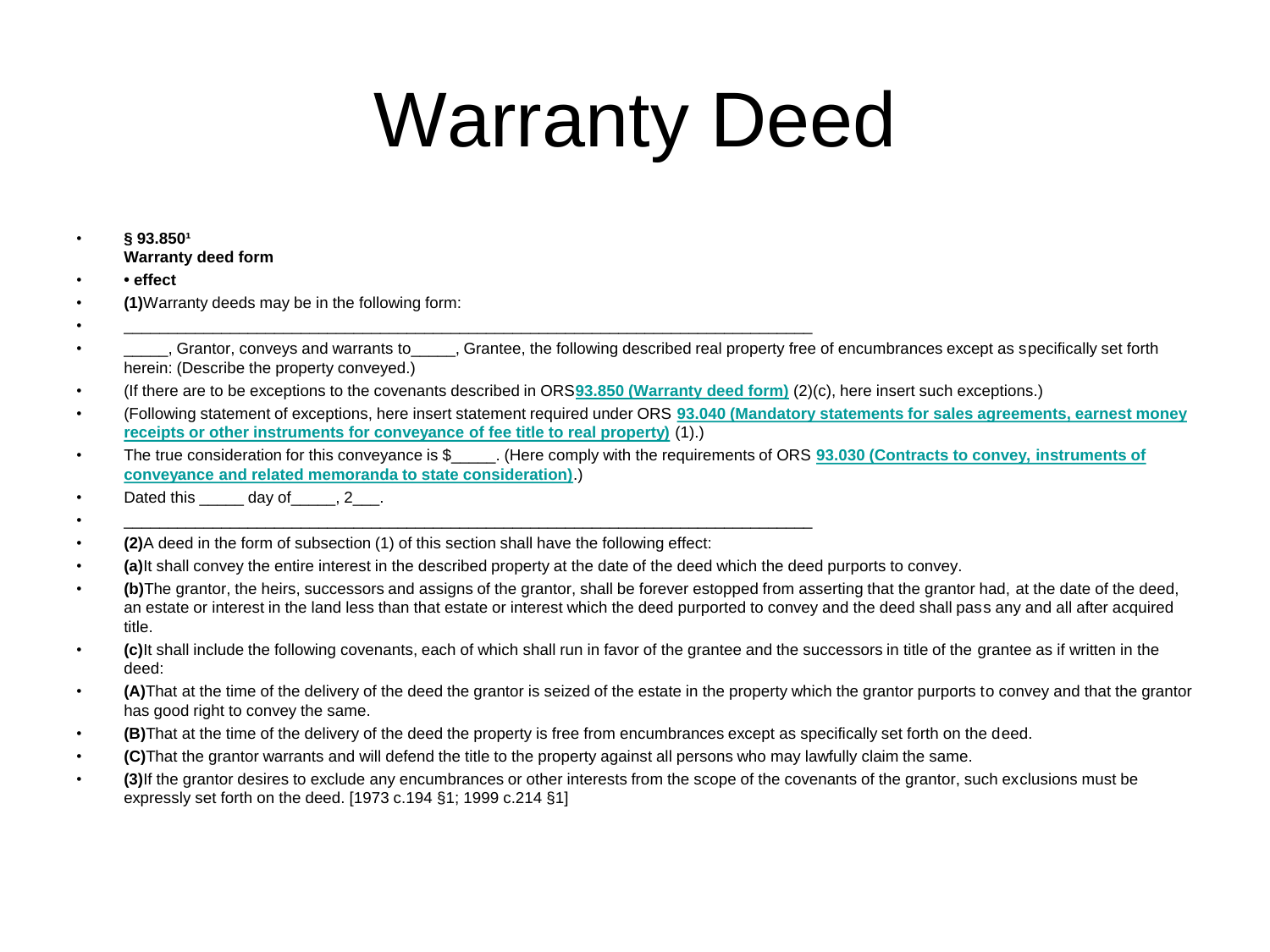## Full Statutory Warranty Deed

- This form of deed provides the most protection.
- It protects the land owner against items such as encroachments and defects.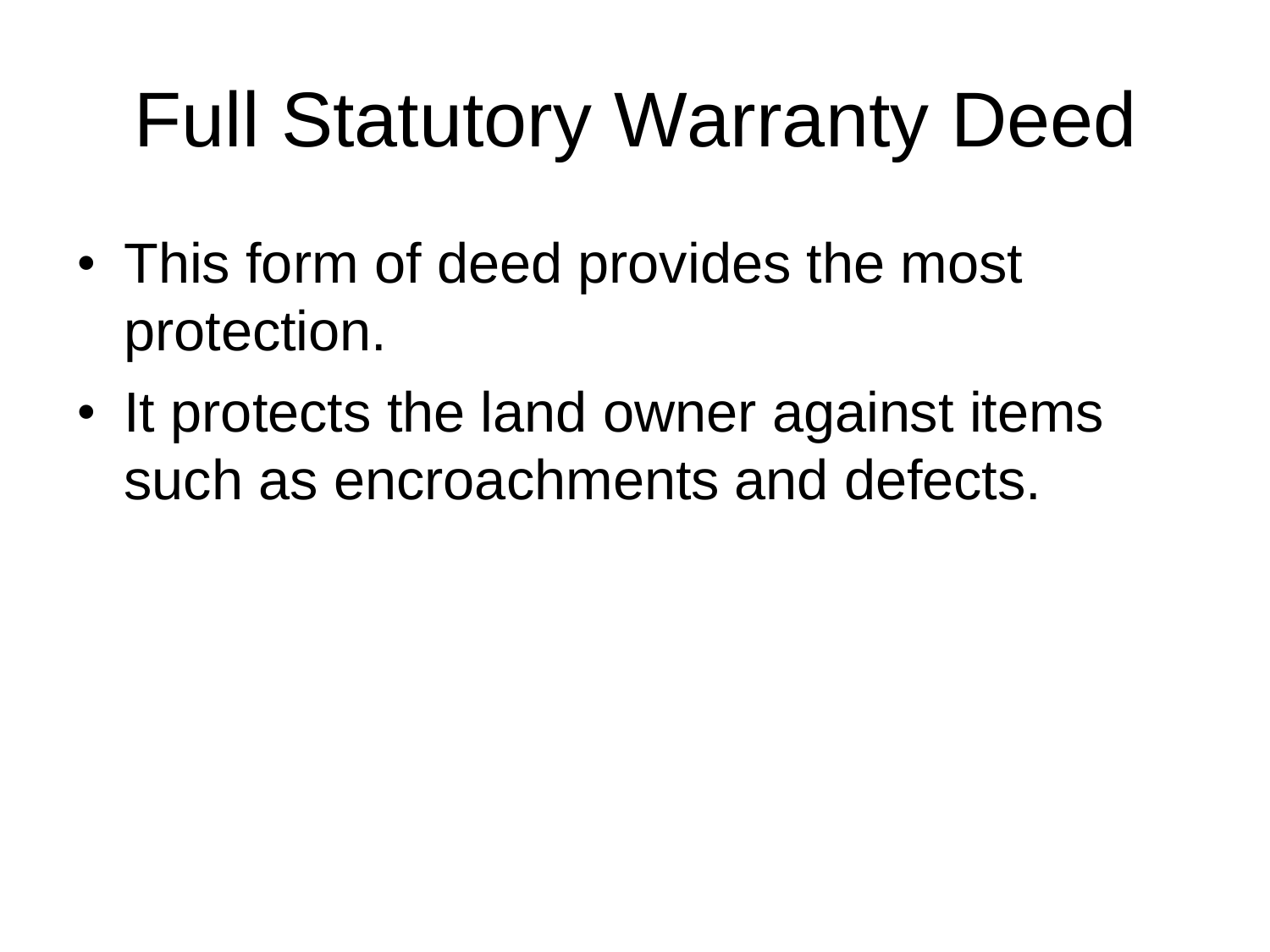## Bargain and Sale Deed

• **§ 93.860¹ Bargain and sale deed form**

• **• effect**

• **(1)**Bargain and sale deeds may be in the following form:

• \_\_\_\_\_\_\_\_\_\_\_\_\_\_\_\_\_\_\_\_\_\_\_\_\_\_\_\_\_\_\_\_\_\_\_\_\_\_\_\_\_\_\_\_\_\_\_\_\_\_\_\_\_\_\_\_\_\_\_\_\_\_\_\_\_\_\_\_\_\_\_\_\_\_\_\_\_\_

- \_\_\_\_\_, Grantor, conveys to\_\_\_\_\_, Grantee, the following described real property: (Describe the property conveyed.)
- (Following description of property, here insert statement required under ORS **[93.040](http://www.oregonlaws.org/ors/93.040) [\(Mandatory statements for sales agreements,](http://www.oregonlaws.org/ors/93.040)  [earnest money receipts or other instruments for conveyance of fee title to real property\)](http://www.oregonlaws.org/ors/93.040)** (1).)
- The true consideration for this conveyance is \$\_\_\_\_\_. (Here comply with the requirements of ORS **[93.030](http://www.oregonlaws.org/ors/93.030) [\(Contracts to convey,](http://www.oregonlaws.org/ors/93.030)  [instruments of conveyance and related memoranda to state consideration\)](http://www.oregonlaws.org/ors/93.030)**.)
- Dated this day of , 2.
- **(2)**A deed in the form of subsection (1) of this section shall have the following effect:

• \_\_\_\_\_\_\_\_\_\_\_\_\_\_\_\_\_\_\_\_\_\_\_\_\_\_\_\_\_\_\_\_\_\_\_\_\_\_\_\_\_\_\_\_\_\_\_\_\_\_\_\_\_\_\_\_\_\_\_\_\_\_\_\_\_\_\_\_\_\_\_\_\_\_\_\_\_\_

- **(a)**It shall convey the entire interest in the described property at the date of the deed which the deed purports to convey.
- **(b)**The grantor, the heirs, successors and assigns of the grantor, shall be forever estopped from asserting that the grantor had, at the date of the deed, an estate or interest in the land less than that estate or interest which the deed purported to convey and the deed shall pass any and all after acquired title.
- **(3)**A bargain and sale deed shall not operate to provide any covenants of title in the grantee and the successors of the grantee. [1973 c.194 §3; 1999 c.214 §3]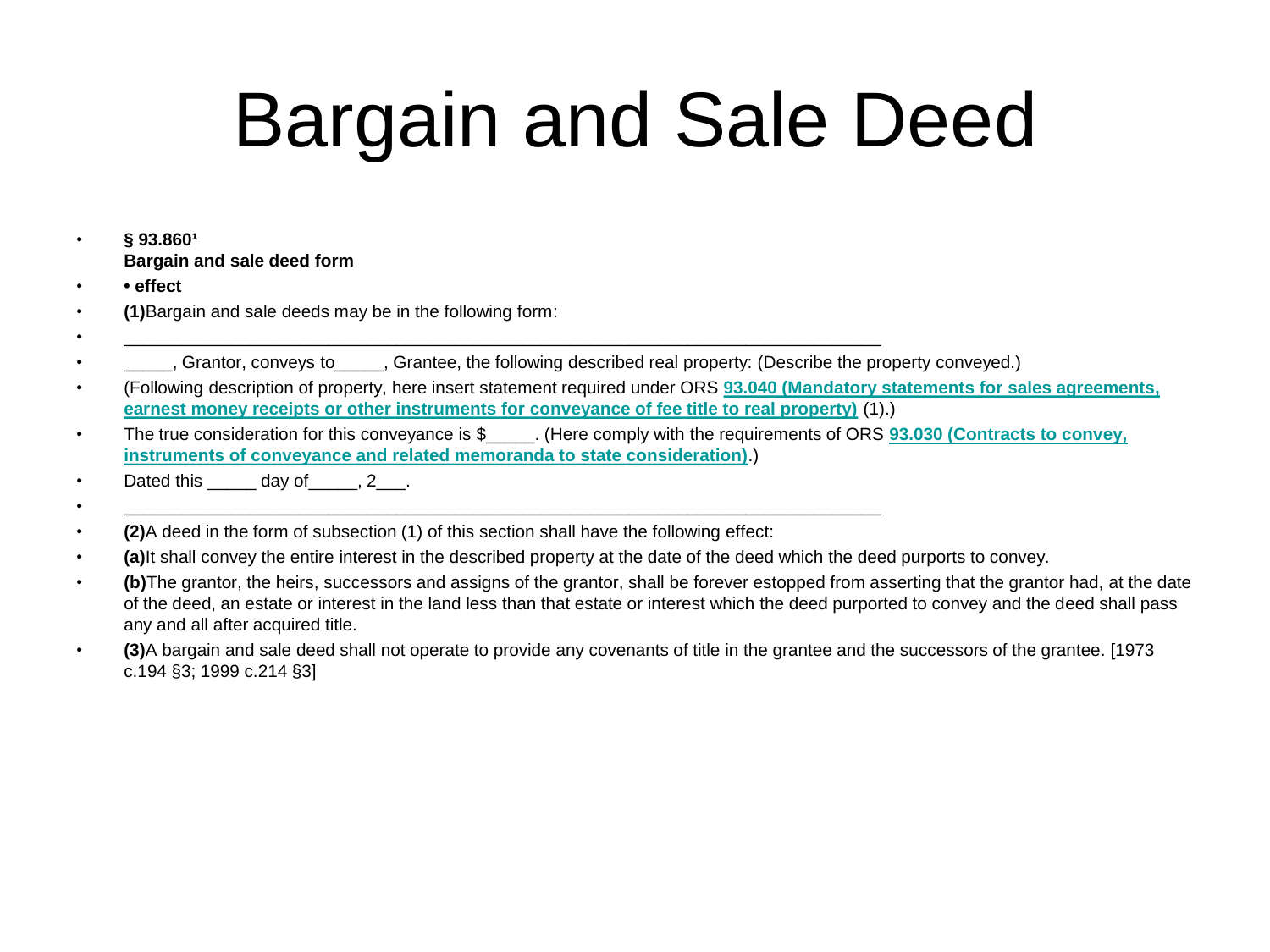## Special Warranty Deed

#### • **93.855¹ Special warranty deed form**

- **• effect**
- **(1)**Special warranty deeds may be in the following form:
- \_\_\_\_\_\_\_\_\_\_\_\_\_\_\_\_\_\_\_\_\_\_\_\_\_\_\_\_\_\_\_\_\_\_\_\_\_\_\_\_\_\_\_\_\_\_\_\_\_\_\_\_\_\_\_\_\_\_\_\_\_\_\_\_\_\_\_\_\_\_\_\_\_\_\_\_\_\_
- \_\_\_\_\_, Grantor, conveys and specially warrants to\_\_\_\_, Grantee, the following described real property free of encumbrances created or suffered by the grantor except as specifically set forth herein: (Describe the property conveyed.)
- (If there are to be exceptions to the covenants described in ORS**[93.855](http://www.oregonlaws.org/ors/93.855) [\(Special warranty deed form\)](http://www.oregonlaws.org/ors/93.855)** (2), here insert such exceptions.)
- (Following statement of exceptions, here insert statement required under ORS **[93.040](http://www.oregonlaws.org/ors/93.040) [\(Mandatory statements for sales agreements,](http://www.oregonlaws.org/ors/93.040)  [earnest money receipts or other instruments for conveyance of fee title to real property\)](http://www.oregonlaws.org/ors/93.040)** (1).)
- The true consideration for this conveyance is \$\_\_\_\_\_. (Here comply with the requirements of ORS **[93.030](http://www.oregonlaws.org/ors/93.030) [\(Contracts to convey,](http://www.oregonlaws.org/ors/93.030)  [instruments of conveyance and related memoranda to state consideration\)](http://www.oregonlaws.org/ors/93.030)**.)
- Dated this day of .2.
- $\bullet$  ,  $\bullet$  ,  $\bullet$  ,  $\bullet$  ,  $\bullet$  ,  $\bullet$  ,  $\bullet$  ,  $\bullet$  ,  $\bullet$  ,  $\bullet$  ,  $\bullet$  ,  $\bullet$  ,  $\bullet$  ,  $\bullet$  ,  $\bullet$  ,  $\bullet$  ,  $\bullet$  ,  $\bullet$  ,  $\bullet$  ,  $\bullet$  ,  $\bullet$  ,  $\bullet$  ,  $\bullet$  ,  $\bullet$  ,  $\bullet$  ,  $\bullet$  ,  $\bullet$  ,  $\bullet$  ,  $\bullet$  ,  $\bullet$  ,  $\bullet$  ,  $\$
- **(2)**A deed in the form of subsection (1) of this section shall have the same effect as a warranty deed as described in ORS **[93.850\(Warranty deed form\)](http://www.oregonlaws.org/ors/93.850)**, except that the covenant of freedom from encumbrances shall be limited to those encumbrances created or suffered by the grantor and the covenant of warranty shall be limited to read: That the grantor warrants and will defend the title to the property against all persons who may lawfully claim the same by, through or under the grantor.
- **(3)**If the grantor desires to exclude any encumbrances or other interests from the scope of the covenants of the grantor, such exclusions must be expressly set forth on the deed. [1973 c.194 §2; 1999 c.214 §2]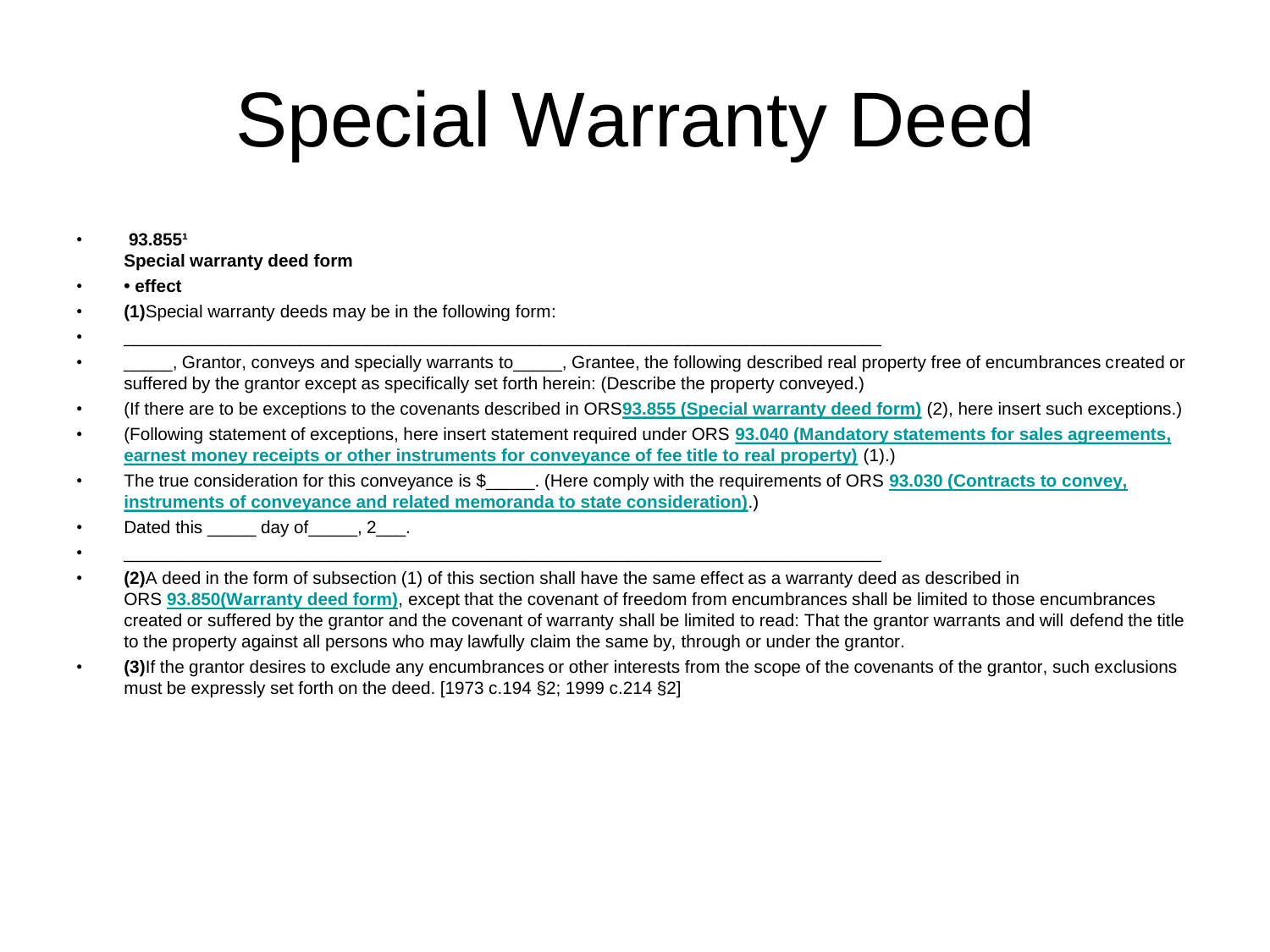# Bargain and Sale Deed or Special Warranty Deed

- If a land buyer is accepting a bargain and sale deed or a special warranty deed, he or she should obtain an extended title insurance policy.
- An ALTA survey is required by most title insurance companies before an extended policy is issued.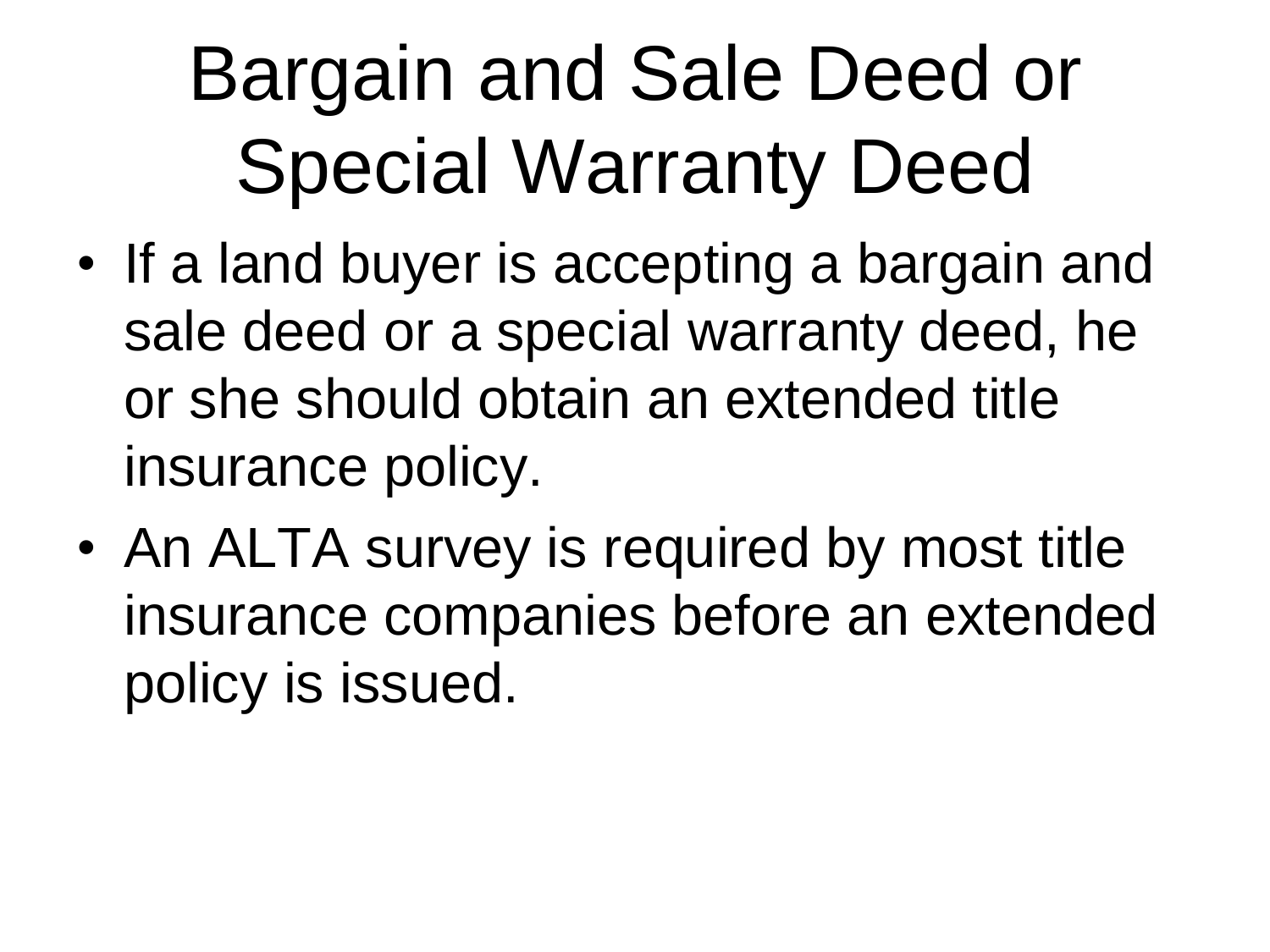## **An Effective Deed**

- It contains a description sufficient and definite.
- A surveyor should be able to determine what land was intended to be conveyed.
- A surveyor may use extrinsic evidence.
- If an interest in land less than the whole is being conveyed, those words must be in the description.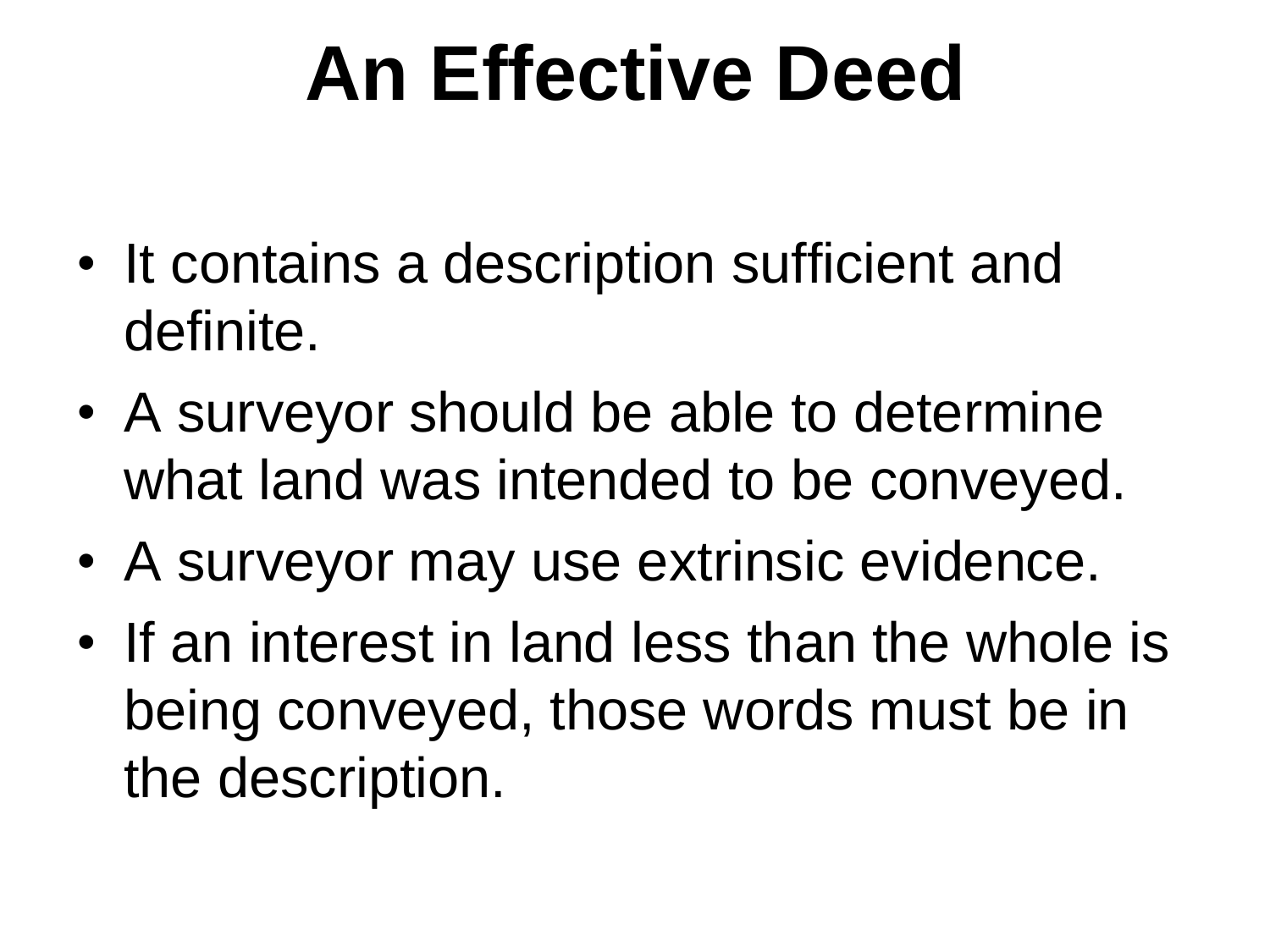# Drafting a Life Estate

- There are no definite words needed to convey a life estate.
- The intent to create a life estate must be clear.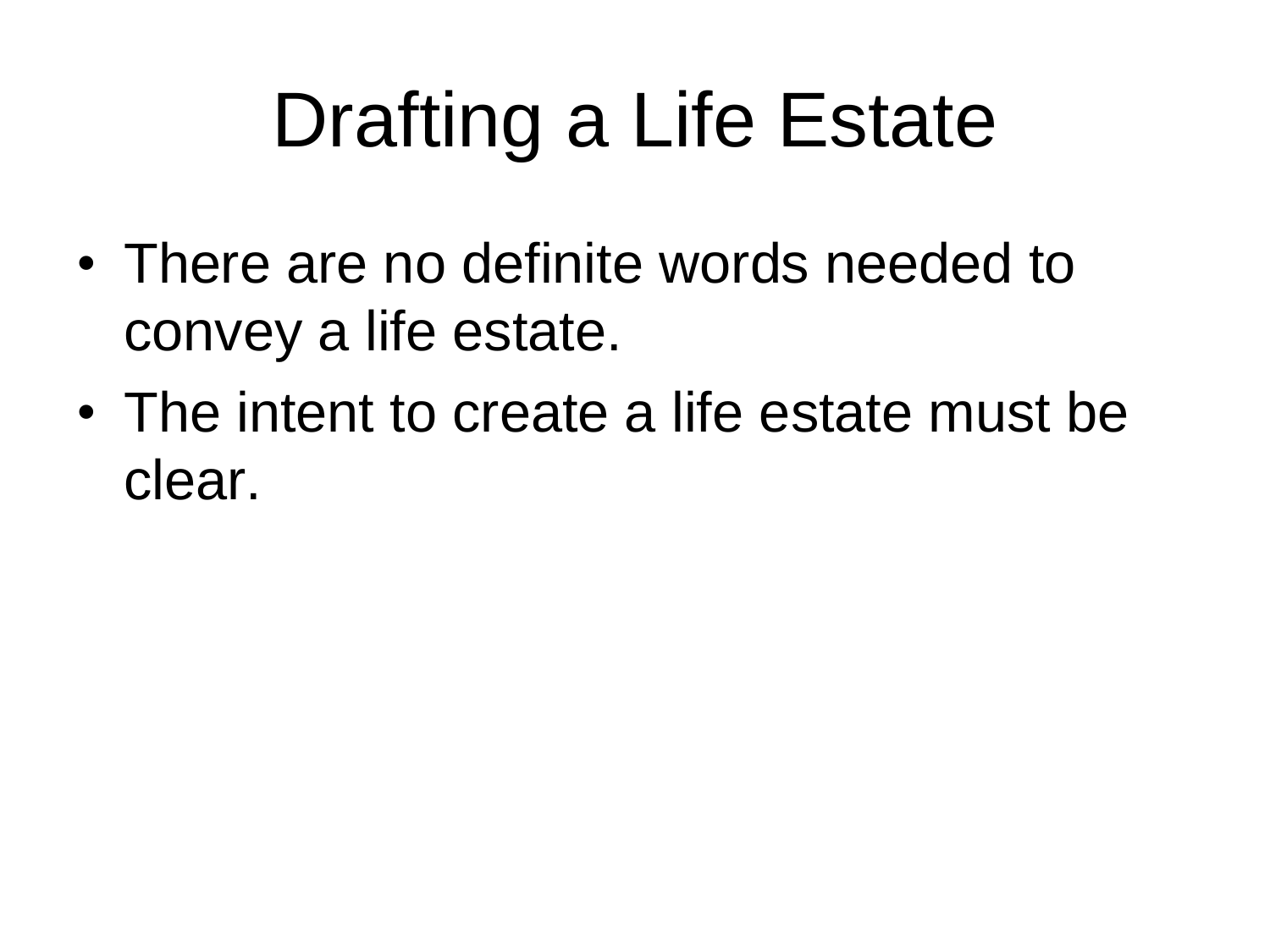## Drafting Easements

- To create an easement, the use of the easement must be specified.
- Beware of language that will turn an easement into a fee simple.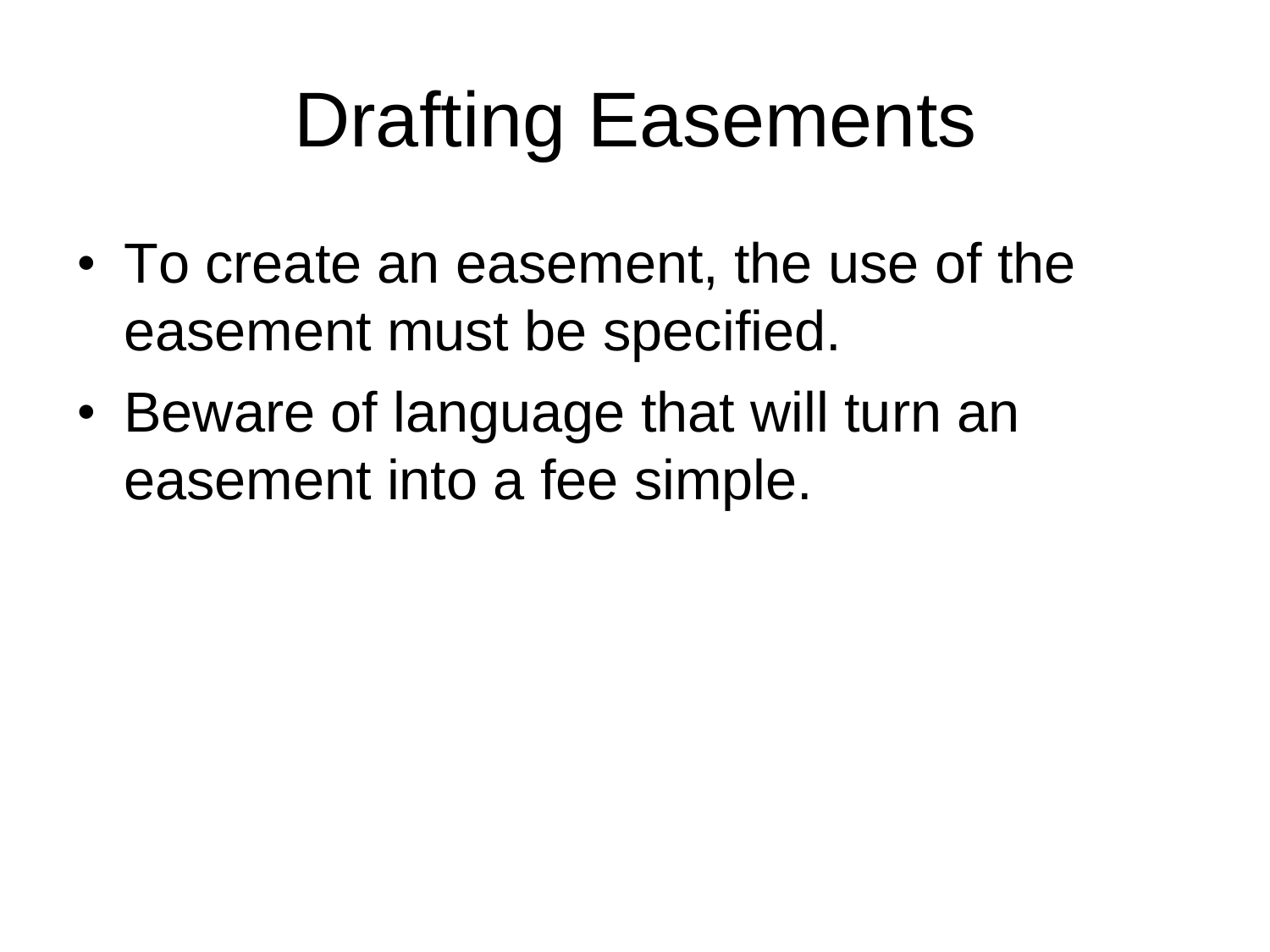## **Recording of Easements**

- Easements are recorded.
- Recording creates notice of the terms of the easement.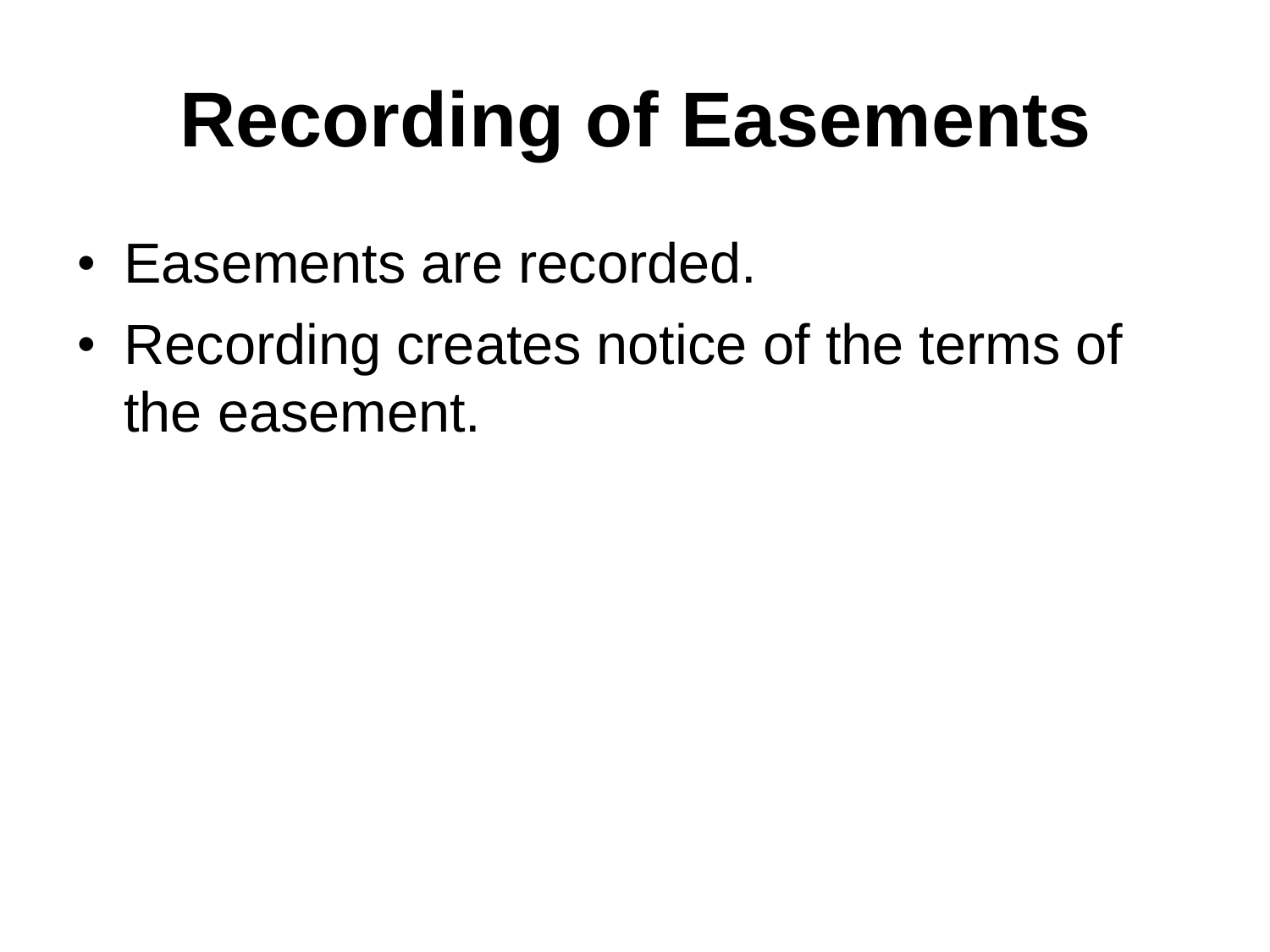# Situations That May Benefit From a Survey

- To make sure that that all improvements are within the property boundaries
- To make sure that all setbacks and private restrictions are met
- New Construction
- Construction Liens
- Lenders may require
- Buying Acreage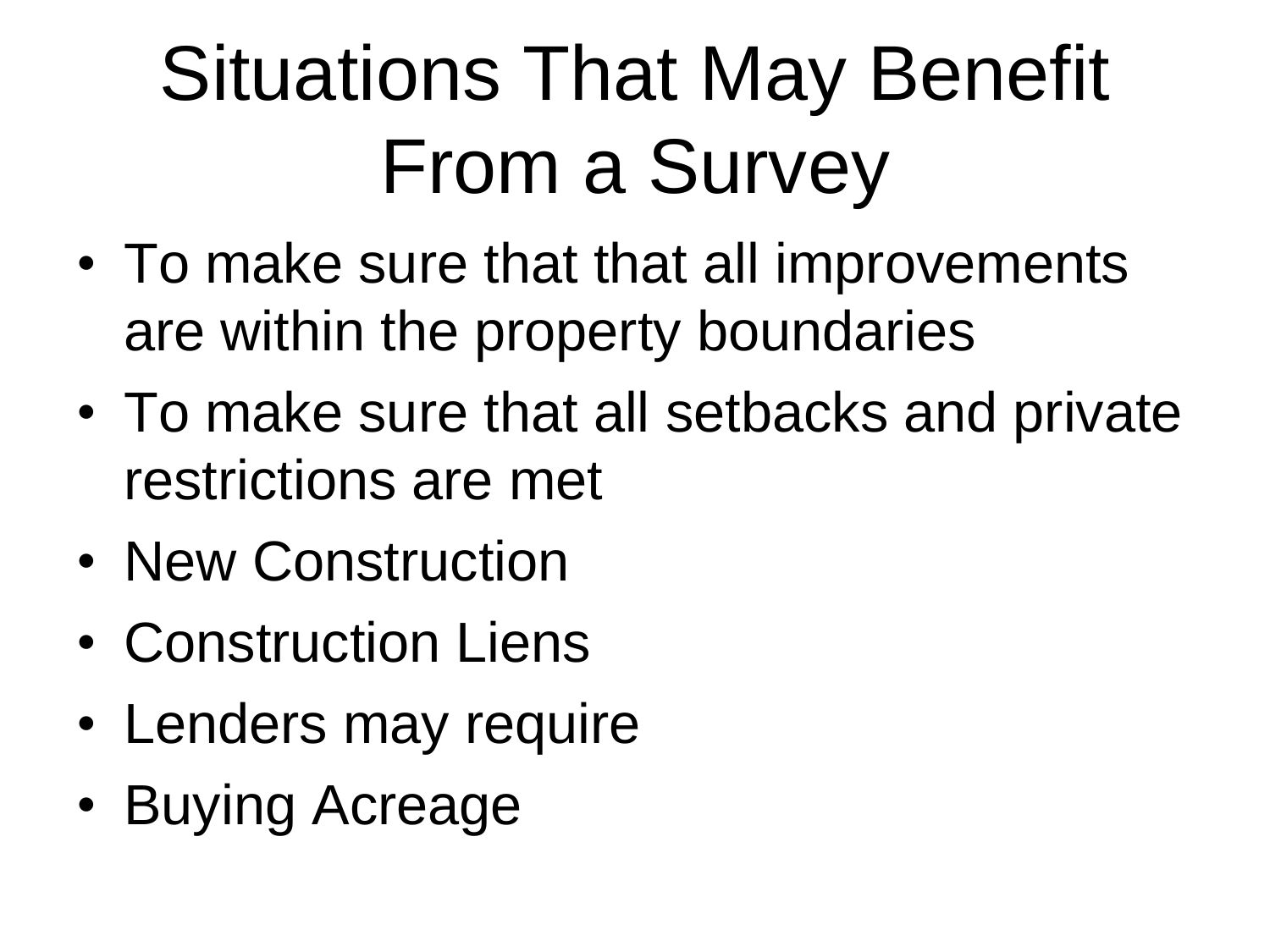## Survey and Title Report **Considerations**

- Reviewed in tandem with the title report to ensure that all recorded easements are shown on the survey
- Easements noted in survey must be noted as exceptions on the title report
- Property description and title report must match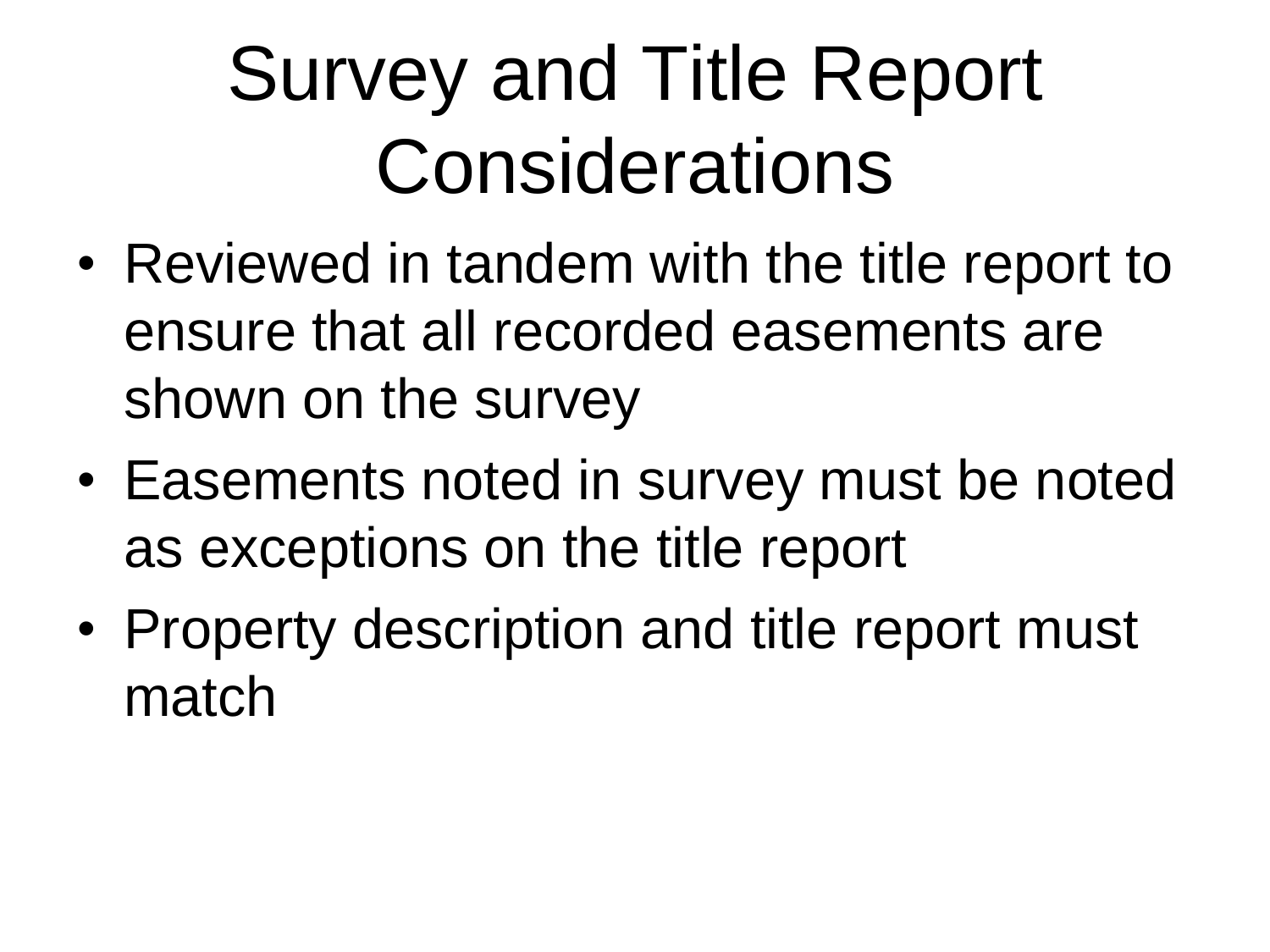## Survey and Title Report **Considerations**

- Title insurance companies usually require that the survey meet the minimum ALTA/ACSM standards.
- Lenders may require more.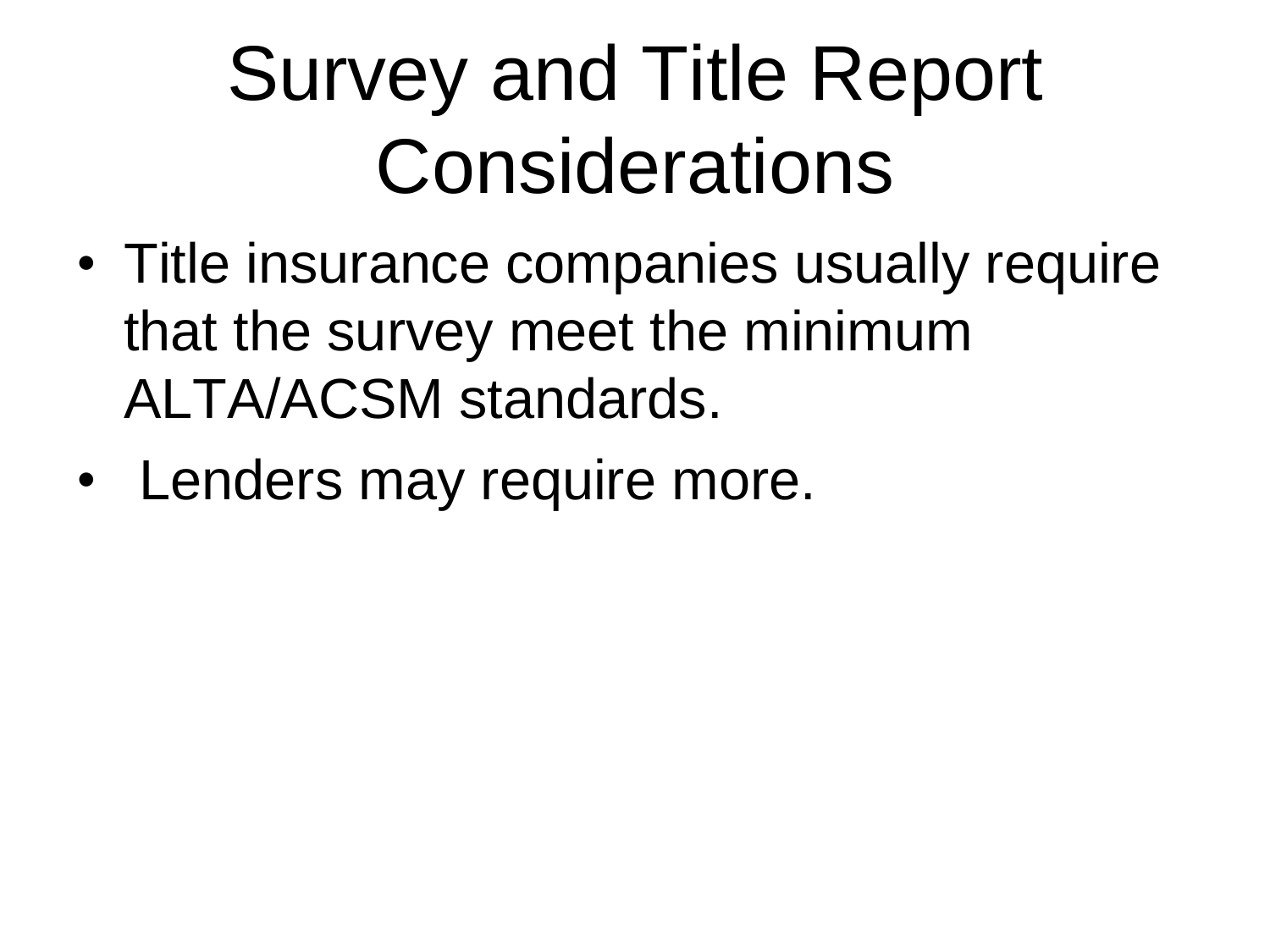# Survey Endorsement

- Lenders will often require a survey endorsement.
- This provides additional protection in addition to a surveyor's certification.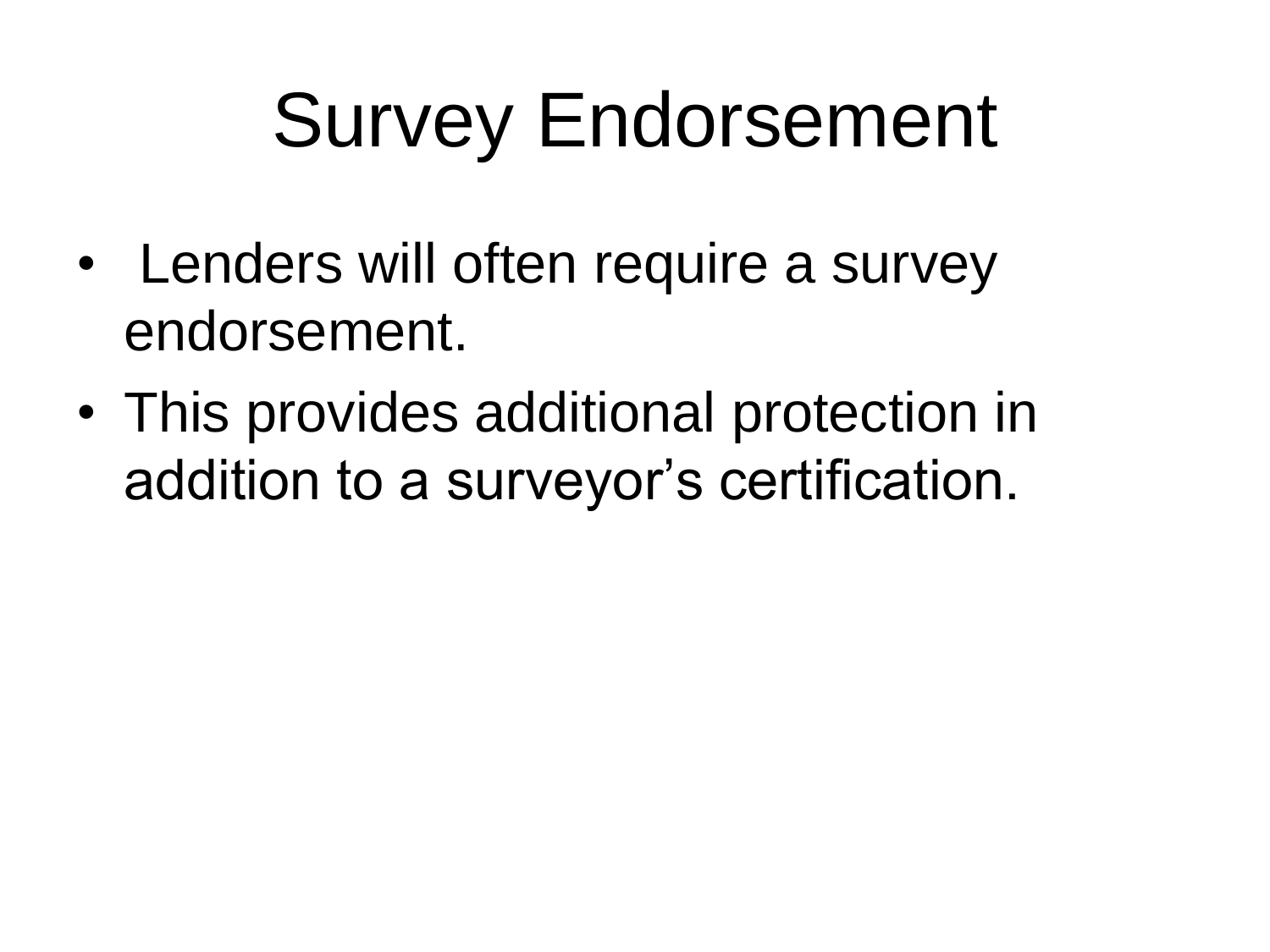## The Survey Itself

• The survey may show: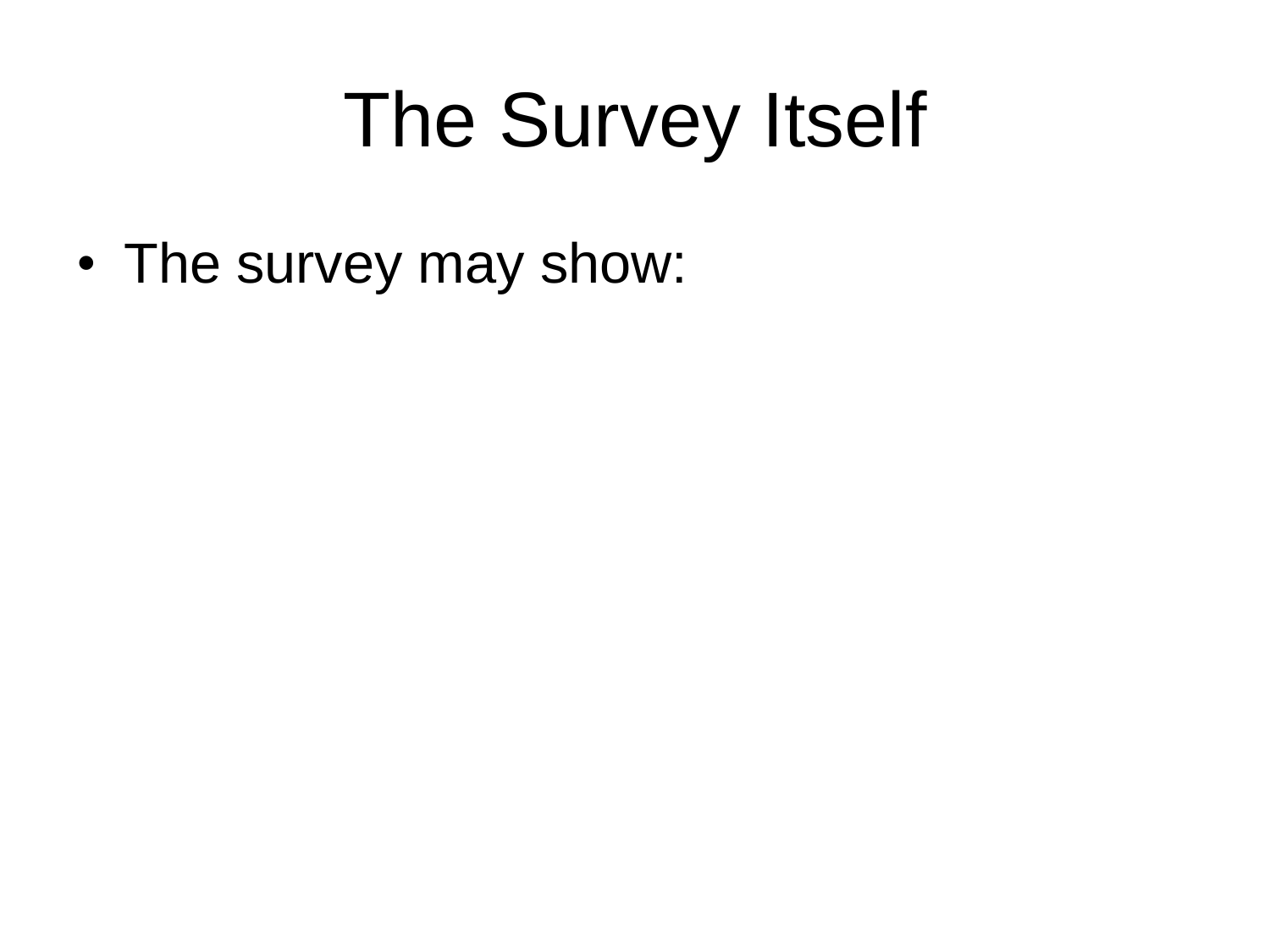• Visible physical improvements on the property

.

- Physical evidence of easements
- Surface indicators of underground easements
- Physical evidence of encroachments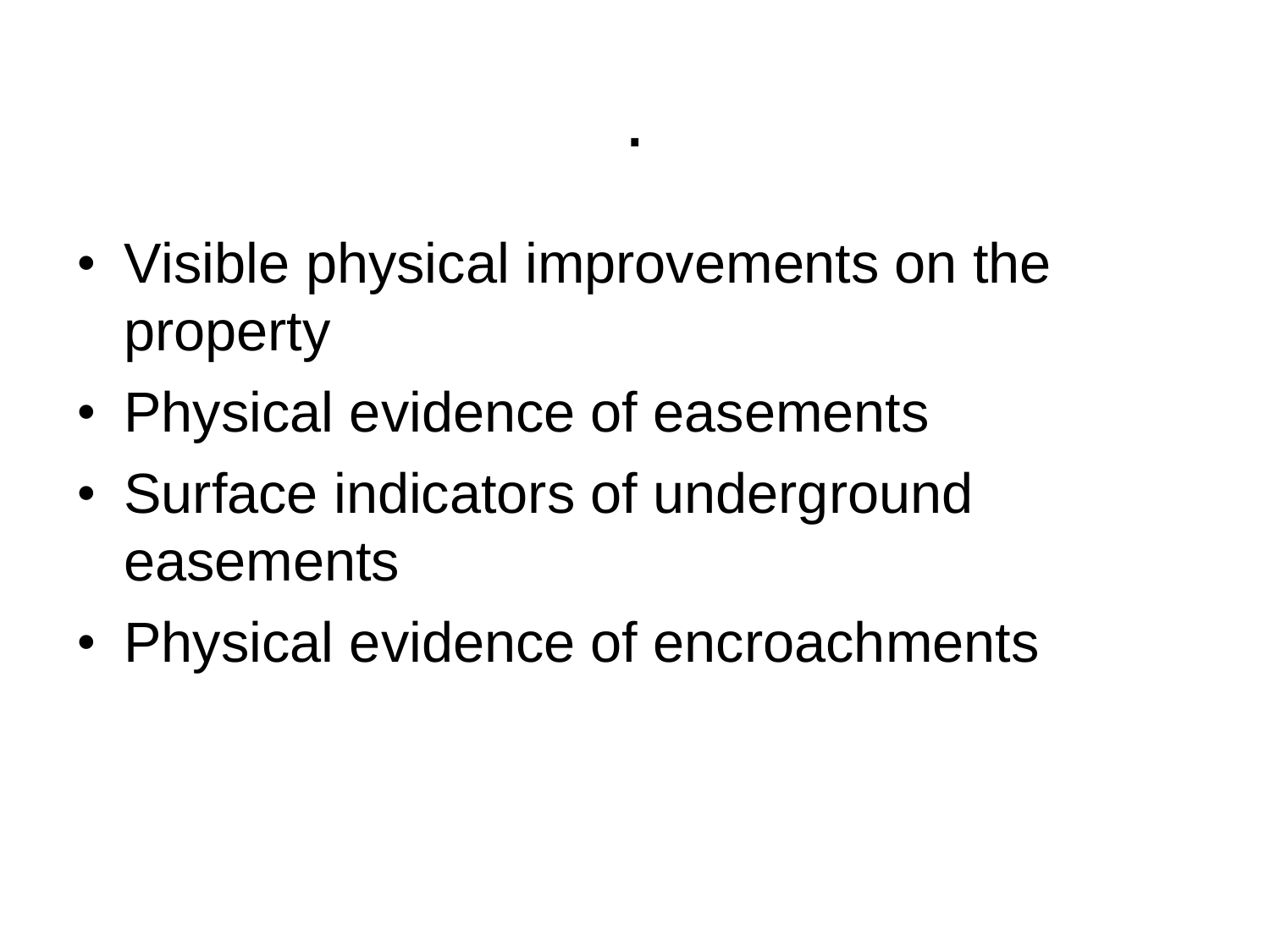- Joint, common, or encroaching driveways
- Streams
- Rivers
- Ponds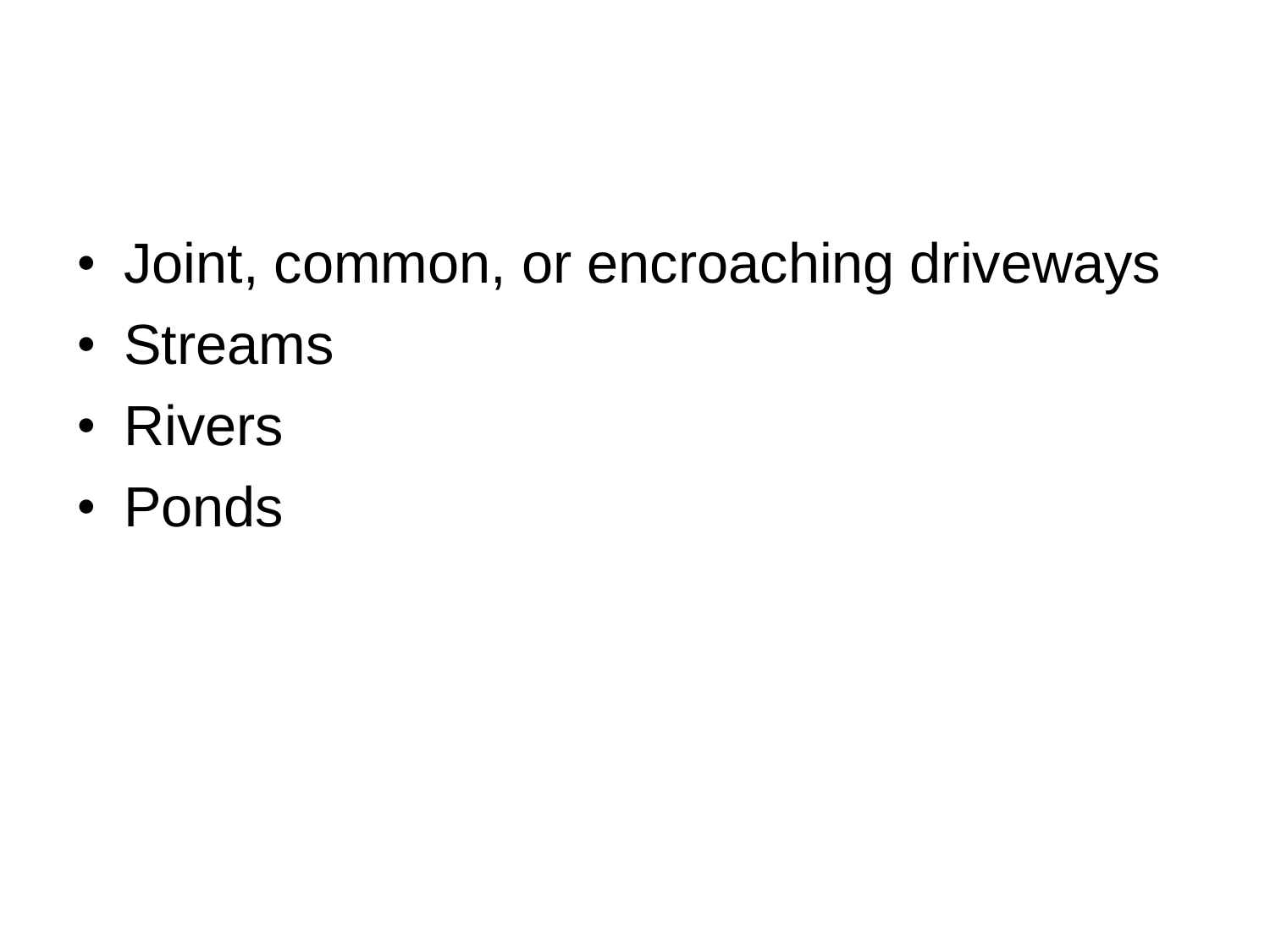# **CREATION OF EASEMENTS**

- The use of land adverse to the deed can become an easement by prescription.
- A prescriptive easement is similar to gaining title to land through adverse possession.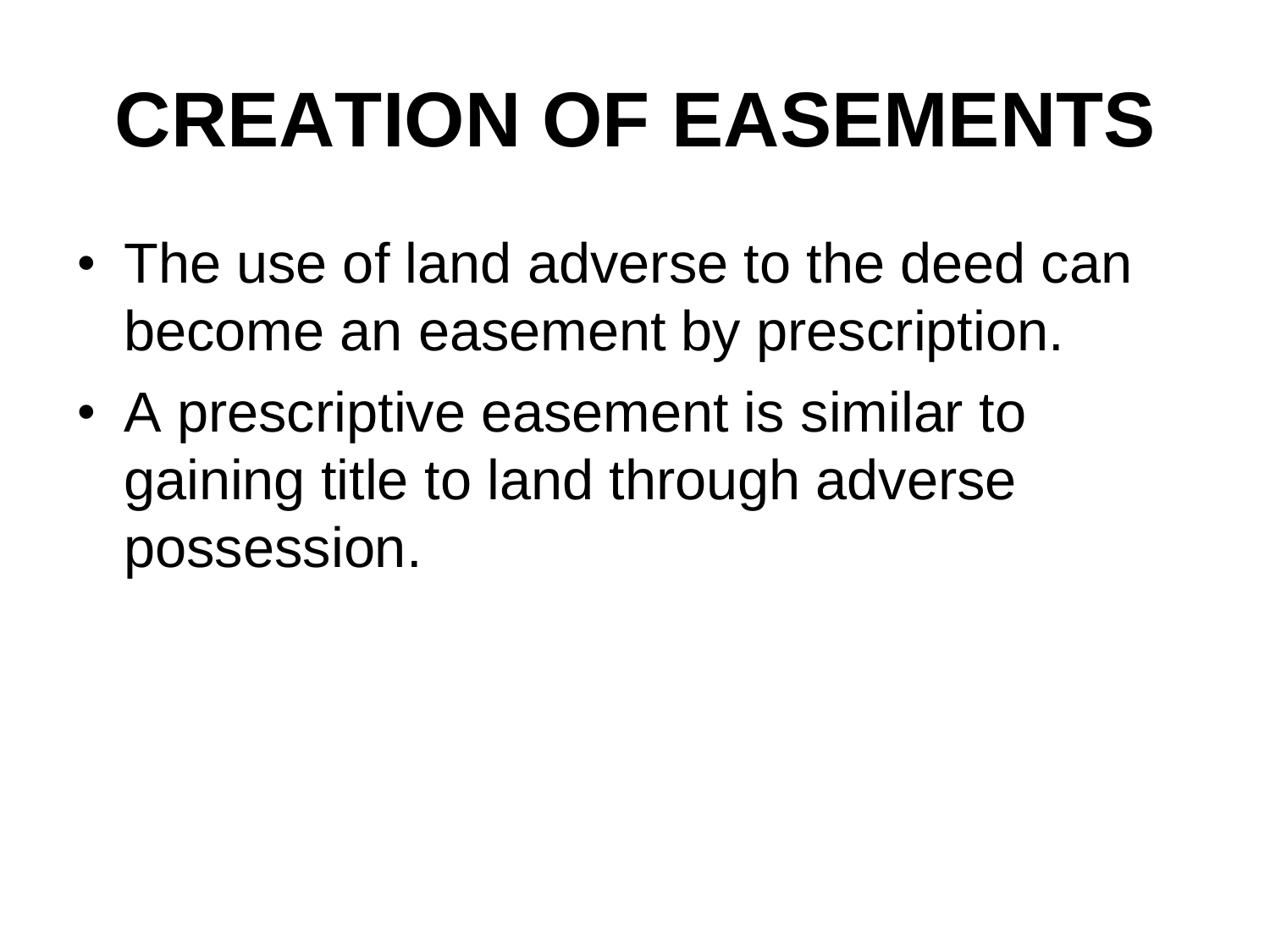## A Prescriptive Easement

• To establish a prescriptive easement, the use must be (1) for the prescriptive period (10 years, ORS 12.050); (2) open, notorious, and adverse to the rights of the servient owner; and (3) continuous and uninterrupted according to the nature of the use.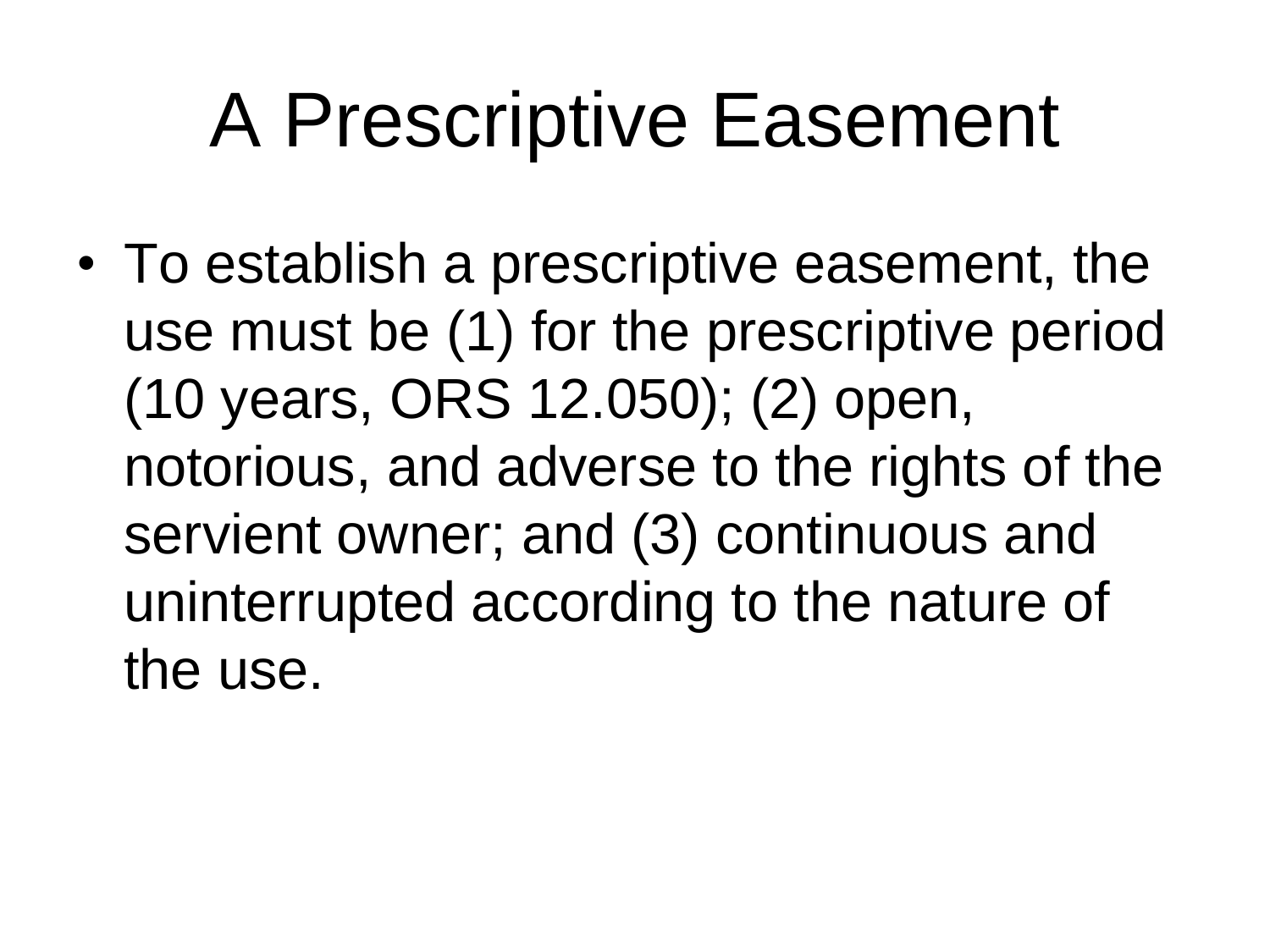## The Statute: Prescriptive Easements

- $\cdot$  § 105.170<sup>1</sup> **Definitions for ORS 105.170 to 105.185**
- For purposes of ORS **[105.170](http://www.oregonlaws.org/ors/105.170) [\(Definitions for ORS 105.170 to](http://www.oregonlaws.org/ors/105.170)  [105.185\)](http://www.oregonlaws.org/ors/105.170)** to **[105.185](http://www.oregonlaws.org/ors/105.185) [\(Application of ORS 105.170 to 105.185\)](http://www.oregonlaws.org/ors/105.185)**:
- **(1)**Easement means a nonpossessory interest in the land of another which entitles the holders of an interest in the easement to a private right of way, embodying the right to pass across anothers land.
- **(2)**Holders of an interest in an easement means those with a legal right to use the easement, including the owner of the land across which the easement passes if the owner of the land has the legal right to use the easement. [1989 c.660 §1; 1991 c.49 §1]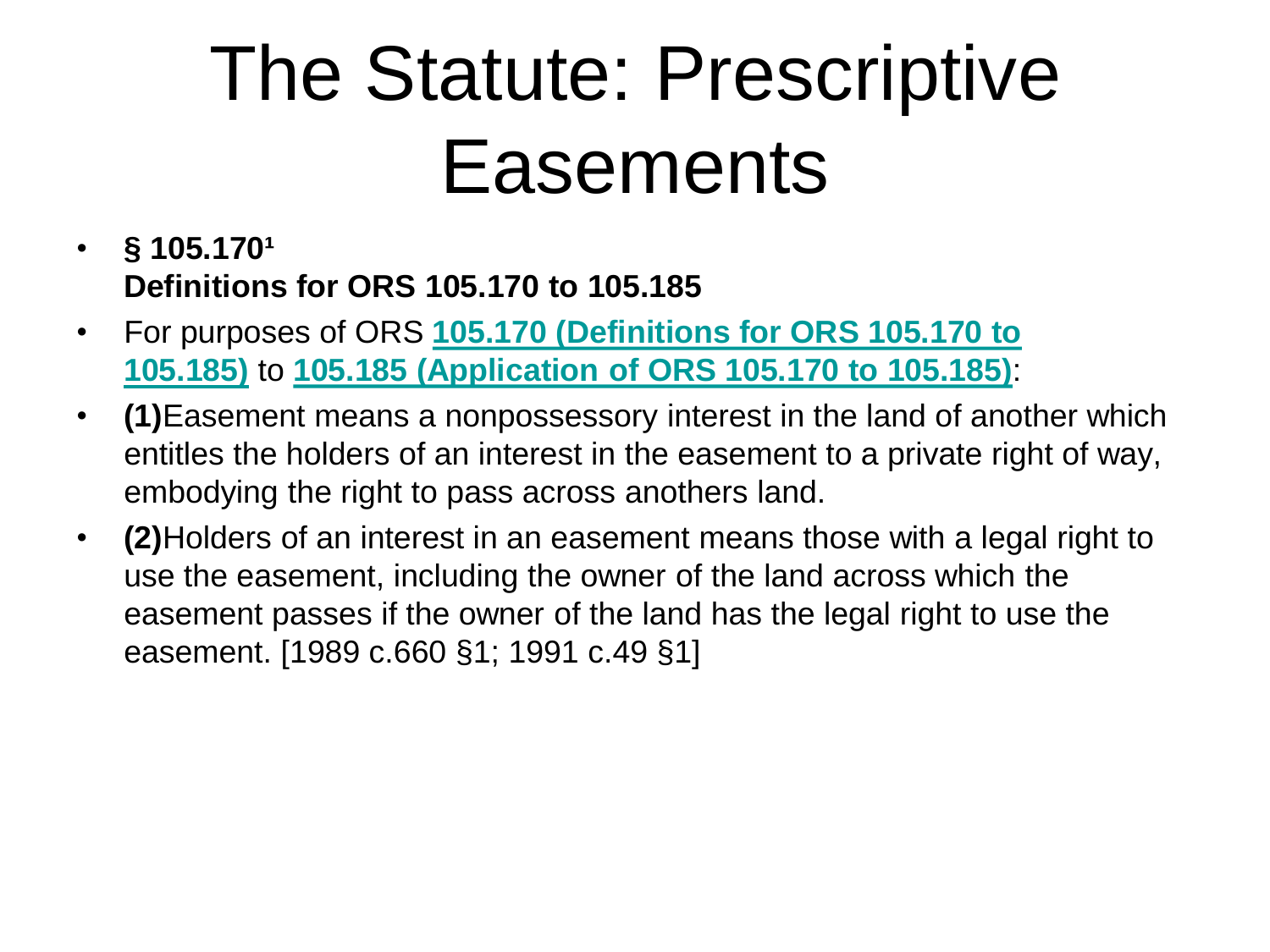## Prescriptive Easement v. Adverse Possession

- Prescriptive Easements are similar to Adverse Possession
- Prescriptive Easements are not favored in Oregon law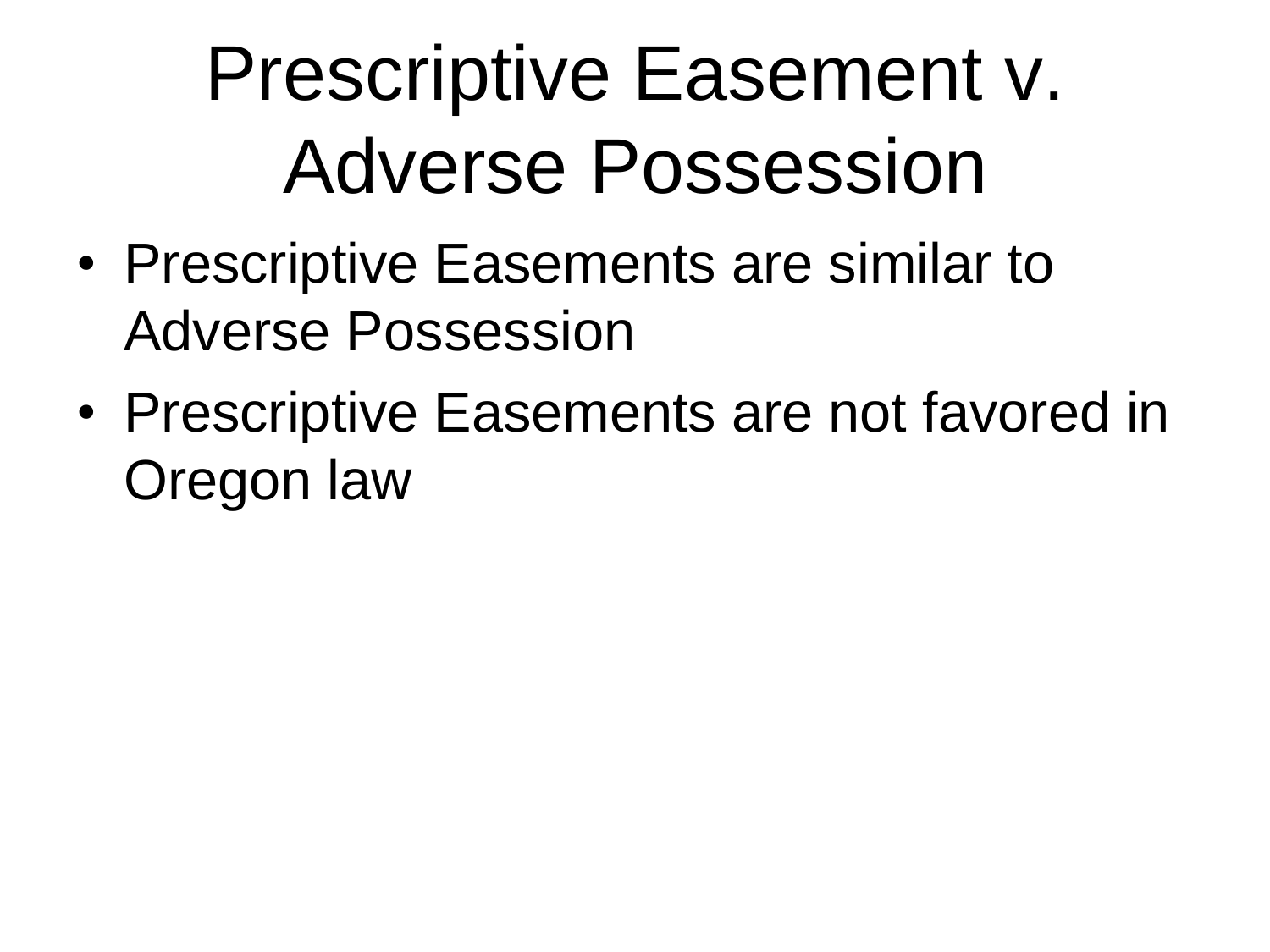#### **Creation of Easements by Implication**

• Prior use of one portion of a property for the benefit of another can give rise to an easement by implication.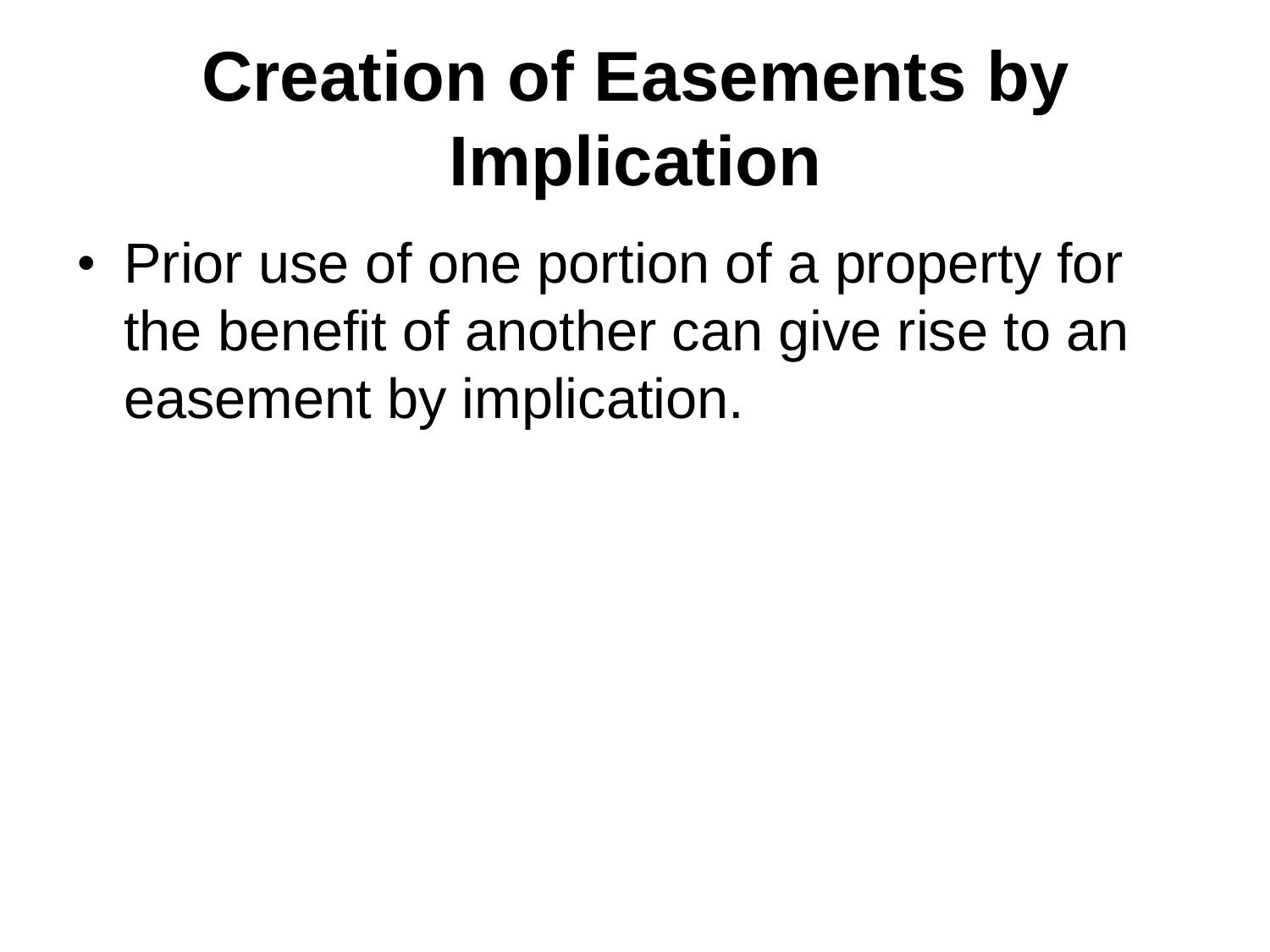#### **Easement Implied from Necessity**

• This type of easement arises when there is no other means of access to property.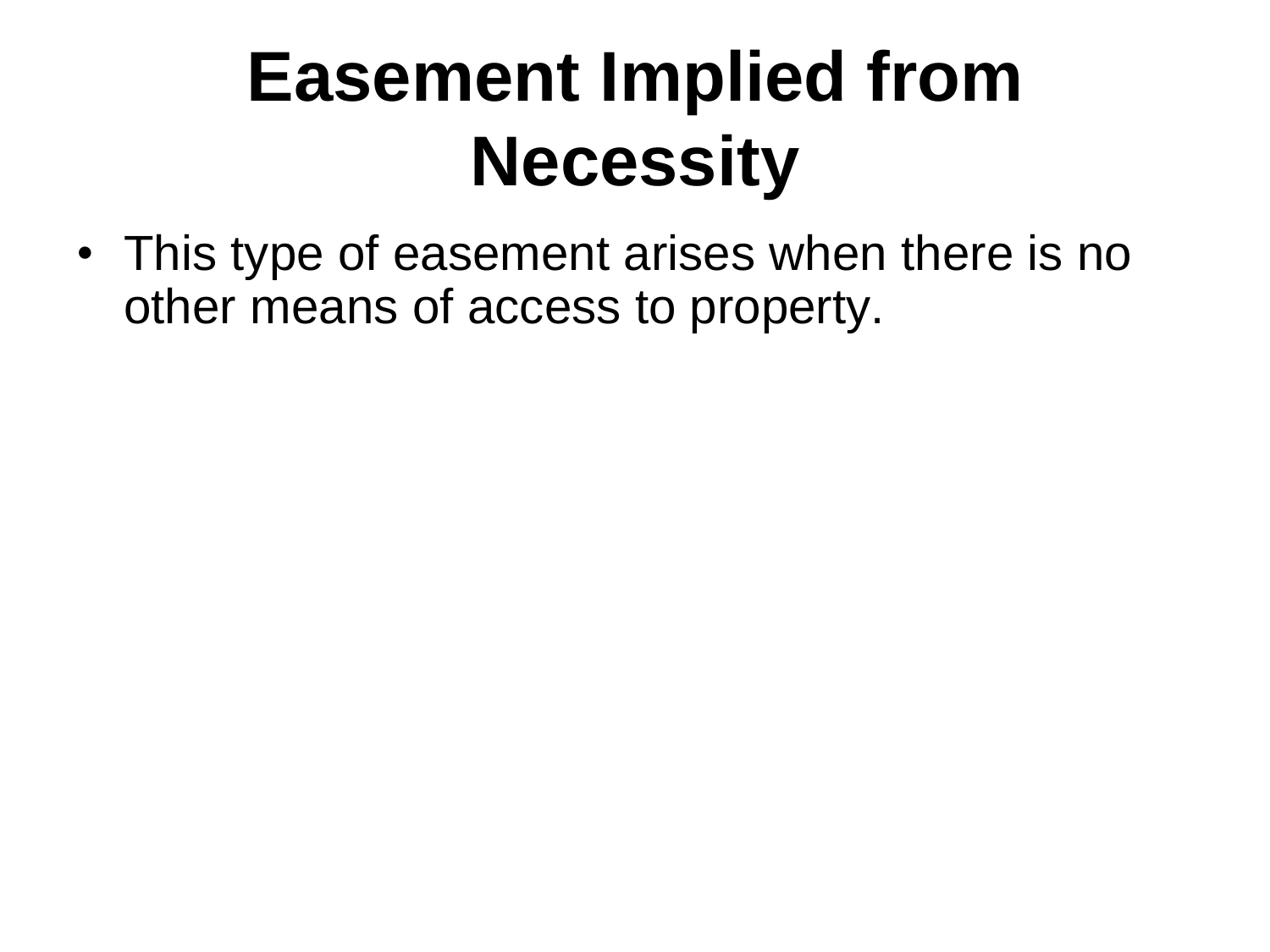#### **Easement Implied from Reference to a Plat or Street**

• Buyers of lots receive an easement in all streets, parks, or other open areas.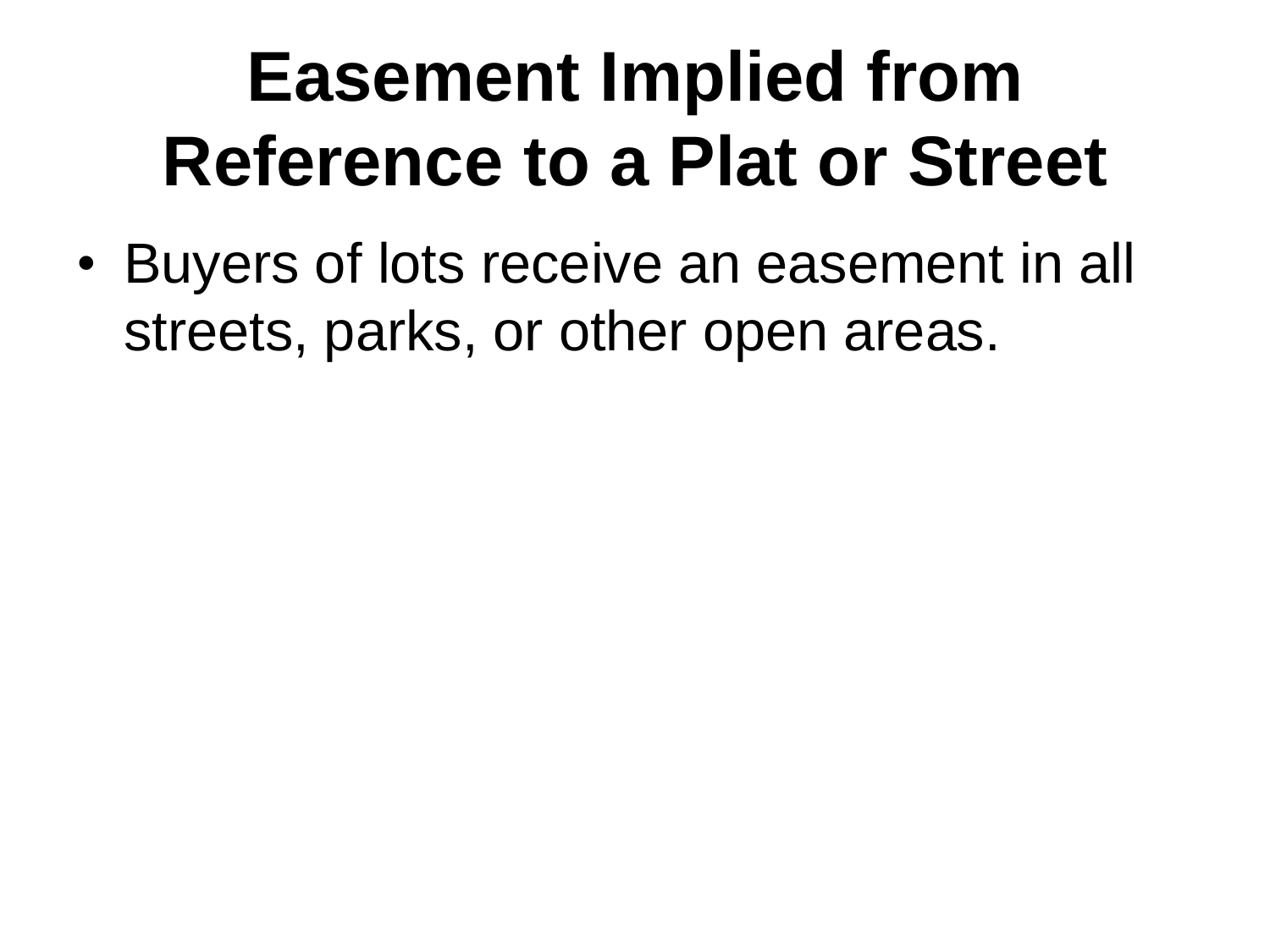## **The Terms of the Easement**

- Rights are determined by the purpose and character of the easement.
- Use is limited to the use that is reasonably necessary and convenient for the intended purpose of the easement.
- The intended use of the easement is not always clear.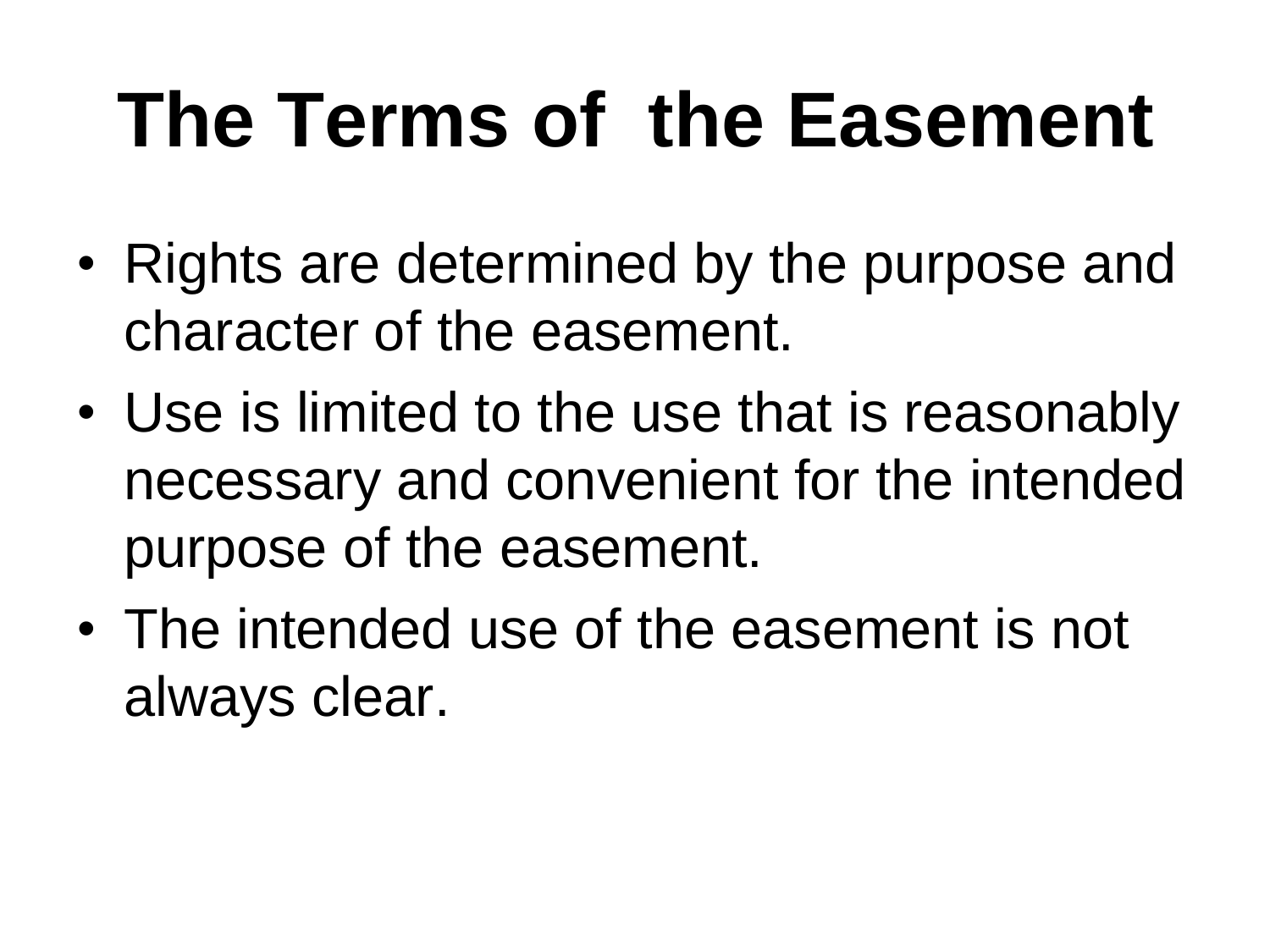# **Locating the Easement**

- When the location of an easement is not specifically defined the location may be decided by its use since its creation.
- Practical use is the guiding principle.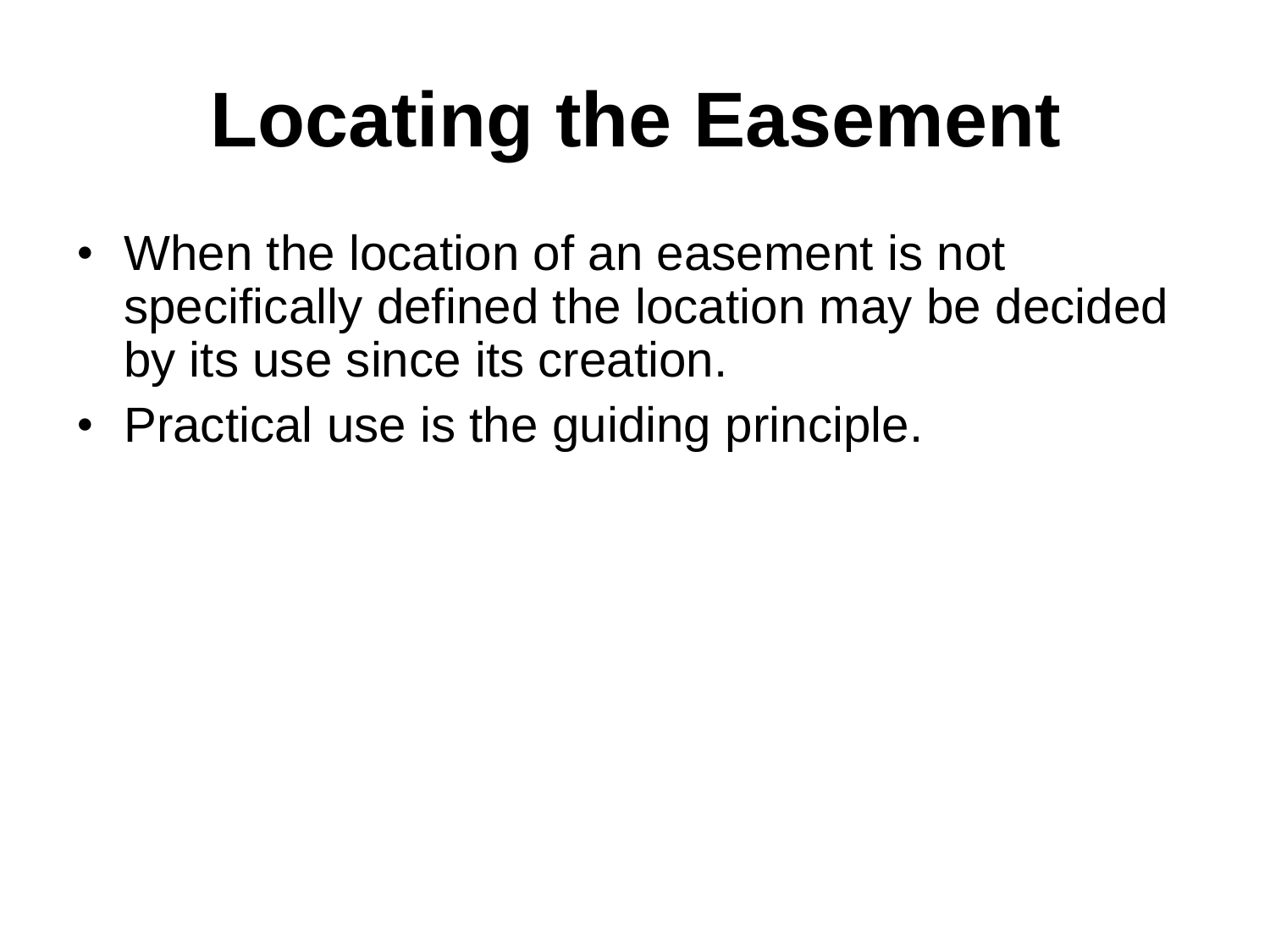#### Blanket Easement

- Generally describes the land it affects
- Has not yet been located
- Clouds the title
- Can make the property unmarketable
- Can affect financing
- Can affect transferability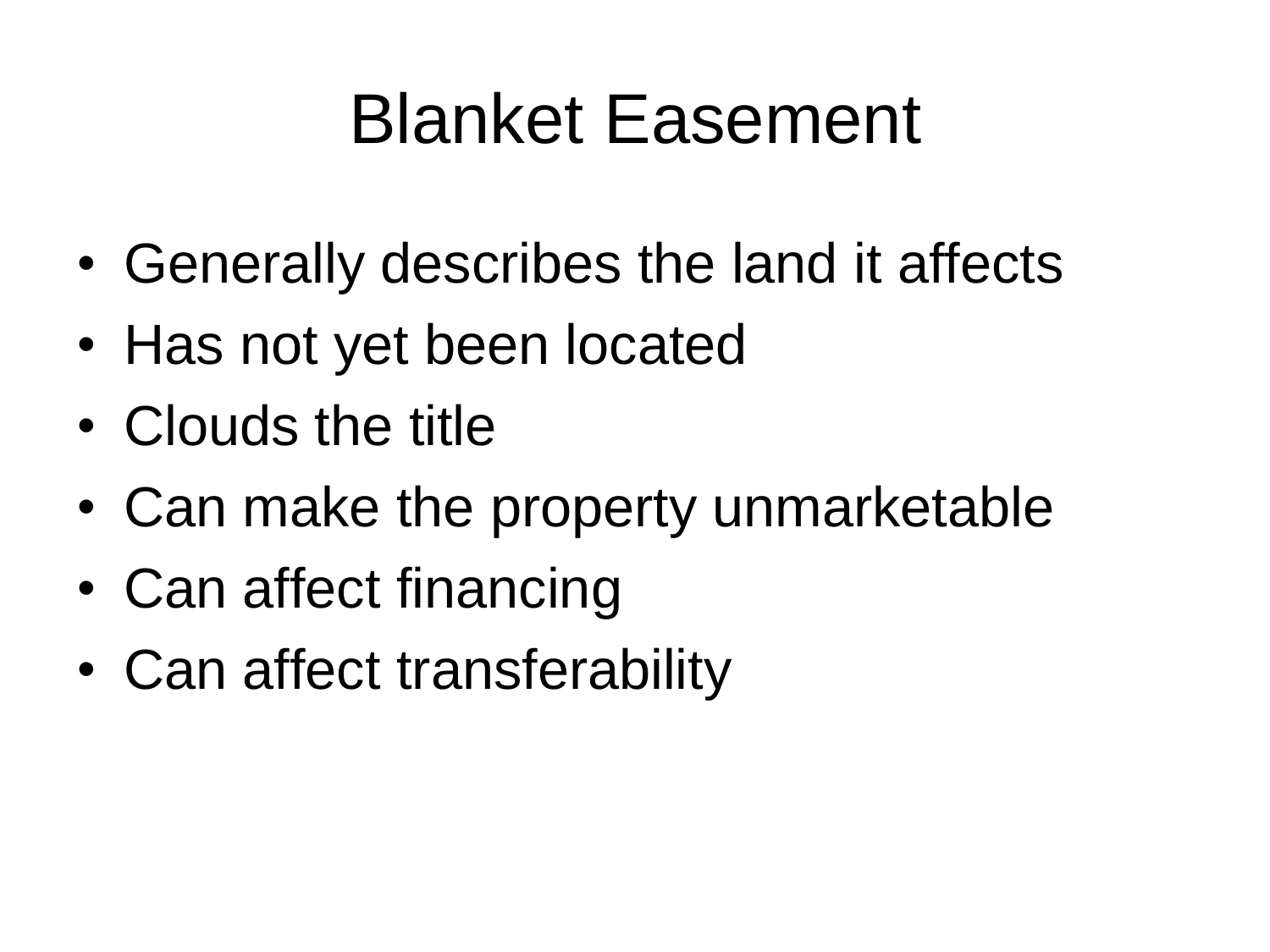#### **CONSIDERATIONS IN DRAFTING EASEMENTS**

- The land is identified by reference to it.
- If a map or plat is involved, attach or incorporate the document
- Determine if is recorded
- A scale diagram is helpful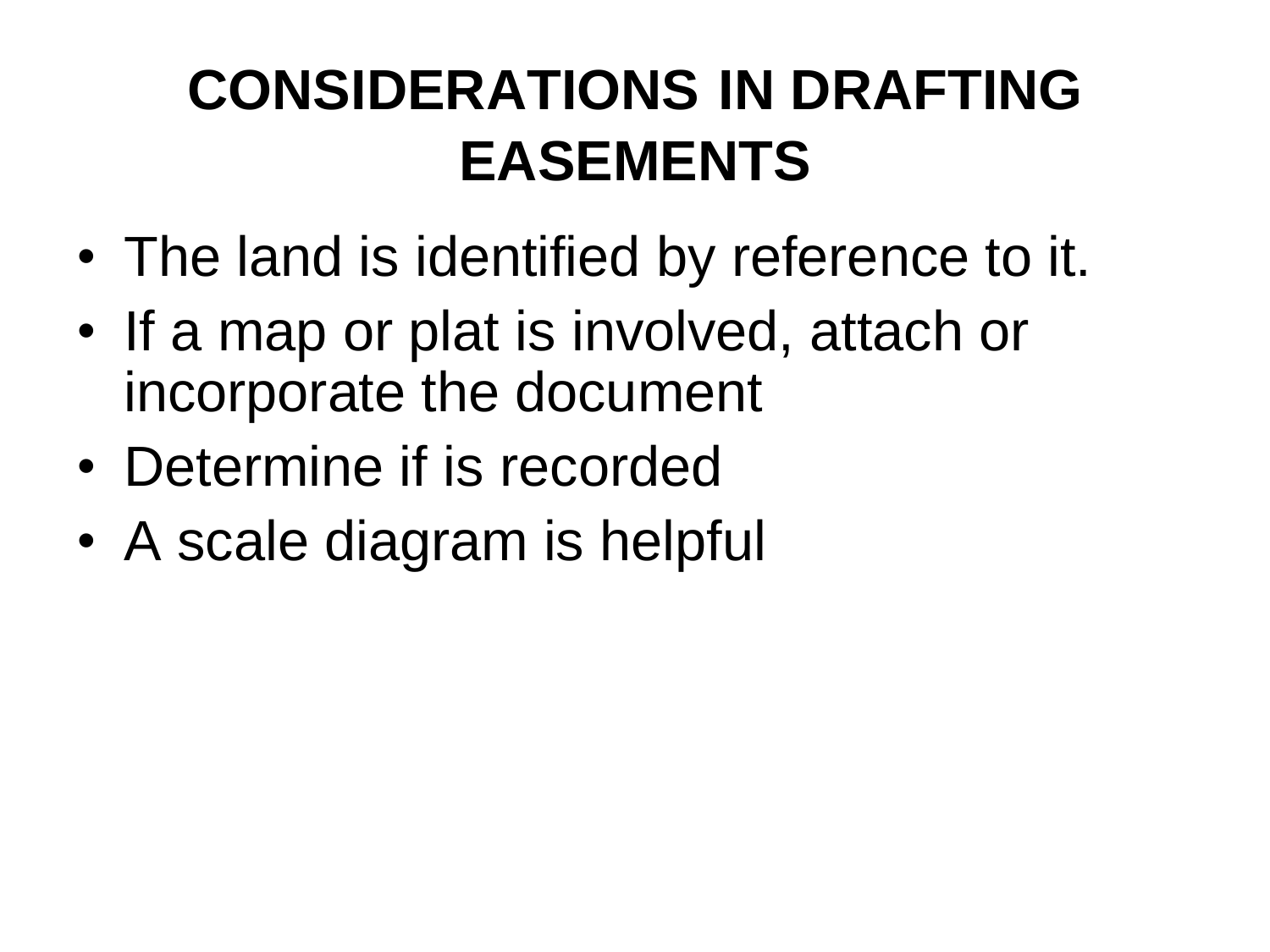## Highway Access

• **This statute governs when a landowner has no access to a public road.**

- $\cdot$  **§** 376.150<sup>1</sup> **Definitions for ORS 376.150 to 376.200**
- As used in ORS **[376.150](http://www.oregonlaws.org/ors/376.150) [\(Definitions for ORS 376.150 to 376.200\)](http://www.oregonlaws.org/ors/376.150)**to **[376.200](http://www.oregonlaws.org/ors/376.200) [\(Transfer of jurisdiction over](http://www.oregonlaws.org/ors/376.200)  [establishment of ways of necessity to circuit court\)](http://www.oregonlaws.org/ors/376.200)**:
- **(1)**Public road means the entire right of way of any road over which the public has the right of use or any right of way held by the state or a political subdivision of the state for road purposes that is not open for public use.
- **(2)**Way of necessity means:
- **(a)**A road established under ORS **[376.150](http://www.oregonlaws.org/ors/376.150) [\(Definitions for ORS 376.150 to 376.200\)](http://www.oregonlaws.org/ors/376.150)** to **[376.200](http://www.oregonlaws.org/ors/376.200) [\(Transfer of](http://www.oregonlaws.org/ors/376.200)  [jurisdiction over establishment of ways of necessity to circuit court\)](http://www.oregonlaws.org/ors/376.200)** to provide motor vehicle access from a public road to land that would otherwise have no motor vehicle access;
- **(b)**A route established under ORS **[376.150](http://www.oregonlaws.org/ors/376.150) [\(Definitions for ORS 376.150 to 376.200\)](http://www.oregonlaws.org/ors/376.150)** to **[376.200](http://www.oregonlaws.org/ors/376.200) [\(Transfer of](http://www.oregonlaws.org/ors/376.200)  [jurisdiction over establishment of ways of necessity to circuit court\)](http://www.oregonlaws.org/ors/376.200)** to provide utility service access from an existing service location to a service point that would otherwise have no utility service access; **or**
- **(c)**A route established under ORS **[376.150](http://www.oregonlaws.org/ors/376.150) [\(Definitions for ORS 376.150 to 376.200\)](http://www.oregonlaws.org/ors/376.150)** to **[376.200](http://www.oregonlaws.org/ors/376.200) [\(Transfer of](http://www.oregonlaws.org/ors/376.200)  [jurisdiction over establishment of ways of necessity to circuit court\)](http://www.oregonlaws.org/ors/376.200)** to provide a continuation of preexisting sewer service to land that has access to a public road. [1979 c.862 §1; 1989 c.674 §1; 2009 c.318 §1]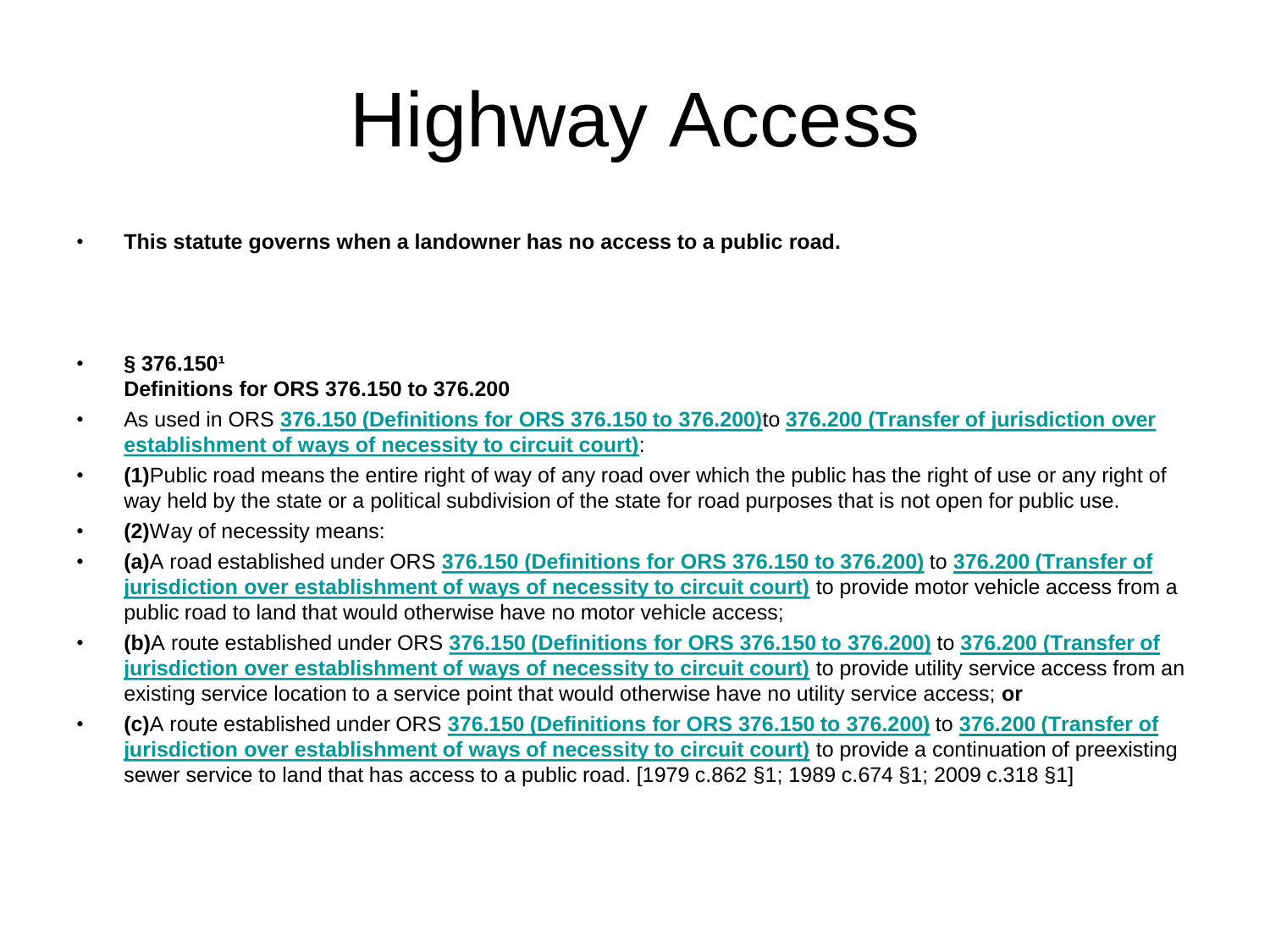### Adverse Possession

- By actual, open, and notorious possession
- Exclusively
- By hostile intent
- Continuously for the period of the statute of limitations of 10 years
- Under a claim of right or color of title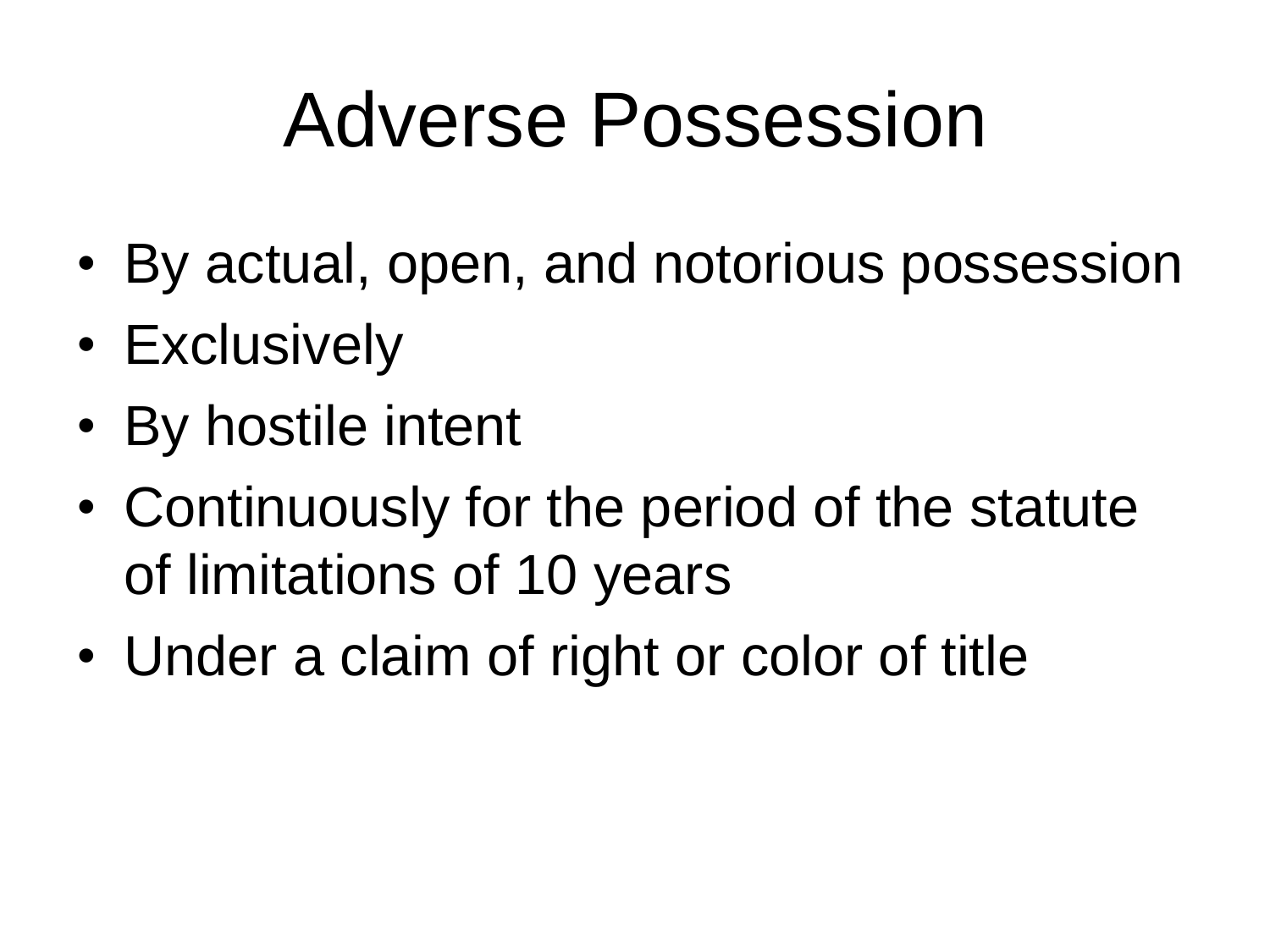# **Boundary Line Disputes**

- When land was held in large acreage parcels, errors in metes and bounds were not that critical to land owners.
- Modern land development requires different concerns.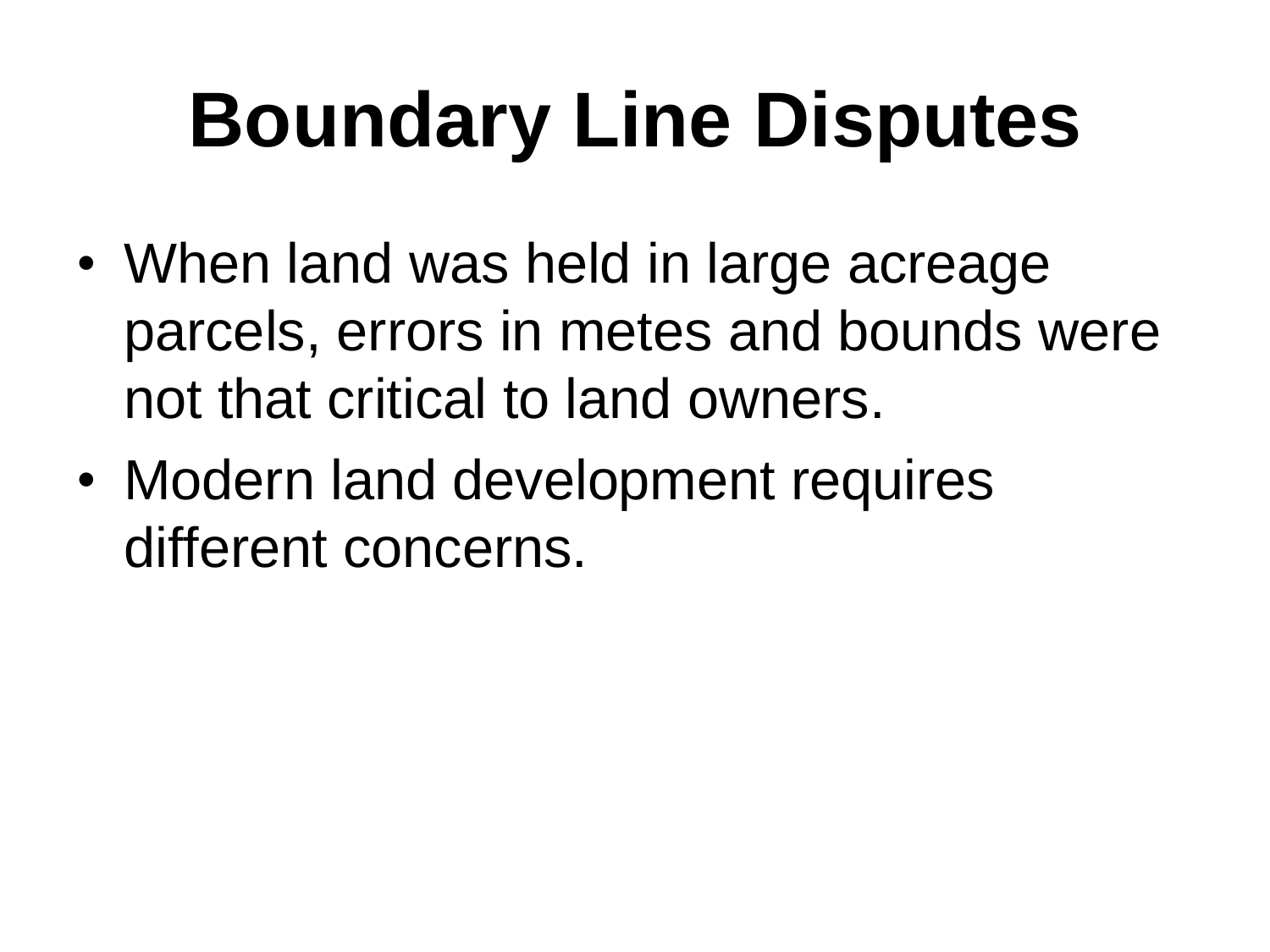# Boundary Litigation Arises From

- Errors, discrepancies, and ambiguities on the conveyance
- Discrepancies between boundaries as stated in the conveyance as they exist physically
- Occupation of land that conflicts with boundary lines that are fixed by reference to natural or artificial monuments.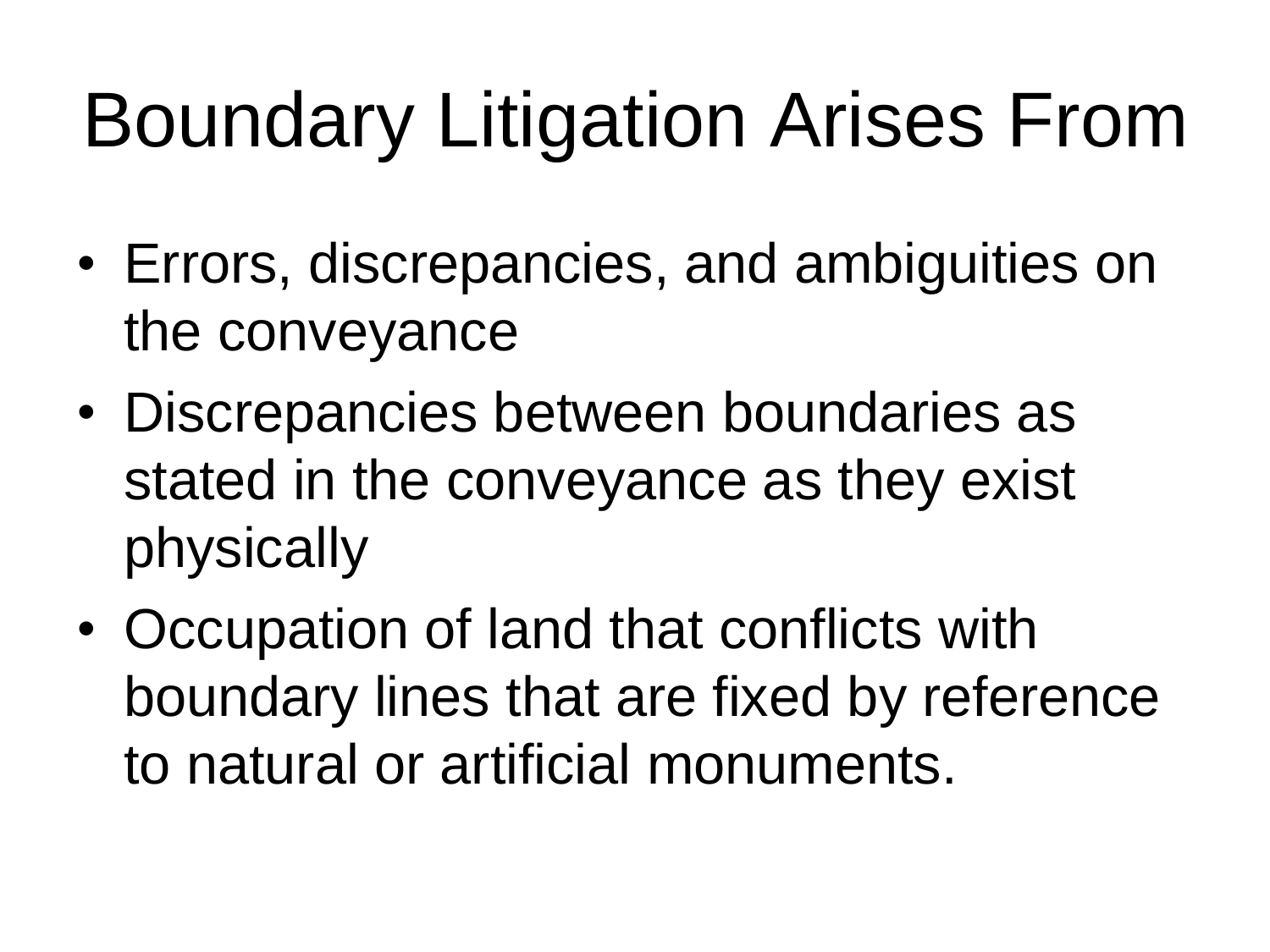# Boundary Litigation Arises From

- Natural and artificial boundaries change over time.
- Errors in subsequent surveys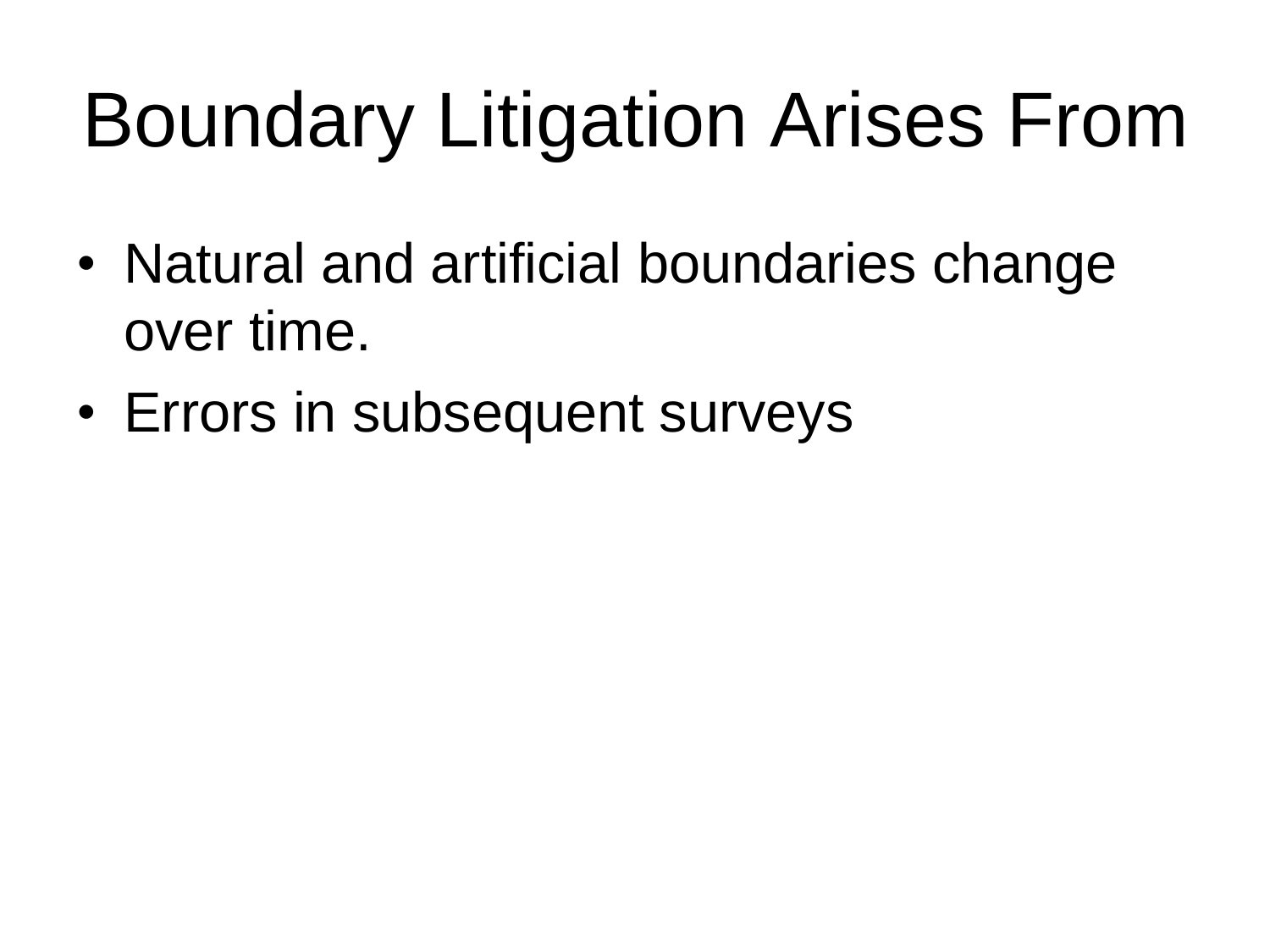## **SURVEYING WATER BOUNDARIES**

- Difficult to Describe
- Navigable v. Nonnavigable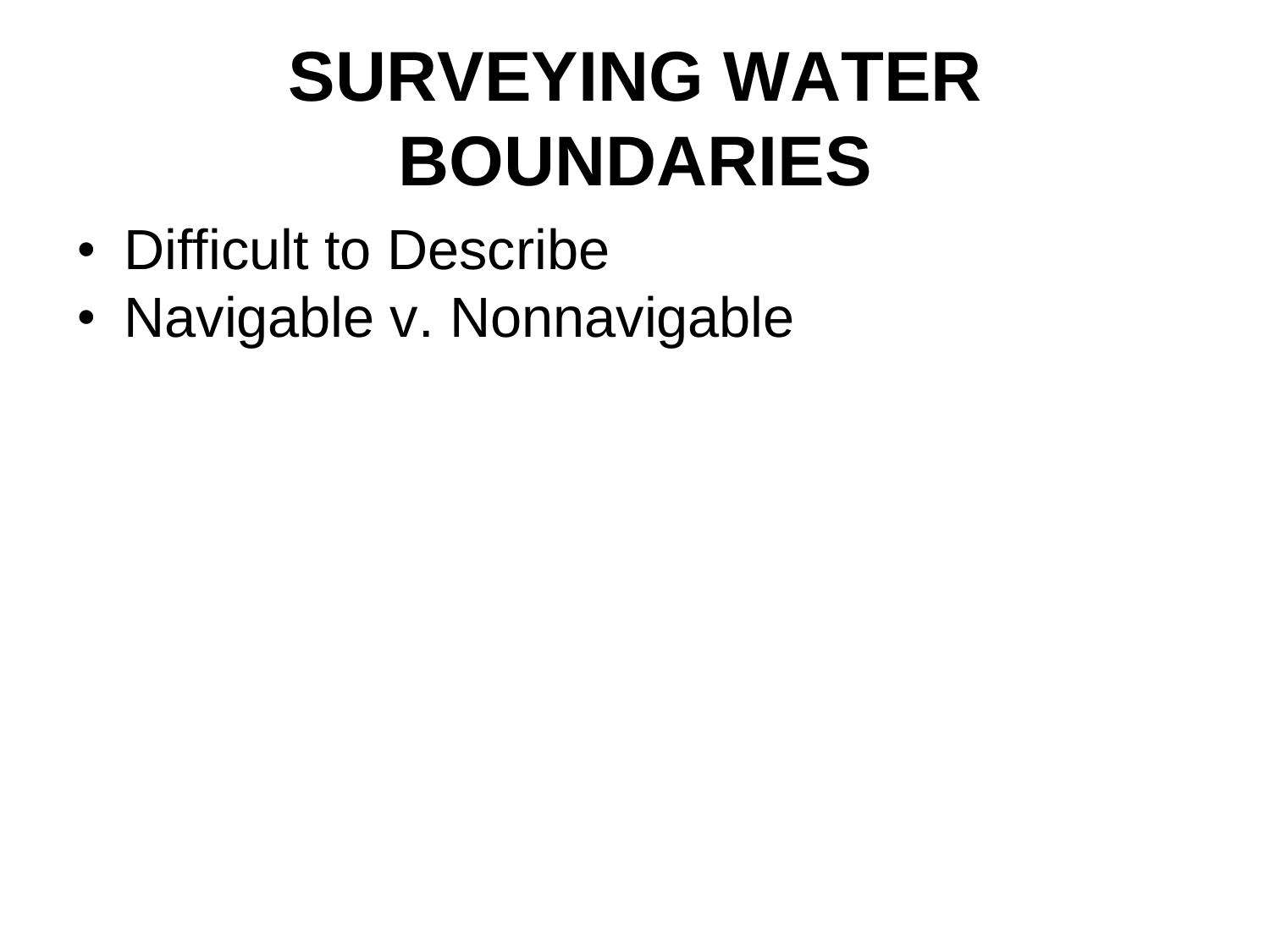#### Encroachments

• A material object that has been placed on, above or under the land without the land owner's consent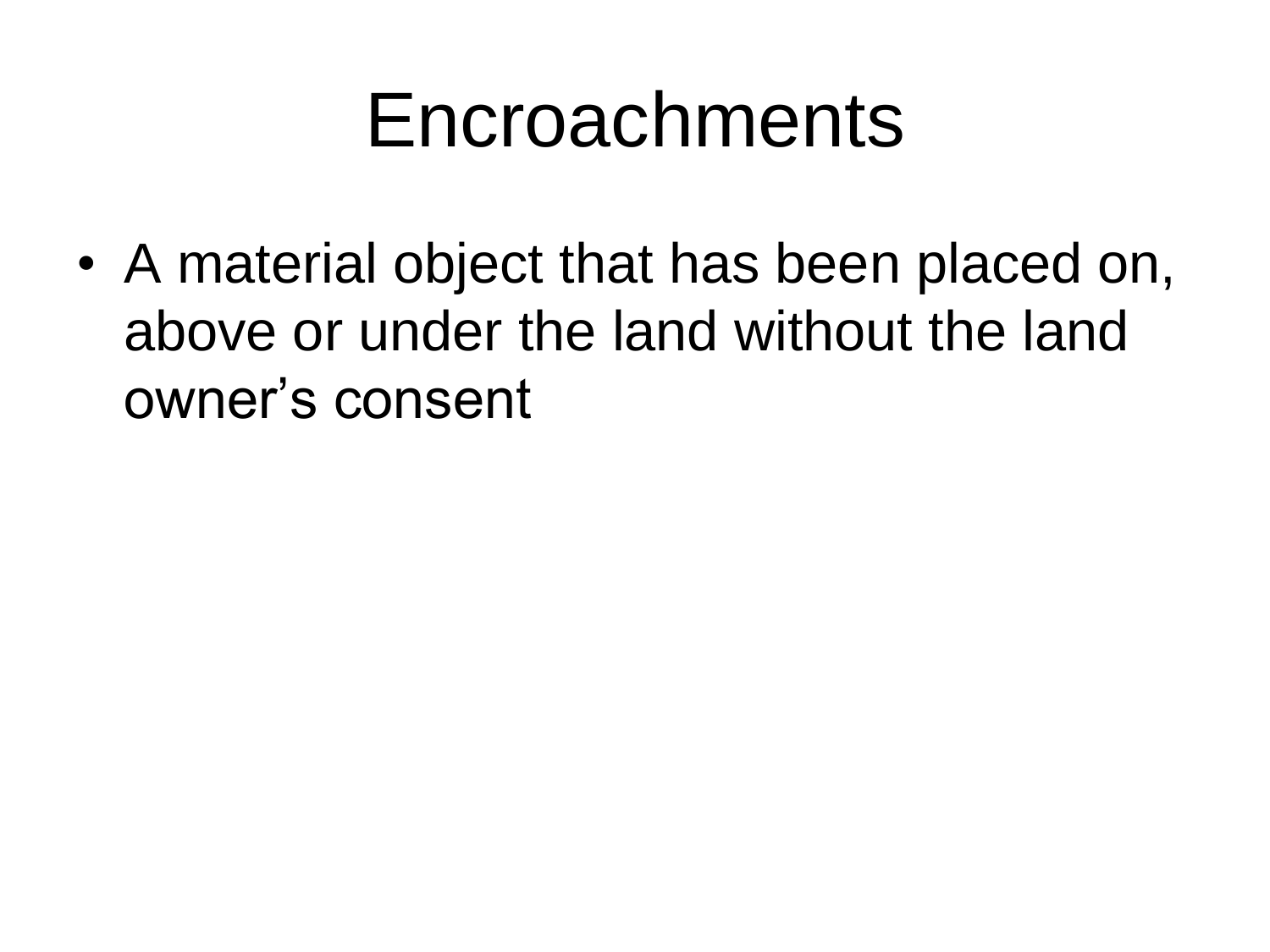#### Encroachments

- Most common type: mistake in the location of a common boundary line
- Eaves that overhang
- Neighbor's tree
- Overhanging wires
- Remedy can be harsh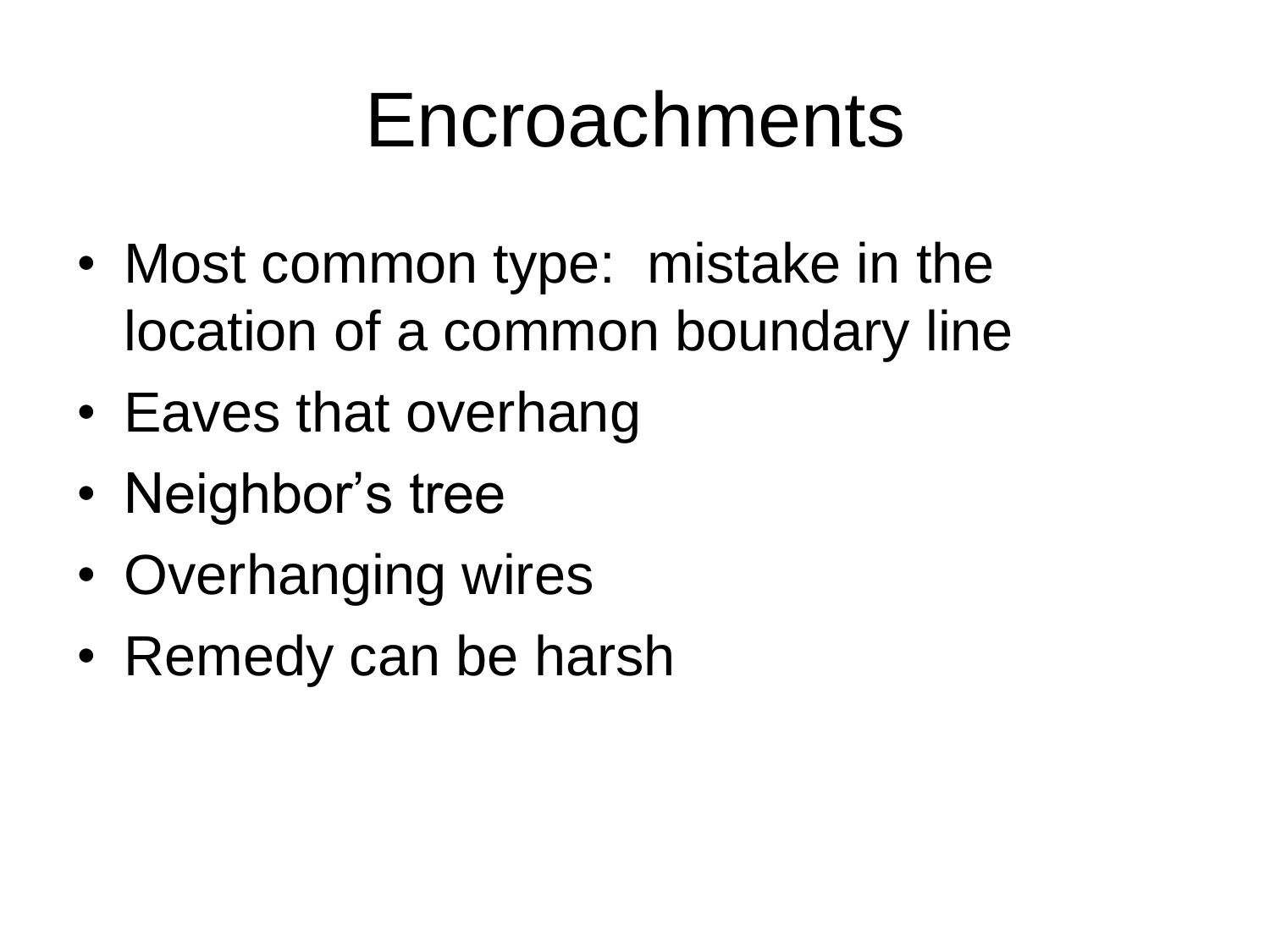### **CONFLICTING CALLS IN DESCRIPTIONS**

#### $\cdot$  **§** 93.310<sup>1</sup> **Rules for construing description of real property**

- The following are the rules for construing the descriptive part of a conveyance of real property, when the construction is doubtful, and there are no other sufficient circumstances to determine it:
- **(1)**Where there are certain definite and ascertained particulars in the description, the addition of others, which are indefinite, unknown or false, does not frustrate the conveyance, but it is to be construed by such particulars, if they constitute a sufficient description to ascertain its application.
- **(2)**When permanent and visible or ascertained boundaries or monuments are inconsistent with the measurement, either of lines, angles or surfaces, the boundaries or monuments are paramount.
- **(3)**Between different measurements which are inconsistent with each other, that of angles is paramount to that of surfaces, and that of lines paramount to both.
- **(4)**When a road or stream of water not navigable is the boundary, the rights of the grantor to the middle of the road, or the thread of the stream, are included in the conveyance, except where the road or bed of the stream is held under another title.
- **(5)**When tidewater is the boundary, the rights of the grantor to low watermark are included in the conveyance, and also the right of this state between high and low watermark.
- **(6)**When the description refers to a map, and that reference is inconsistent with other particulars, it controls them, if it appears that the parties acted with reference to the map; otherwise the map is subordinate to other definite and ascertained particulars.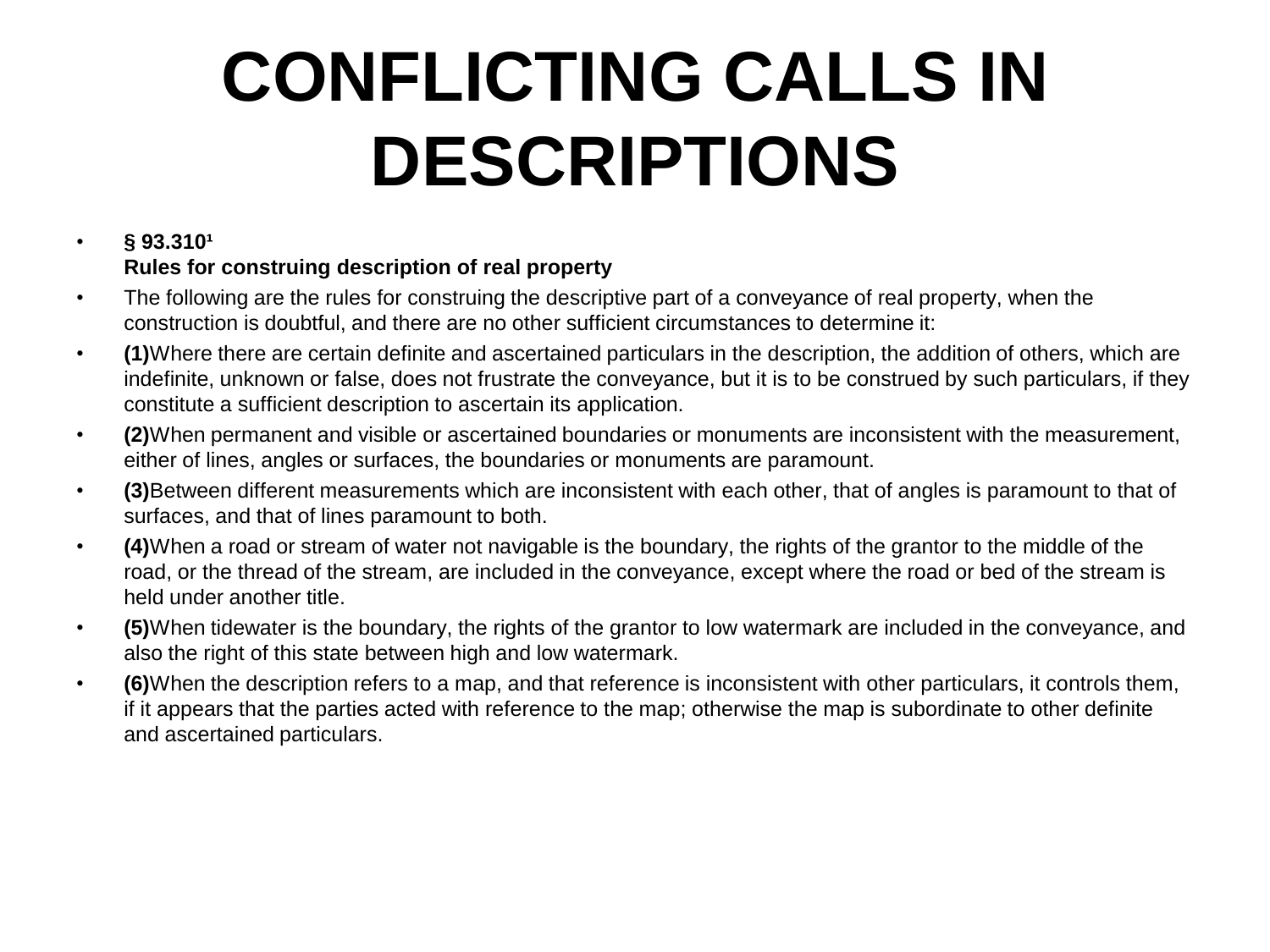## **CONFLICTING CALLS IN DESCRIPTIONS**

- These are rules of construction
- Not law
- Look to grantor's intent
- These are fallback rules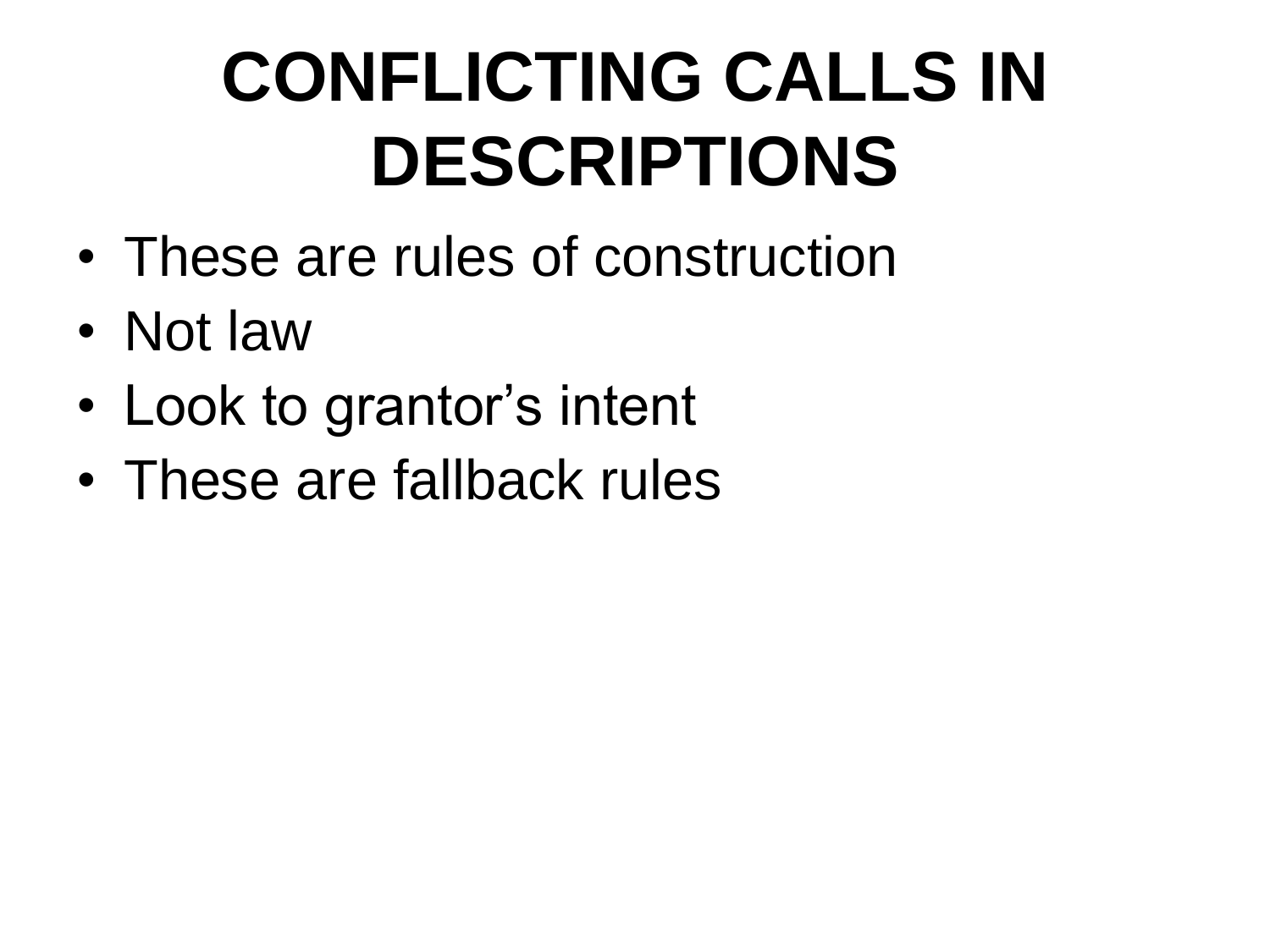### Forms of Litigation

- 
- -
	-
- 
-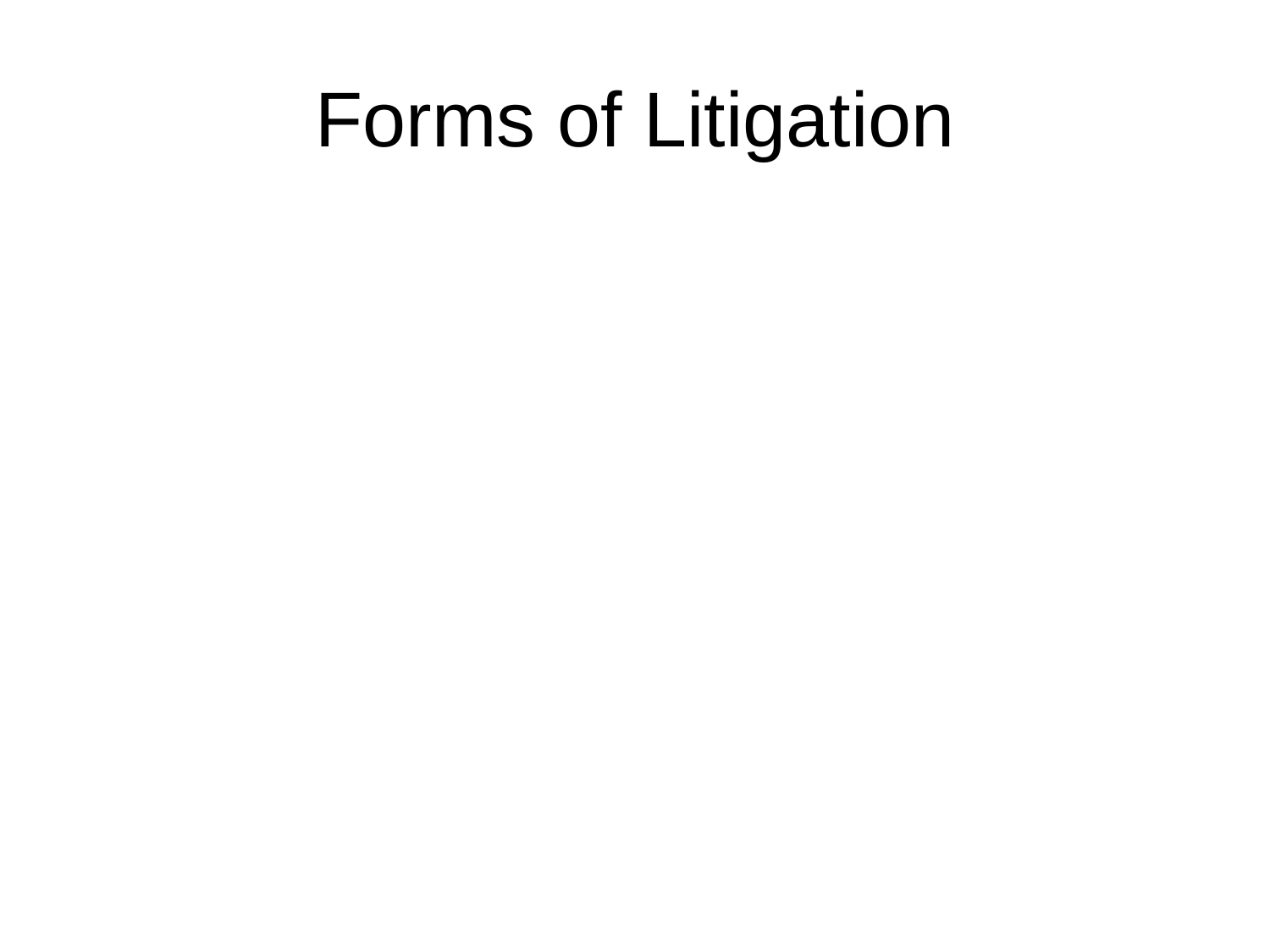## Suits To Quiet Title

#### $\cdot$  § 105.605<sup>1</sup> **Suits to determine adverse claims**

• Any person claiming an interest or estate in real property not in the actual possession of another may maintain a suit in equity against another who claims an adverse interest or estate therein for the purpose of determining such conflicting or adverse claims, interests or estates. Any municipal corporation or county of this state claiming any interest or estate in real property which is not in the actual possession of another, including real property acquired by foreclosure of delinquent tax liens situated in the same county, may maintain a suit in equity against all persons who claim an adverse interest or estate in all or any part of the property for the purpose of determining the conflicting or adverse claims, interests or estates. One or more parcels may be included in one suit and the issue made by the pleadings in any suit by a municipality or county relating only to a certain parcel or part of the real property, shall be separately tried and determined upon motion of any interested party.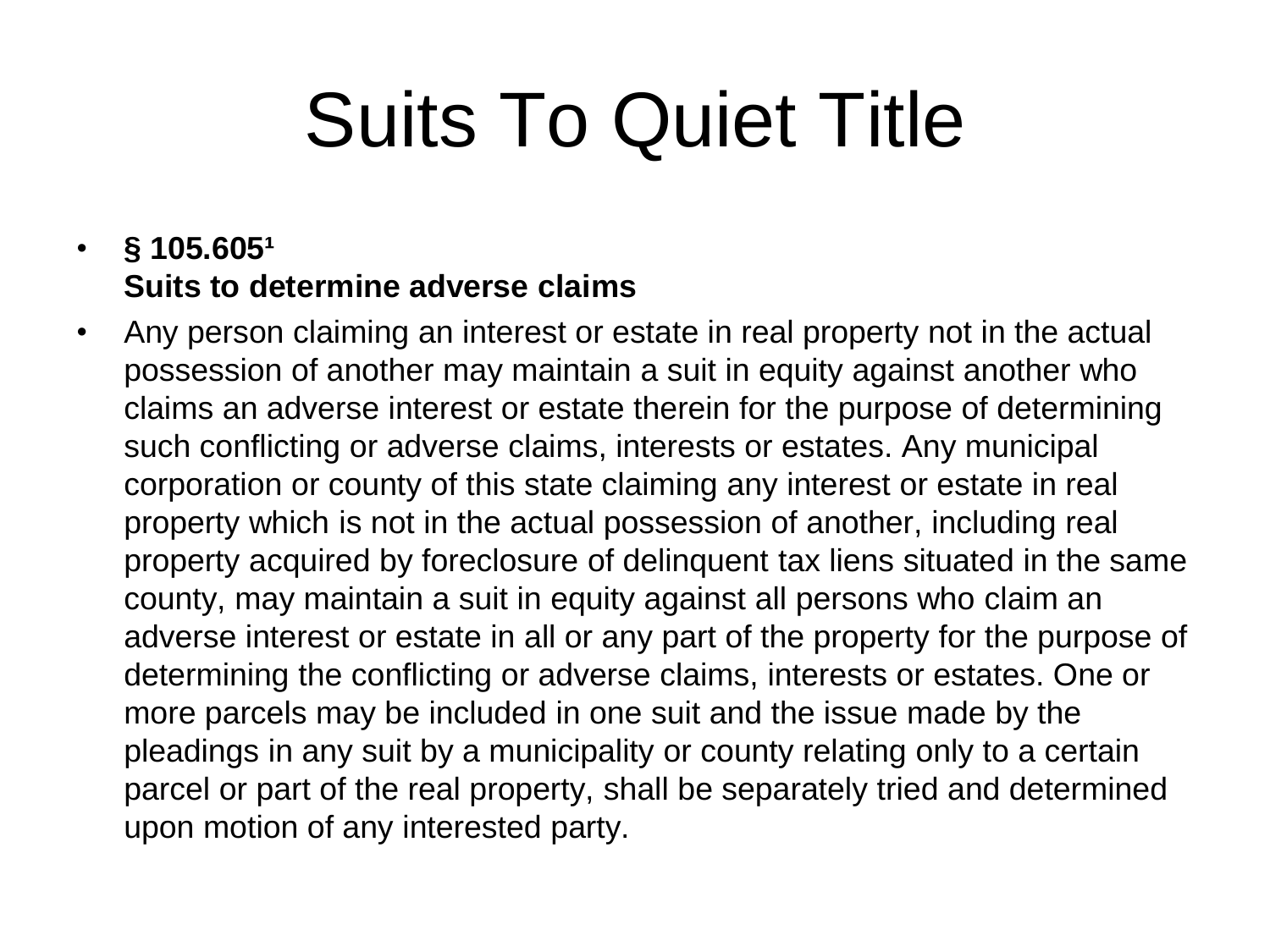## Statutory Method

- $\cdot$  **§** 105.705<sup>1</sup> **Right to bring action**
- **• filing of judgment**
- **(1)**When any dispute or controversy exists between owners of adjacent or contiguous lands in this state, concerning the boundary lines thereof, or the location of the line dividing such lands, any party to the dispute or controversy may bring an action in the circuit court in the county where all or part of the lands are situated, for the purpose of having the controversy or dispute determined, and the boundary line or dividing line ascertained and marked by proper monuments upon the ground where such line is ascertained.
- **(2)**Upon final determination of the dispute by the court, the clerk of the court shall file one copy of the judgment in the office of the county surveyor, one copy in the office of the county assessor and one copy in the office of the county officer who keeps the records of deeds for recording in the county deed records. [Amended by 1965 c.24 §1; 1979 c.284 §97]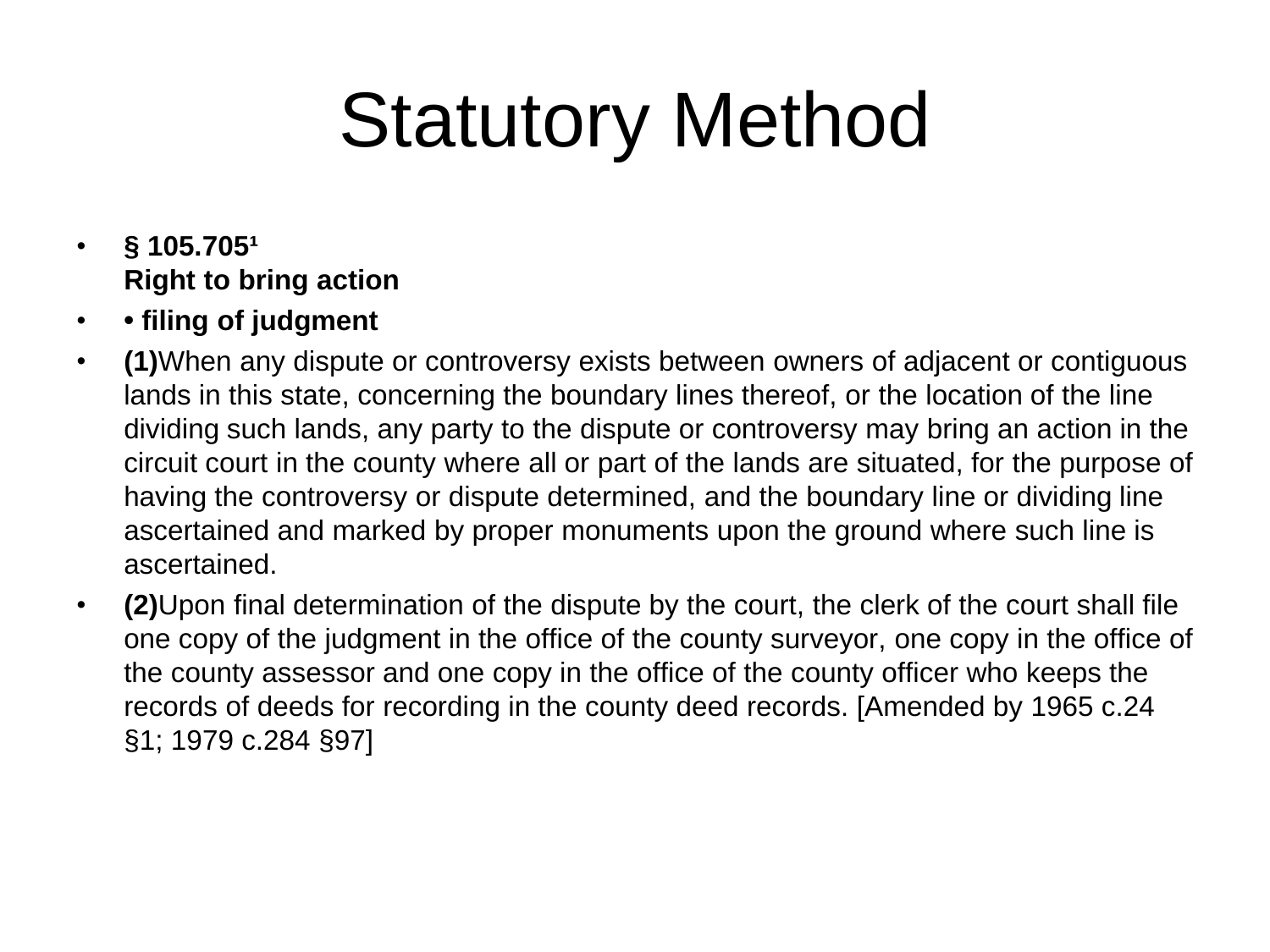## Ejectment

#### $\cdot$  § 105.010<sup>1</sup> **Contents of complaint**

- The plaintiff in the complaint shall set forth:
- **(1)**The nature of the estate of the plaintiff in the property, whether it be in fee, for life, or for a term of years; including, when necessary, for whose life and the duration of the term.
- **(2)**That the plaintiff is entitled to the possession thereof.
- **(3)**That the defendant wrongfully withholds the property from the plaintiff to the damage of the plaintiff for such sum as is therein claimed.
- **(4)**A description of the property with such certainty as to enable the possession thereof to be delivered if there is recovery.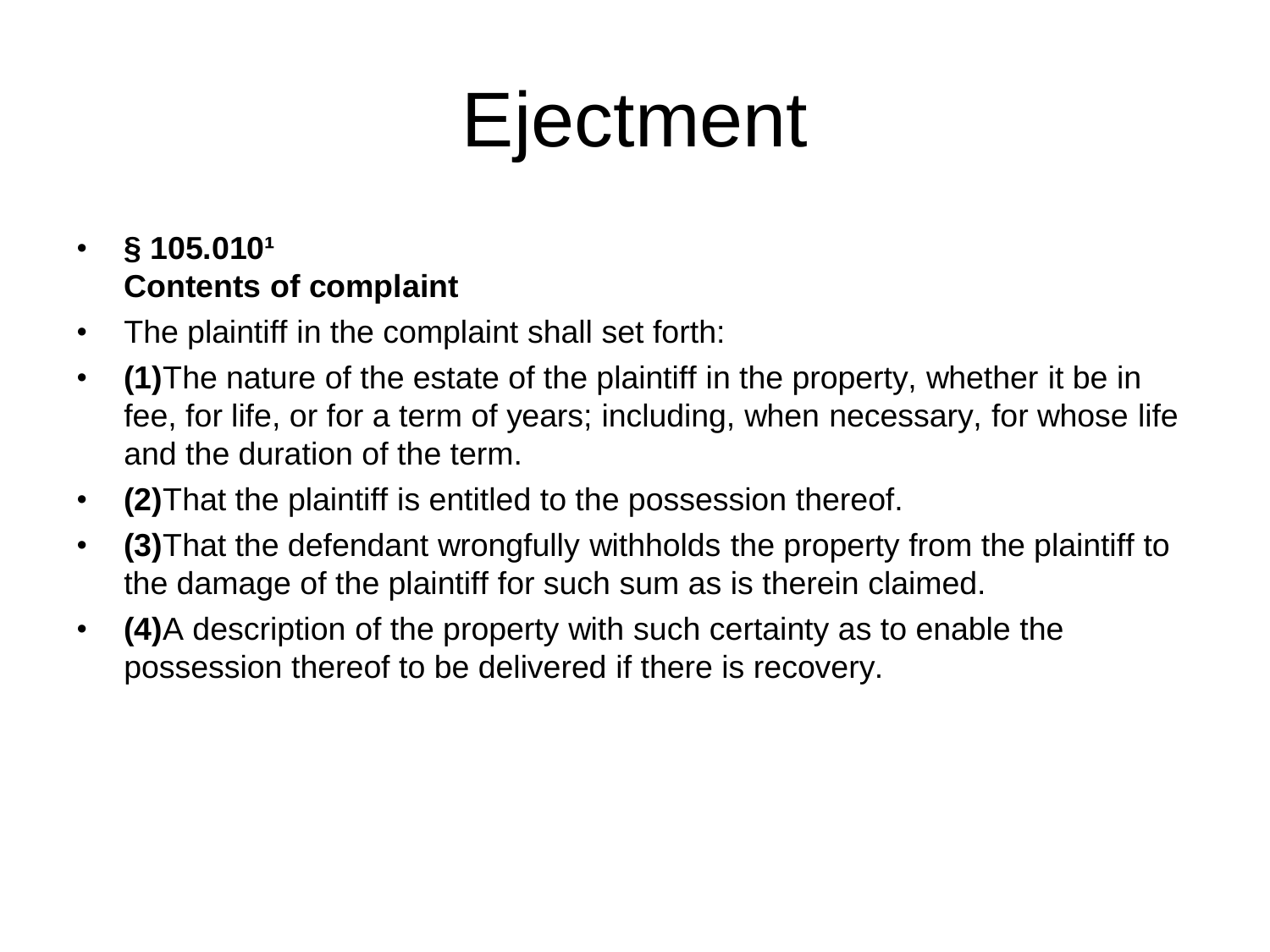## Injunctive Relief

- Temporary Restraining Order
- Preliminary Injunction
- Permanent Injunction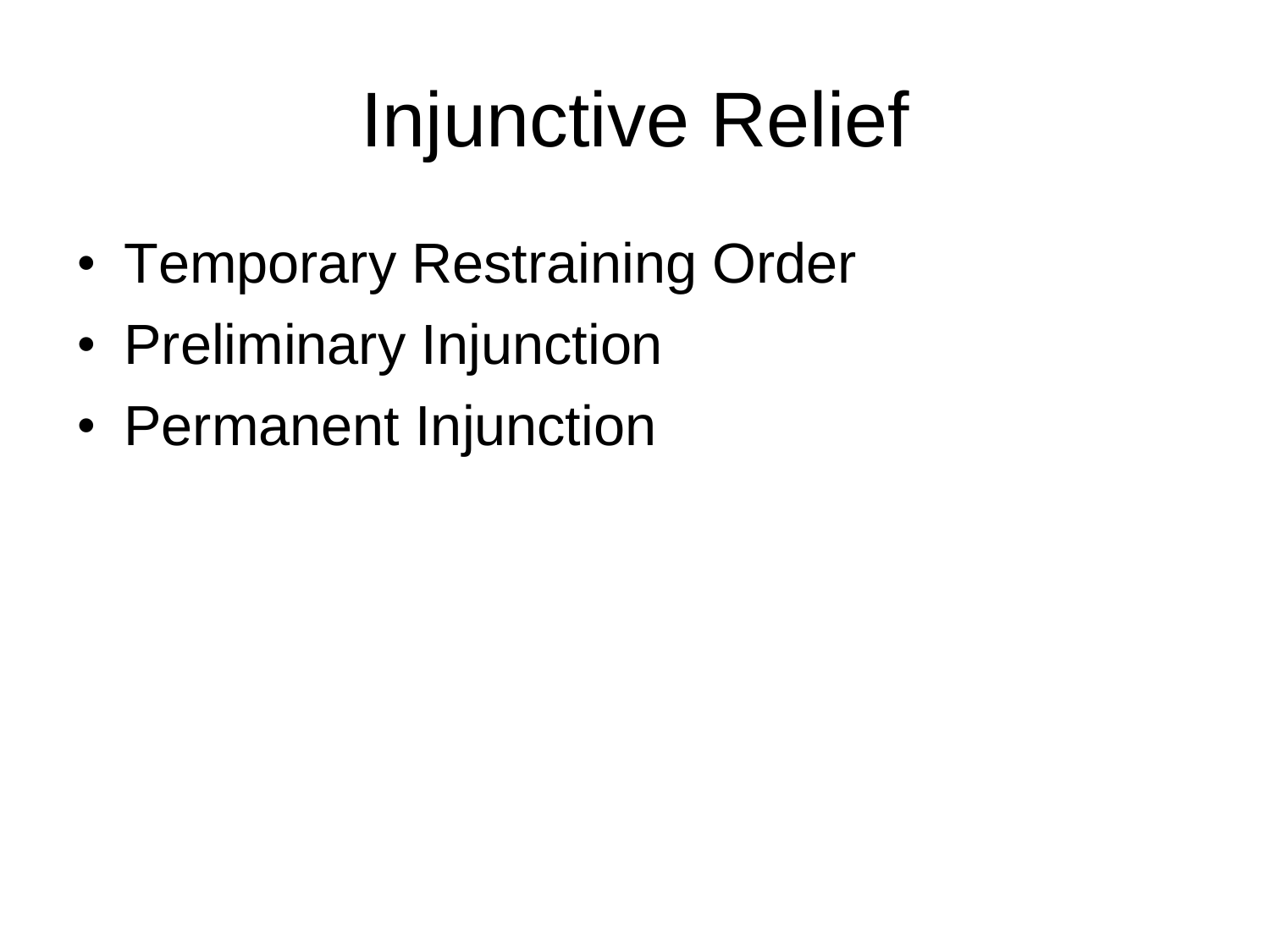## Injunctive Relief Defenses

- Consent
- Lack of Clean Hands
- Laches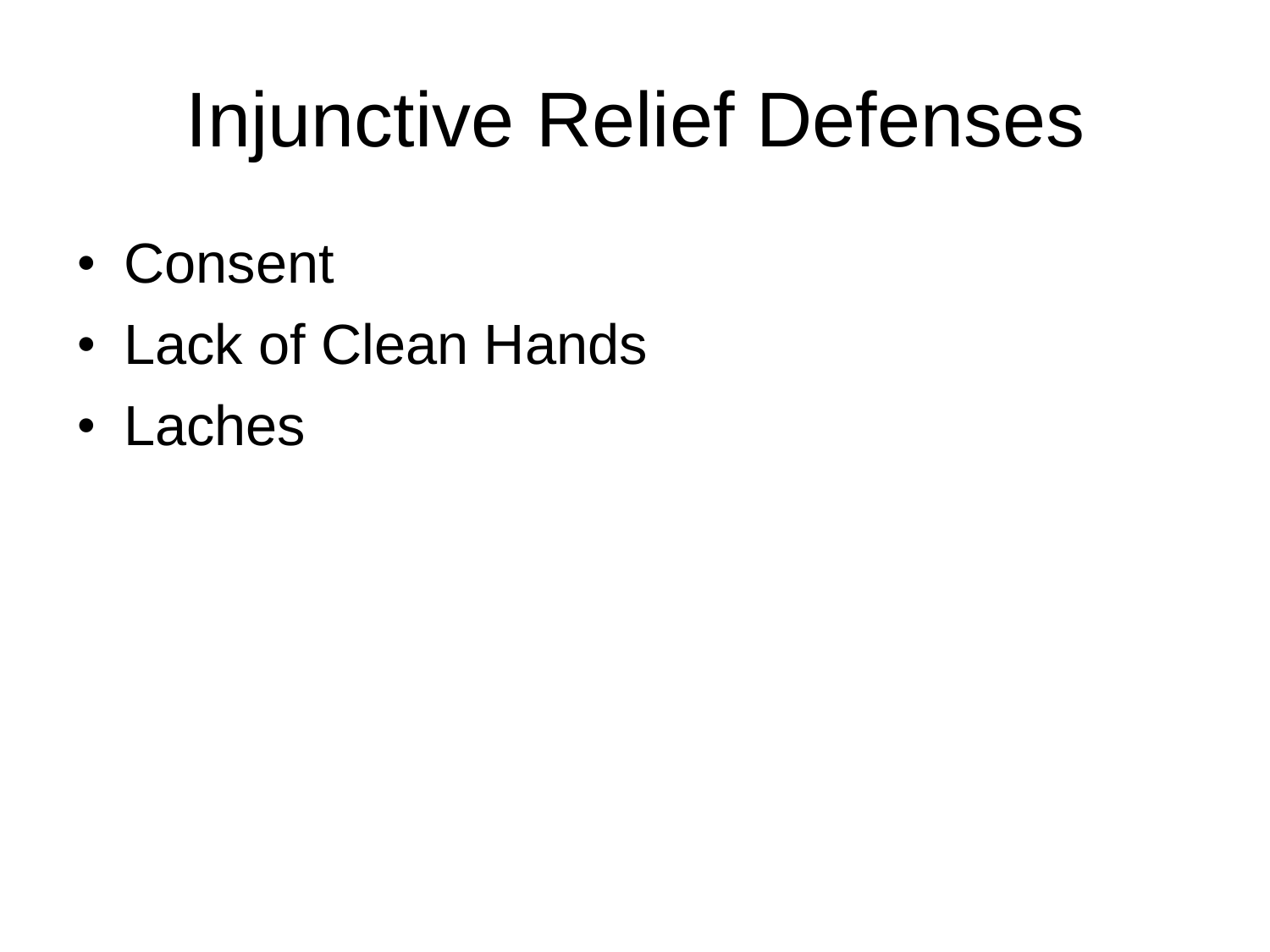## Reformation of Deed

• Reformation of deed*:* Either party may ask the court to reform a deed to resolve a boundary dispute.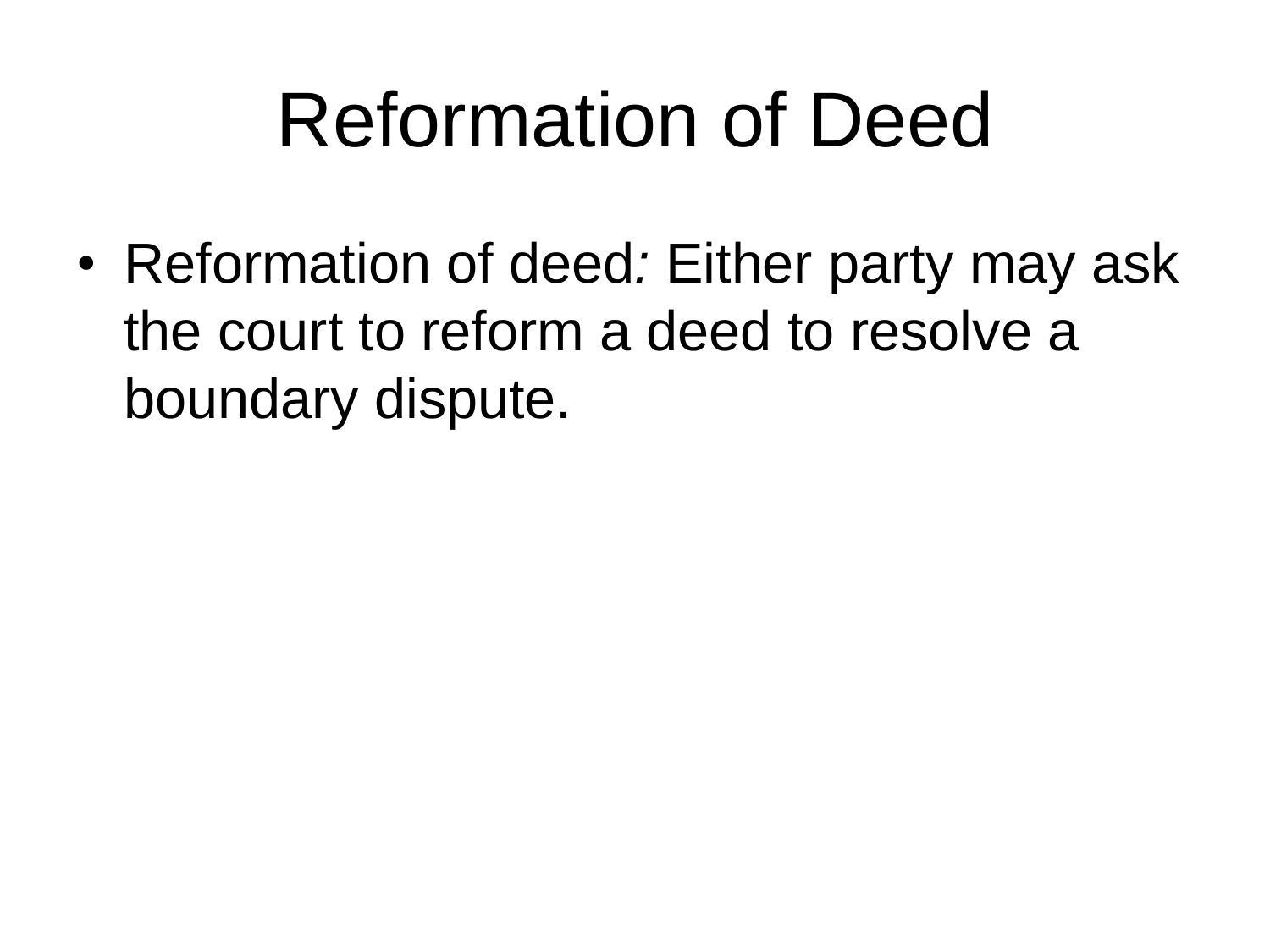## Rescission of Land Sale **Contract**

- Suit by purchaser to rescind or cancel a land sale contract or earnest money agreement
- Mistake
- Misrepresentation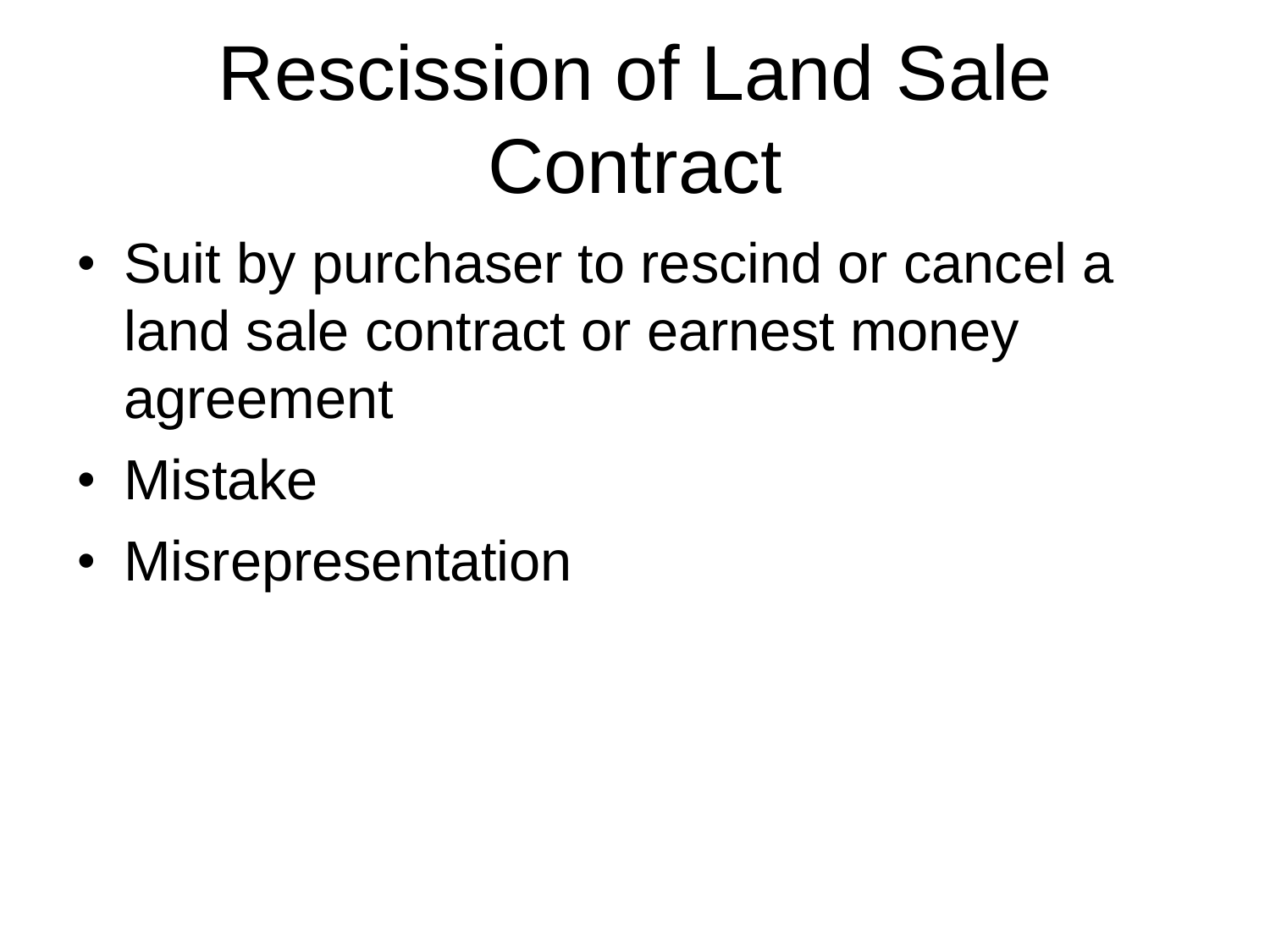## Action for Damages

- Timber Trespass
- Trespass
- Nuisance
- Wildfire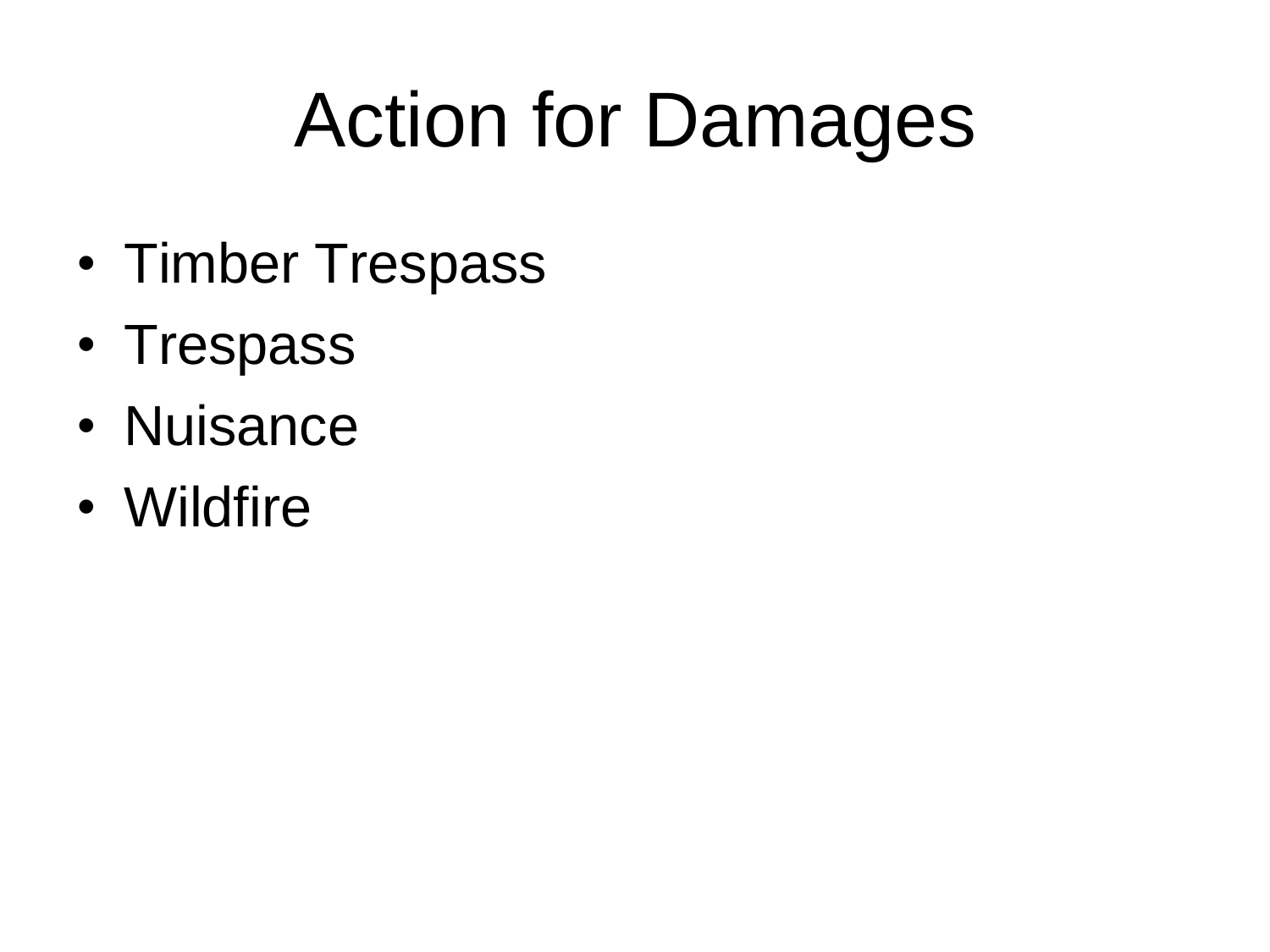## Declaratory Judgment

- Determination by declaratory judgment.
- ORS chapter 28, provides the court with broad authority to review not only the issues in a boundary line dispute but also collateral issues.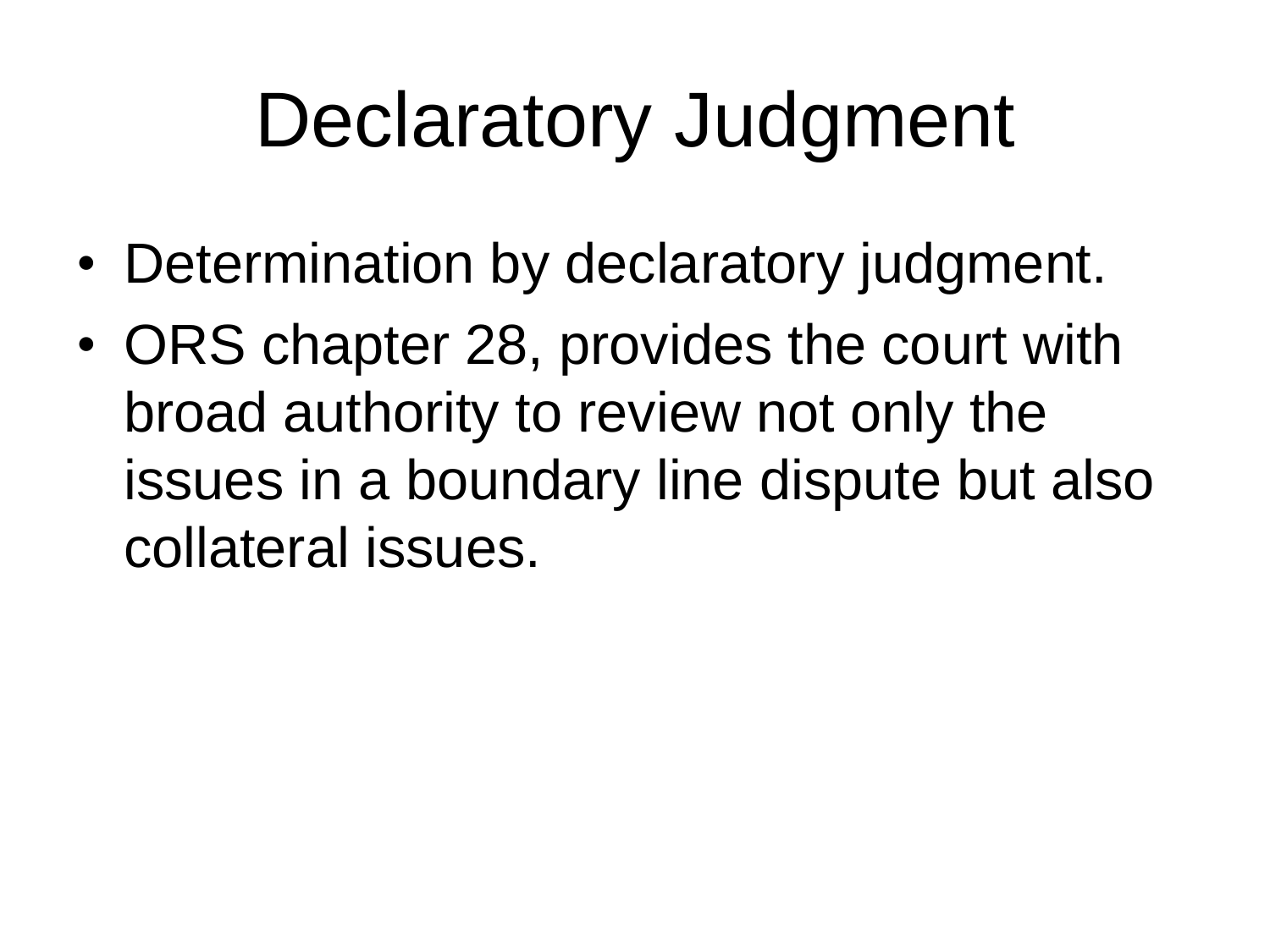## Partition Suit

#### $\cdot$  § 105.205<sup>1</sup> **Who may maintain partition**

• When several persons hold real property as tenants in common, in which one or more of them have an estate of inheritance, or for life or years, or when several persons hold as tenants in common a vested remainder or reversion in any real property, any one or more of them may maintain a suit for the partition of the real property according to the respective rights of the persons interested therein, and for a sale of all or a part of the property if it appears that a partition cannot be had without great prejudice to the owner.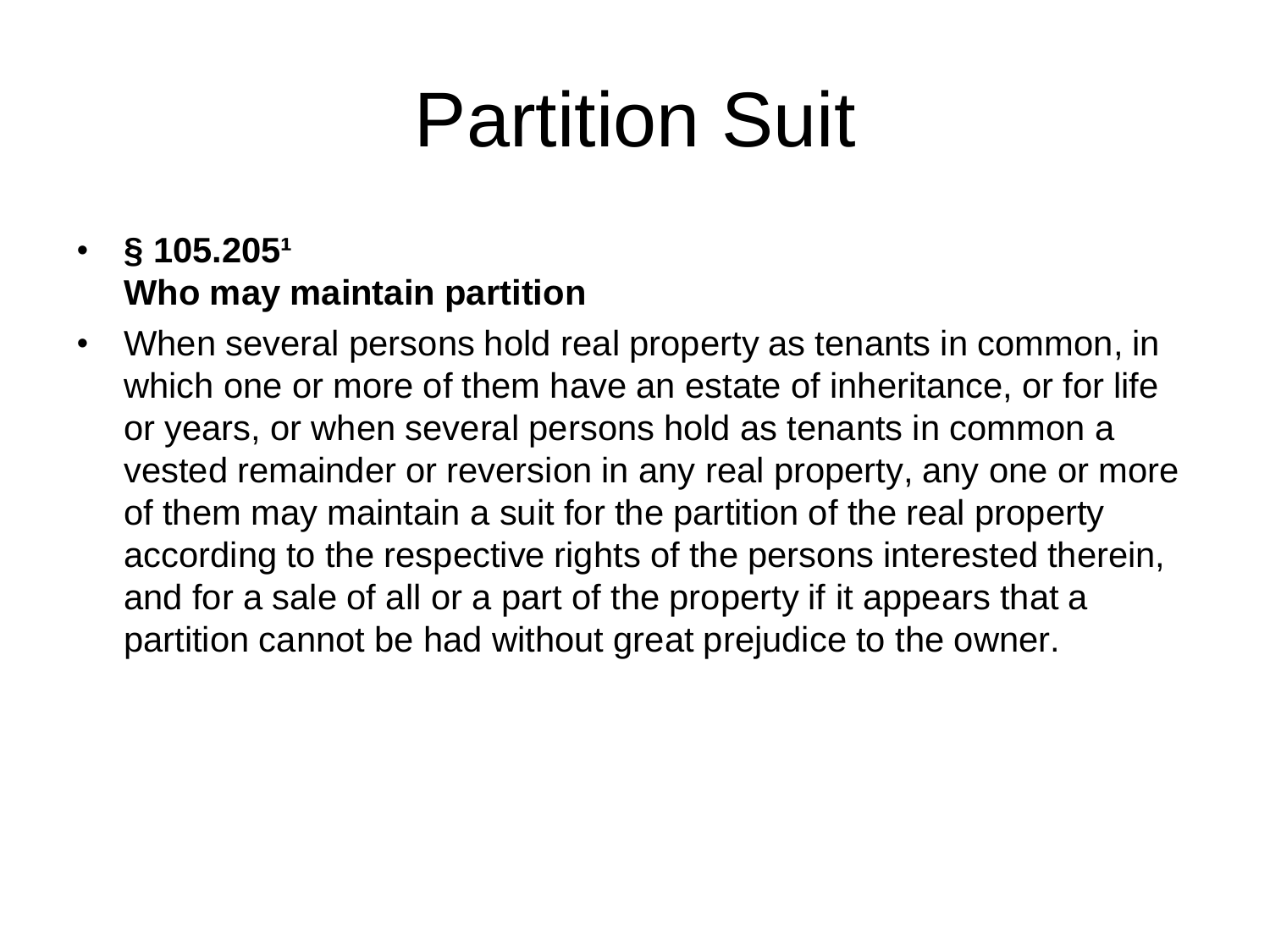## Surveyor as Witness-Testifying About Own Survey

- Both private and public surveys may be admissible as evidence under OEC 40.460 803(6)-(8)
- A survey or a surveyor's map may be contradicted, explained, or interpreted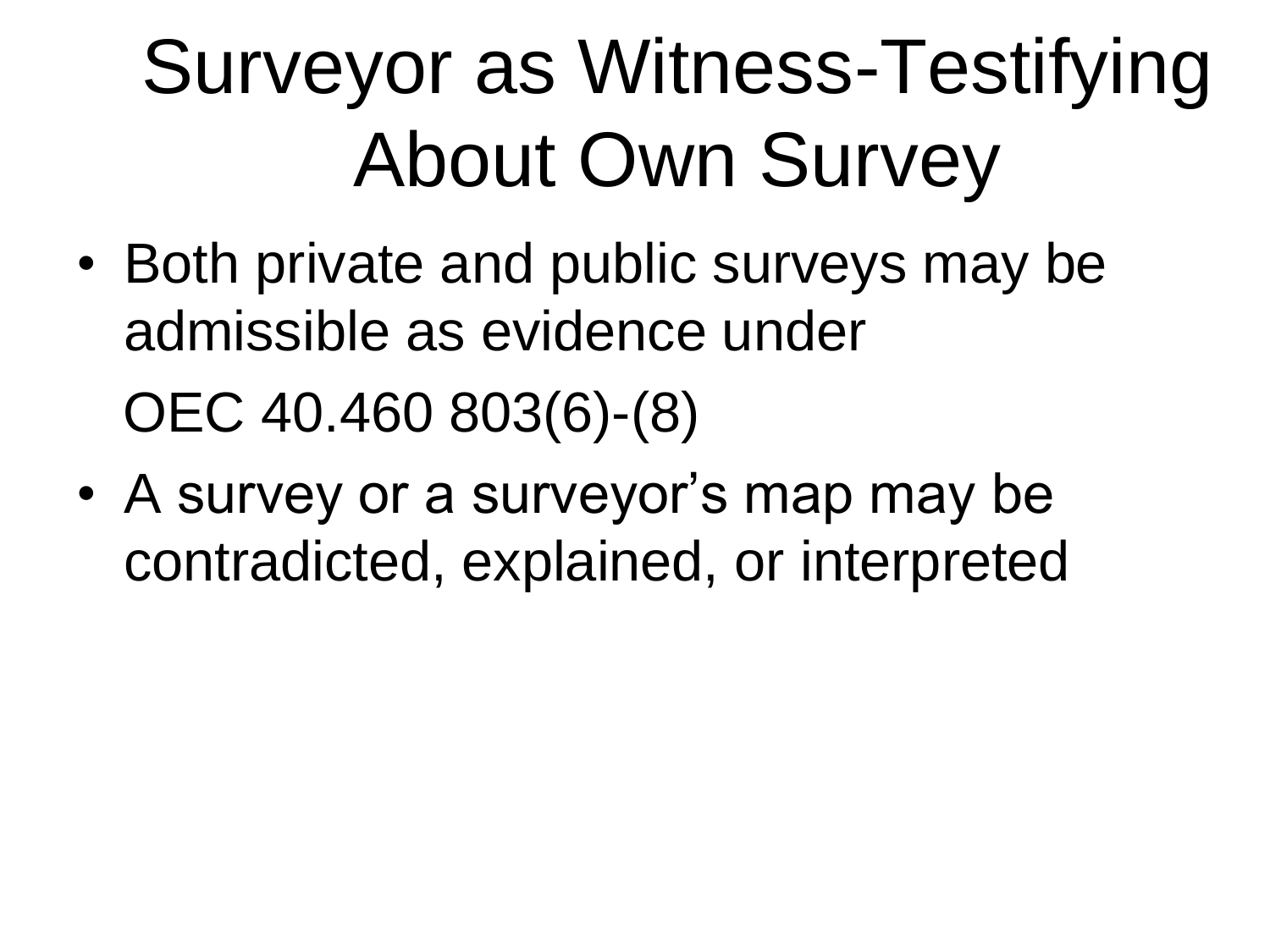## Surveyor as Witness-Testifying About Own Survey

- A surveyor testifying must state more than the result
- The surveyor must detail the facts of the survey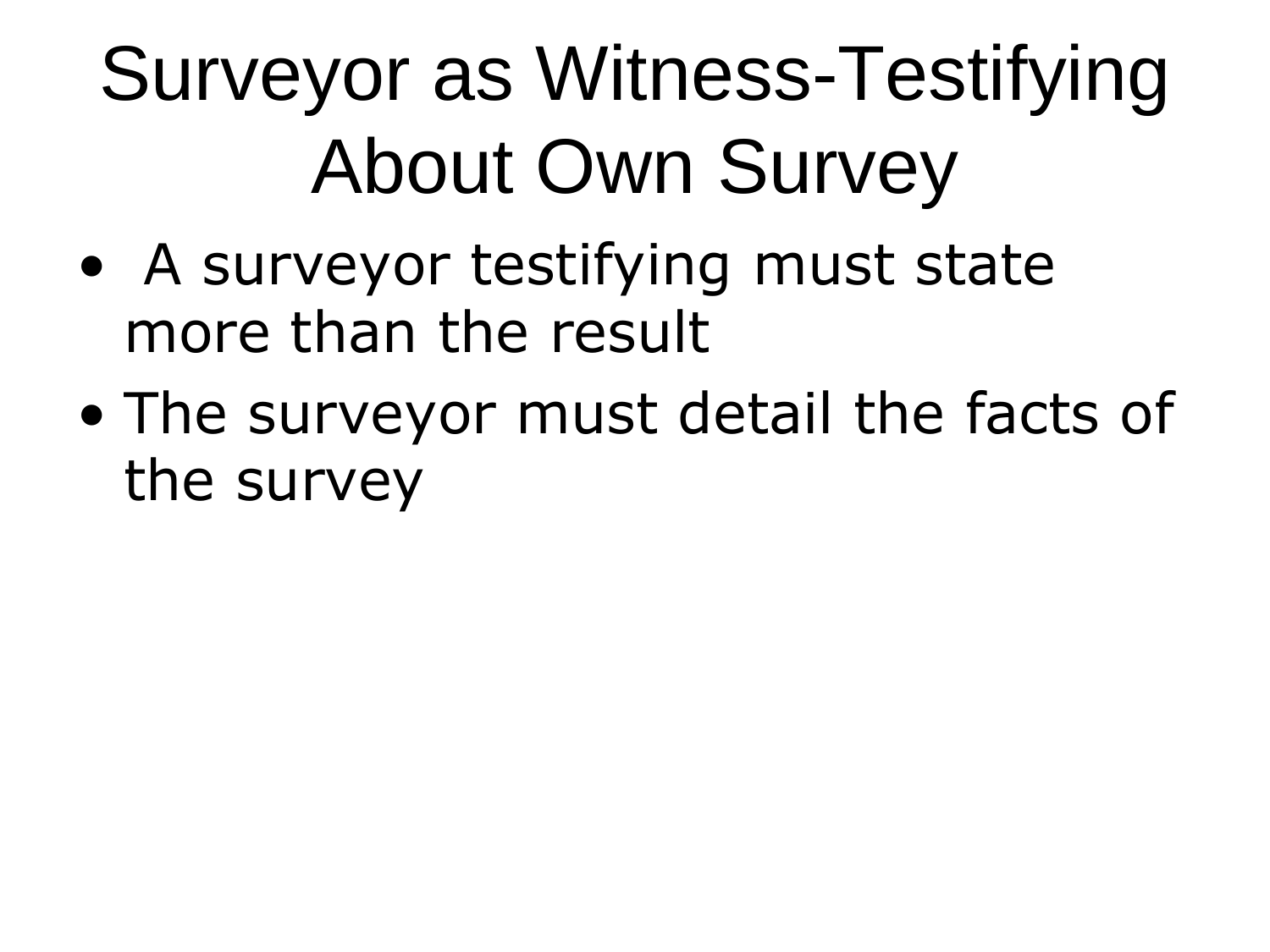## Hearsay OEC 40.460 Rule 803

- (6) A memorandum, report, record, or data compilation, in any form, of acts, events, conditions, opinions, or diagnoses, made at or near the time by, or from information transmitted by, a person with knowledge, if kept in the course of a regularly conducted business activity, and if it was the regular practice of that business activity to make the memorandum, report, record, or data compilation, all as shown by the testimony of the custodian or other qualified witness, unless the source of information or the method of circumstances of preparation indicate lack of trustworthiness. The term "business" as used in this subsection includes business, institution, association, profession, occupation, and calling of every kind, whether or not conducted for profit.
- (7) Evidence that a matter is not included in the memoranda, reports, records, or data compilations, and in any form, kept in accordance with the provisions of subsection (6) of this section, to prove the nonoccurrence or nonexistence of the matter, if the matter was of a kind of which a memorandum, report, record, or data compilation was regularly made and preserved, unless the sources of information or other circumstances indicate lack of trustworthiness.
- (8) Records, reports, statements or data compilations, in any form, of public offices or agencies, including federally recognized American Indian tribal governments, setting forth:
- (a) The activities of the office or agency;
- (b) Matters observed pursuant to duty imposed by law as to which matters there was a duty to report, excluding, in criminal cases, matters observed by police officers and other law enforcement personnel;
- (c) In civil actions and proceedings and against the government in criminal cases, factual findings, resulting from an investigation made pursuant to authority granted by law, unless the sources of information or other circumstances indicate lack of trustworthiness; or
	- (d) In civil actions and criminal proceedings, a sheriff's return of service.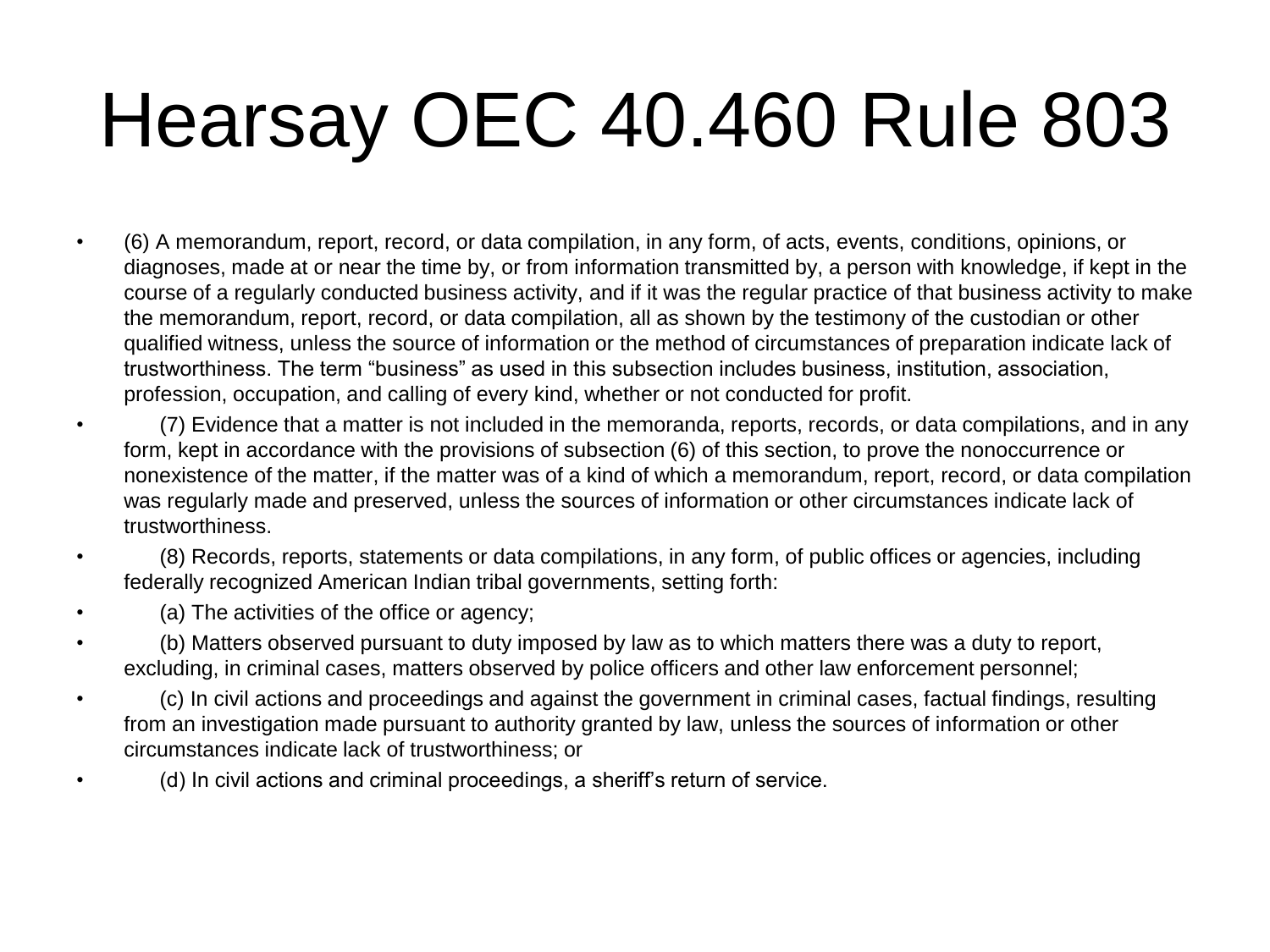## Surveyor As Expert Witness

#### $\cdot$  40.415<sup>1</sup> **Rule 703. Bases of opinion testimony by experts**

• The facts or data in the particular case upon which an expert bases an opinion or inference may be those perceived by or made known to the expert at or before the hearing. If of a type reasonably relied upon by experts in the particular field in forming opinions or inferences upon the subject, the facts or data need not be admissible in evidence. [1981 c.892 §59]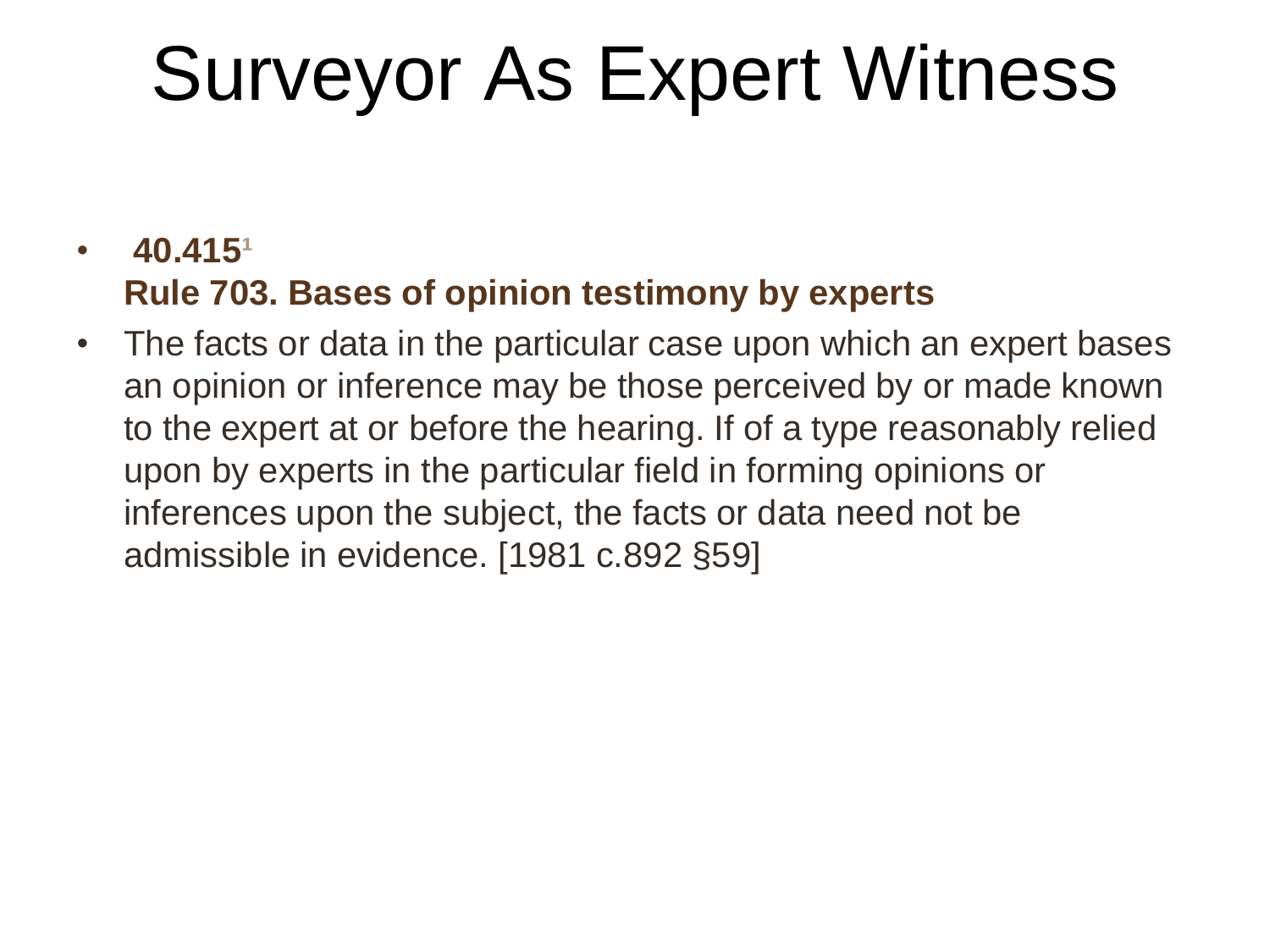## Surveyor As Expert Witness

- Trial by ambush
- Client hired v. Attorney hired
- Drafts
- Reports
- Protection
- Communications